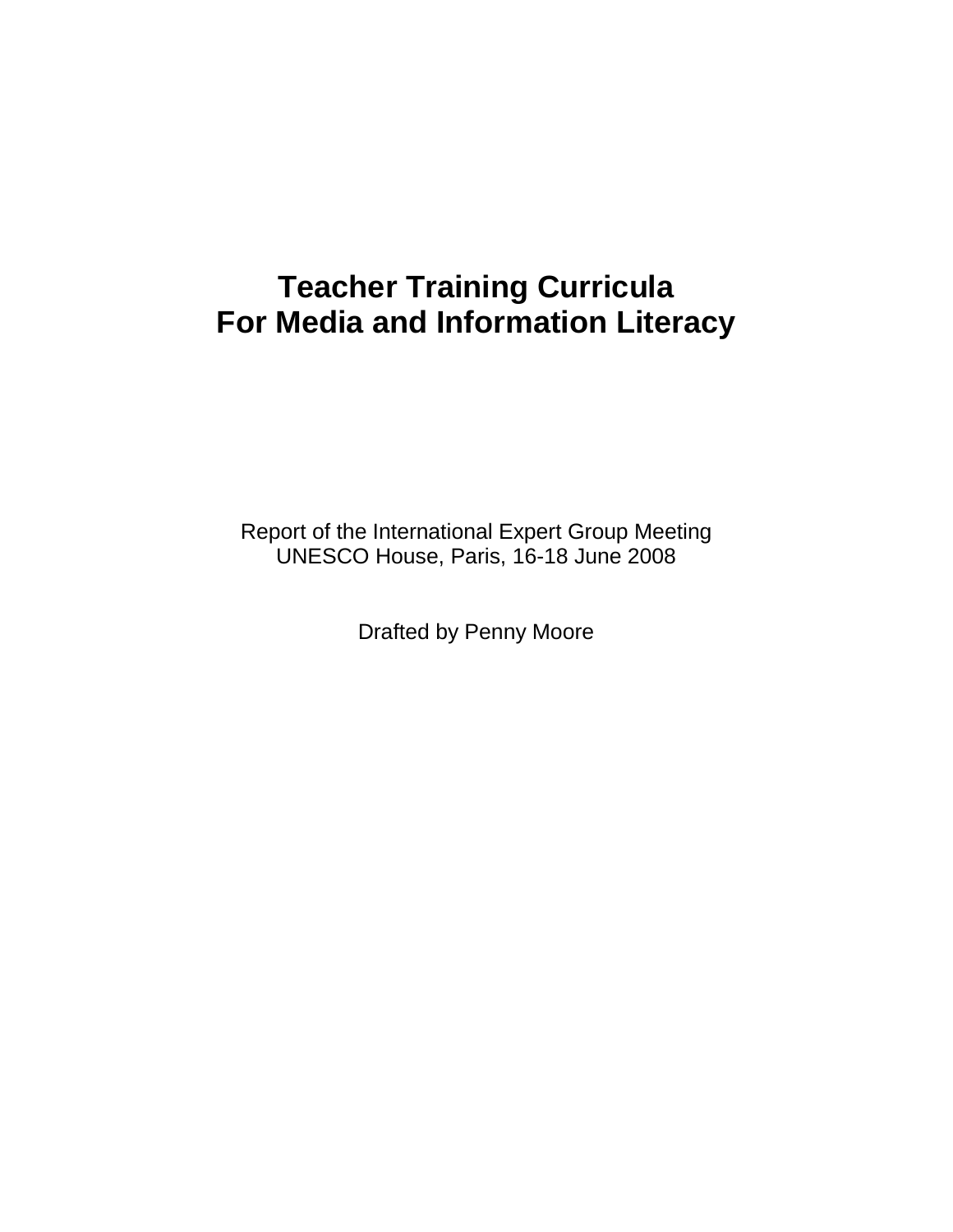# **Table of Content**

| Building knowledge societies: Media and information literacy as the sine qua non<br>What difference will MIL make to a teacher's life? Will it help teachers engage with |  |
|--------------------------------------------------------------------------------------------------------------------------------------------------------------------------|--|
| Definition of relevant subject areas, syllabi and curriculum enrichment material for                                                                                     |  |
| Media and information literacy competencies required by trainee teachers  14                                                                                             |  |
| Appropriate processes for development, trial and introduction of curriculum                                                                                              |  |
|                                                                                                                                                                          |  |
| Annex VI - Further reading and web-links a sample of those identified during the                                                                                         |  |
| meeting.<br>Annex VII - UNESCO initiatives - synergies with teacher training curriculum                                                                                  |  |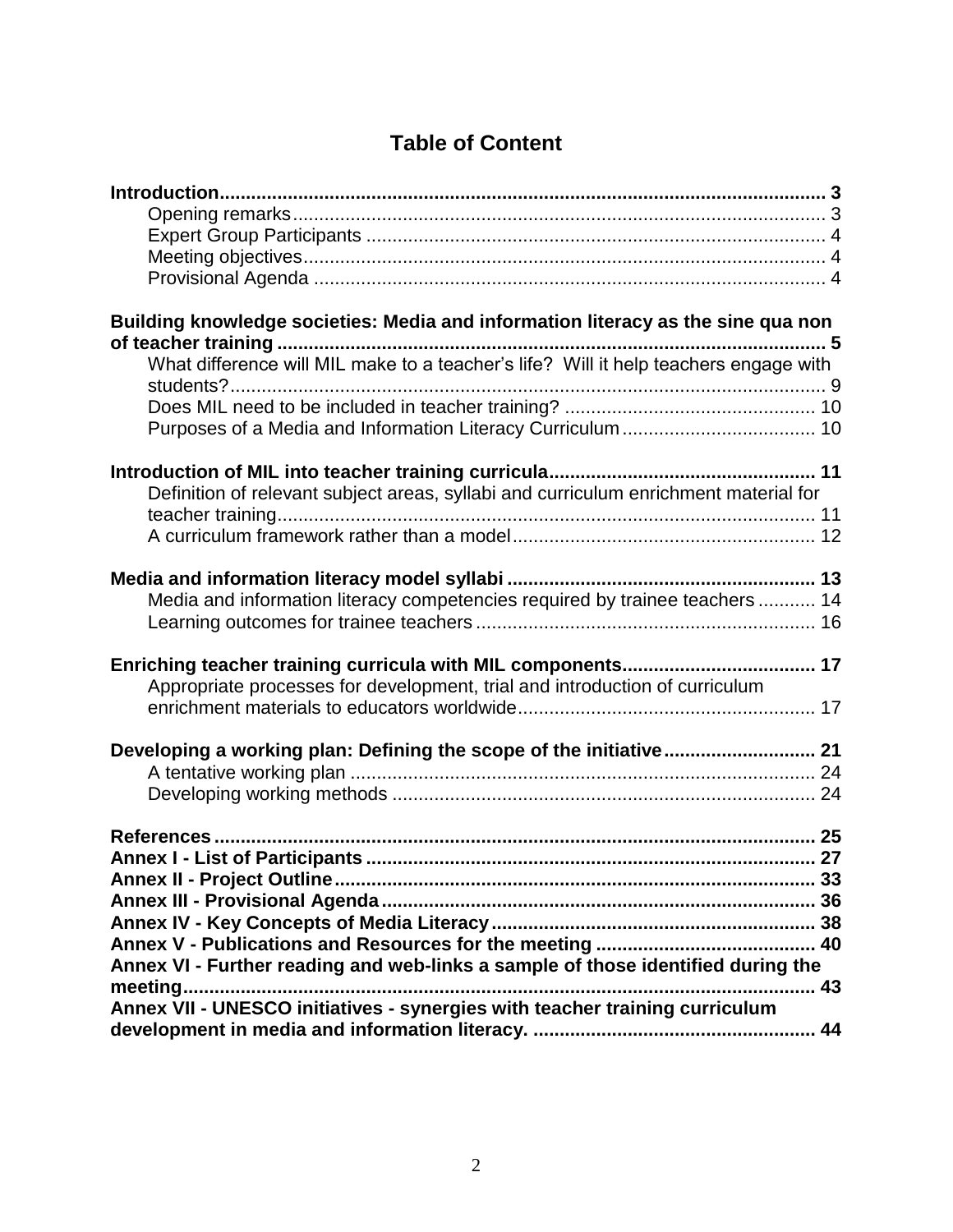# <span id="page-2-0"></span>*Introduction*

In 2007 UNESCO's General Conference at its 34<sup>th</sup> session invited the Director-General to explore new initiatives to further support media and information literacy with the overall objective to allow users to make informed judgments on information sources and broaden civic participation in the media. In particular, UNESCO sought to provide media and information users and consumers with tools leading to a greater understanding of the role of media and information channels in the democratic process, as well as background knowledge of structures, sources, values and the reliability of information.

UNESCO's previous work in the media and information literacy field has been comprehensive and covers a range of activities: publications, including the development of manuals and tool kits for a wide variety of users, trainings and development of indicators in this area. Given both the extensive interaction of young people with media and ICTs and UNESCO's global mandate in education, the importance of a coherent and definitive global initiative in media and information literacy within educational institutions was considered of vital importance and an issue needing urgent attention. As a consequence, this meeting was proposed to catalyze processes to introduce media and information literacy in teacher training.

## <span id="page-2-1"></span>**Opening remarks**

The International Expert Group meeting opened with introductory remarks from Mr. Wijayananda Jayaweera, Director of UNESCO's Communication Development Division, and Ms. Miriam Nisbet, Director of UNESCO's Information Society Division. The co-ordinating manager of the project, Chief of Section, Communication Development Division, Mr. Vladimir Gai, chaired the session.

After extending a welcome from Mr. Abdul Waheed Khan, the Assistant Director-General for Communication and Information, Mr. Jayaweera outlined the role of the Expert Group in providing UNESCO with specific advice. He noted that participating experts were invited in their own professional capacity, not as representatives of organizations, and that many requests had been received from individuals seeking to be part of the process.

Mr. Jayaweera noted UNESCO's 26 year history in media and literacy advocacy, dating from the International Symposium on Media Education held in Grünwald, Germany. The Grünwald Declaration recognized that "Media education will be most effective when parents, teachers, media personnel and decision-makers all acknowledge that they have a role to play in developing greater critical awareness among listeners, viewers and readers".

While recognizing that the task of the Expert Group would not be straight forward, Mr. Jayaweera said that UNESCO, through consultation with the Expert Group, aimed to create a flexible, universal model syllabus for use in teacher training institutions, offering various components of media and information literacy that can be selected and adapted to the needs and capacities of each country.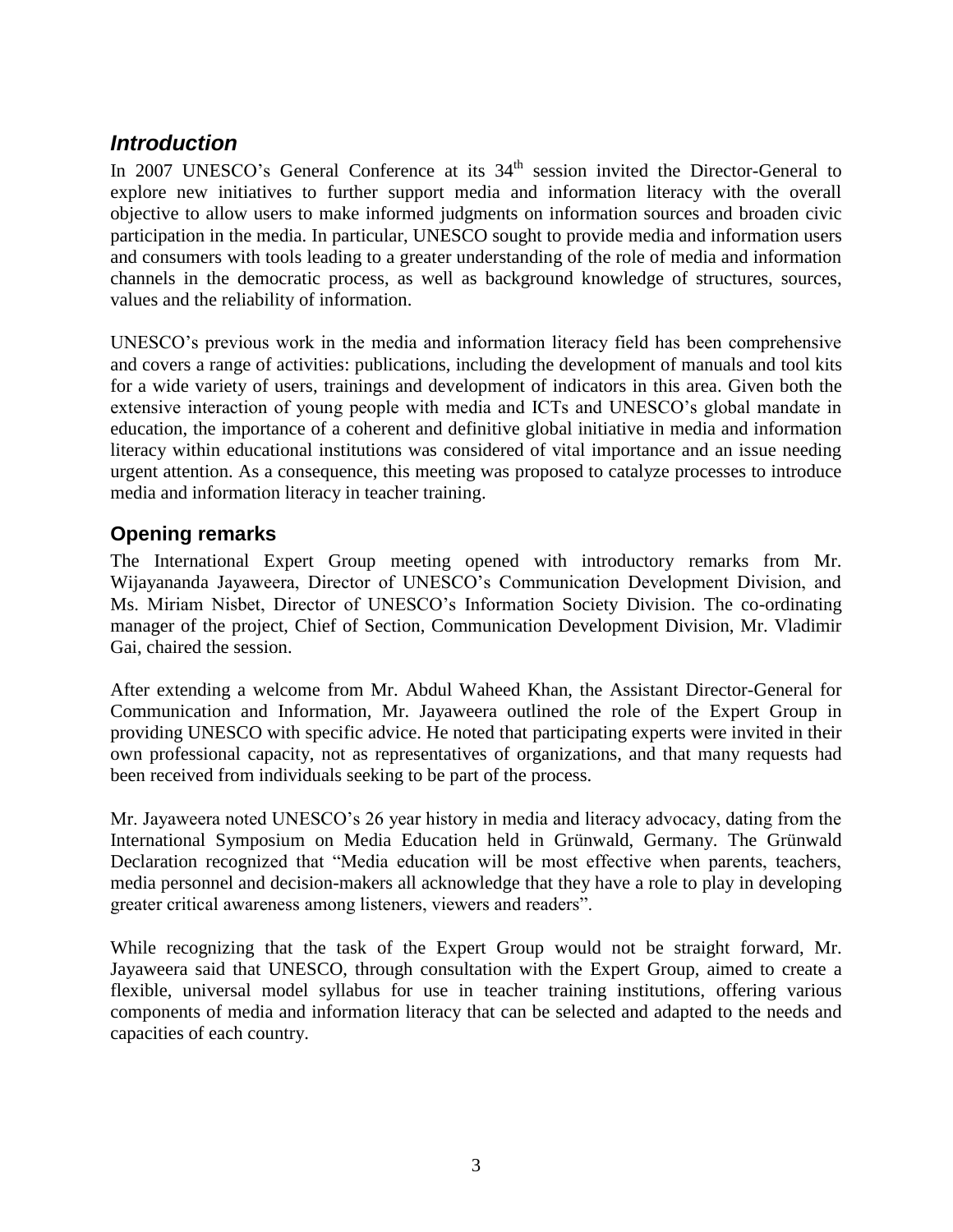In closing the introductory session, Ms Miriam Nisbet endorsed Mr. Jayaweera's remarks, thanked the Expert Group and indicated the support of her Division in achieving the goals and objectives of the meeting.

# <span id="page-3-0"></span>**Expert Group Participants**

The meeting, held at UNESCO Headquarters in Paris from the 16 to 18 June 2008, brought together 18 key experts specializing in teacher training, curriculum development, media education and information literacy from Africa, Asia-Pacific, Europe, North America, Latin America and the Arab States, as well as UNESCO Education Sector, International Bureau of Education (List of participants at Annex I).

The participants were selected on the basis of recommendations from three divisions of UNESCO: Communication Development and Information Society, with the addition of Teacher Education.

# <span id="page-3-1"></span>**Meeting objectives**

Throughout UNESCO's activities previous to this meeting, it has become apparent that the concepts underlying media and information literacy are inextricably intertwined. Thus it is appropriate to consider the synergies between them and to develop a teacher training initiative that is to be trialled in eight countries. Therefore the overall objective for this meeting was to discuss and agree a common approach or platform for the initiative and to prepare preliminary recommendations as well as a work plan and timeframe. Roles were also to be assigned to members of the Expert Group for future work.

That work includes follow up research which is expected to be at least partially done through online exchanges, and the drafting of a document *Teacher Training Curriculum Enrichment on Media and Information Literacy* to be finalised at another meeting in spring 2009. (The complete project outline appears in Annex II.)

For this meeting, the International Expert Group was asked to advise UNESCO on introducing media and information literacy to teachers by:

- (a) identifying core competencies that teachers would need
- (b) defining the relevant subject areas, syllabi, and curriculum enrichment material necessary for teacher training
- (c) advising on appropriate processes by which such material can be developed, tested and introduced.

# <span id="page-3-2"></span>**Provisional Agenda**

 $\overline{a}$ 

The Provisional Agenda of the two and a half day meeting envisioned five distinctive sessions, each with its own Moderator and lead commentator (see Annex III).

As its core text, the meeting used a comprehensive background paper<sup>1</sup> authored by Mr. José Manuel Perez Tornero, International Association of Media Education, Barcelona. Discussions were wide-ranging and open. The five sessions were as follows:

 $<sup>1</sup>$  The paper is being revised and will be distributed later.</sup>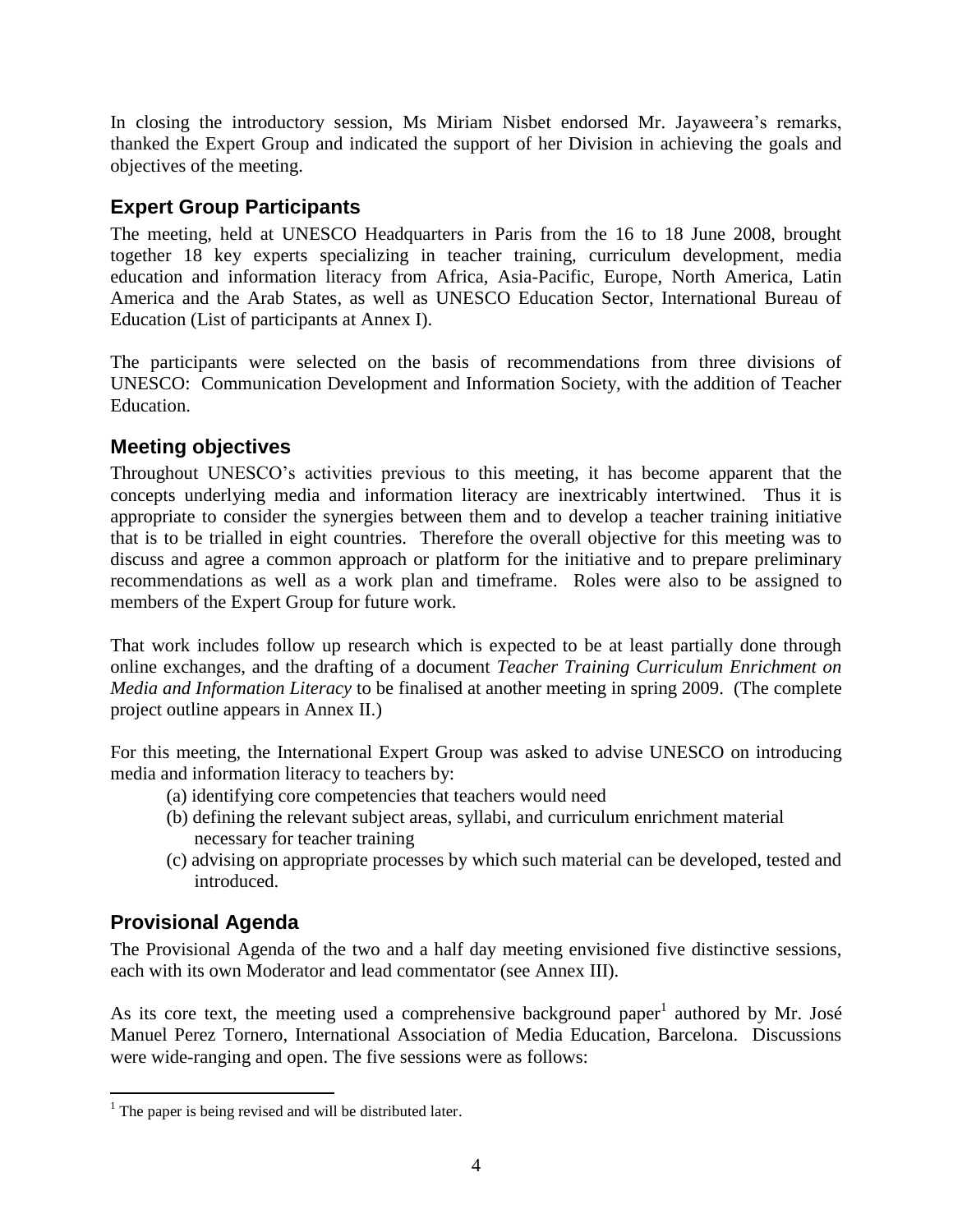Session One:

Building Knowledge Societies – Media and Information Literacy as a Sine Qua Non of Teacher Training.

Session Two: The Introduction of Media and Information Literacy into Teacher Training Curricula

Session Three: Media and Information Literacy Model Syllabi

Session Four:

Enriching Teacher Training Curricula with Media and Information Literacy Components

Session Five: Expert Group Work Plan and Working Methods

As previously stated, the concepts underlying 'media literacy' and 'information literacy' are inextricably intertwined. Indeed, it may be that this initiative is the first through which the synergies existing between them are systematically considered. Thus it is not surprising that the content of the presentations and the discussions that followed became similarly intertwined as issues were identified and concepts evolved. Further, participants took advantage of the opportunity offered to establish three break-out groups to focus on:

- frameworks, modules and methodologies,
- competencies, and
- different profiles for trialling the curriculum enrichment materials.

In addition, discussion often referred to or elaborated points made earlier. To capture the richness of this dynamic and responsive process, this document attempts to synthesise concepts, concerns and the beginnings of solutions emerging across all sessions.

# <span id="page-4-0"></span>*Building knowledge societies: Media and information literacy as the sine qua non of teacher training*

While educational content has been presented through multimedia for some years, several factors are precipitating a need for critical and coherent study of media and information literacy as part of the school curriculum. Those factors include:

- the proliferation of global telecommunications and media organizations
- a consequent exponential increase in media texts and messages (of varying authority, purpose, currency and accuracy)
- the controls (overt and/or subtle) exerted on access to, and availability of, those texts and messages to citizens

• the impact of media and information on society as a whole and on youth in particular It is critical to recognize that library and mass media traditions are converging as their digital context increasingly overlap. This fact has major implications for the delivery and content of initial teacher training and for continuing professional development.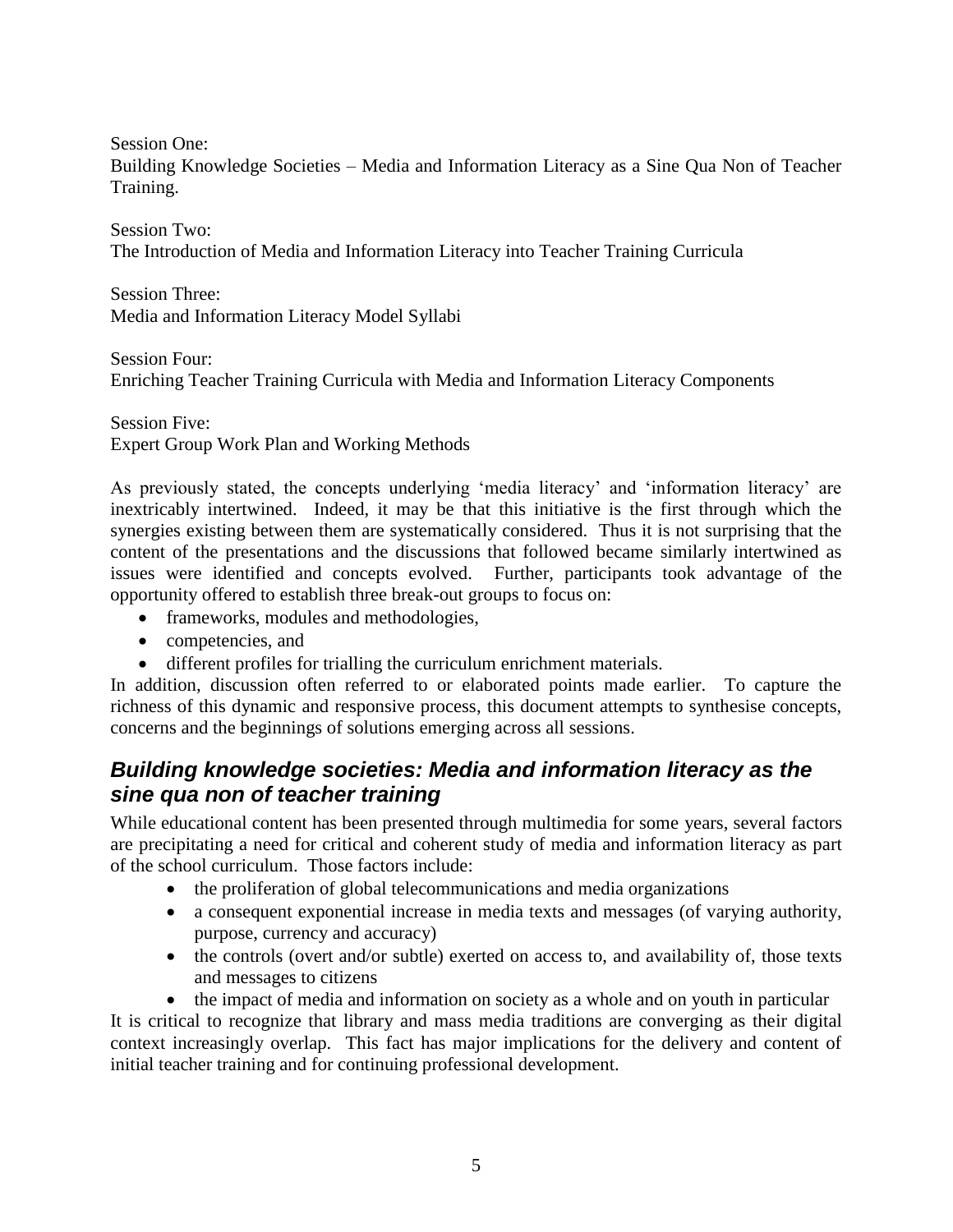The technological developments underlying increased availability of information have simultaneously resulted in an increase in opportunities for interaction within communities and beyond cultural boundaries via the media. For example, where media tools were once location bound, they are now made portable by high levels of connectivity and decreases in over all dimensions of equipment. Cost factors have also contributed to the shift from scarcity of technology towards abundance. As a result, the increasing availability of mass media tools is creating a new environment that is changing the cognitive and affective setting for intellectual and cultural growth of young people. It is modifying the context they choose for socialization in ways not previously envisioned.

Mass media tools influence young people's work, leisure and personal relationships. Further, existing social and political imperatives for improving education and basic literacy are being amplified by the demands and opportunities of the new media. For example, these media are having an impact on freedom of speech. Where that right cannot be taken for granted there may be an inability to make sound predictions on the effects of free media and youth may have little understanding of their own or the ethical responsibilities of others. Thus mass media are providing new opportunities and challenges for teachers.

The phrase "media and information literacy" refers to a teaching and learning process and application of critical thinking to receiving and producing mass communication media. This implies knowledge of personal and social values, responsibilities relating to the ethical use of information, as well as participation in cultural dialogue and the maintenance of autonomy in a context where influences eroding that autonomy may be particularly subtle. Media and information literacy may be summed up as being centred on five core competencies, referred to as the "5Cs": Comprehension, Critical thinking, Creativity, Cross-cultural awareness and Citizenship.

The Expert Group agreed that education for media and information literacy (MIL) offers trainee teachers exceptional insights concerning factors influencing levels and modes of community participation and citizenship. As a subject for study, MIL has areas of unique and continually evolving content, while the pedagogical processes most appropriate to the subject offer opportunities for integrating knowledge, problem solving and skill development across a variety of well-established curriculum topics. In other words, a focus on media and information literacy processes provides an opportunity to look at teaching and learning in terms of *making meaning and constructing knowledge* in the context of receiving, analysing and producing media.

However, it was also agreed that while the expected social benefits of MIL have been outlined during this meeting, educational benefits, i.e. evidence of observable effects on student learning outcomes, are at this time more elusive. The Expert Group agreed that one factor contributing to this is that MIL is as yet not sufficiently delimited as a separate subject. It can however be addressed through the development of *curriculum enrichment* material that can be integrated into and enhance existing teacher training programmes.

A further challenge was identified in that the distinction between 'media literacy' and 'information literacy' is unclear. The aim is to capitalize on the synergies between 'media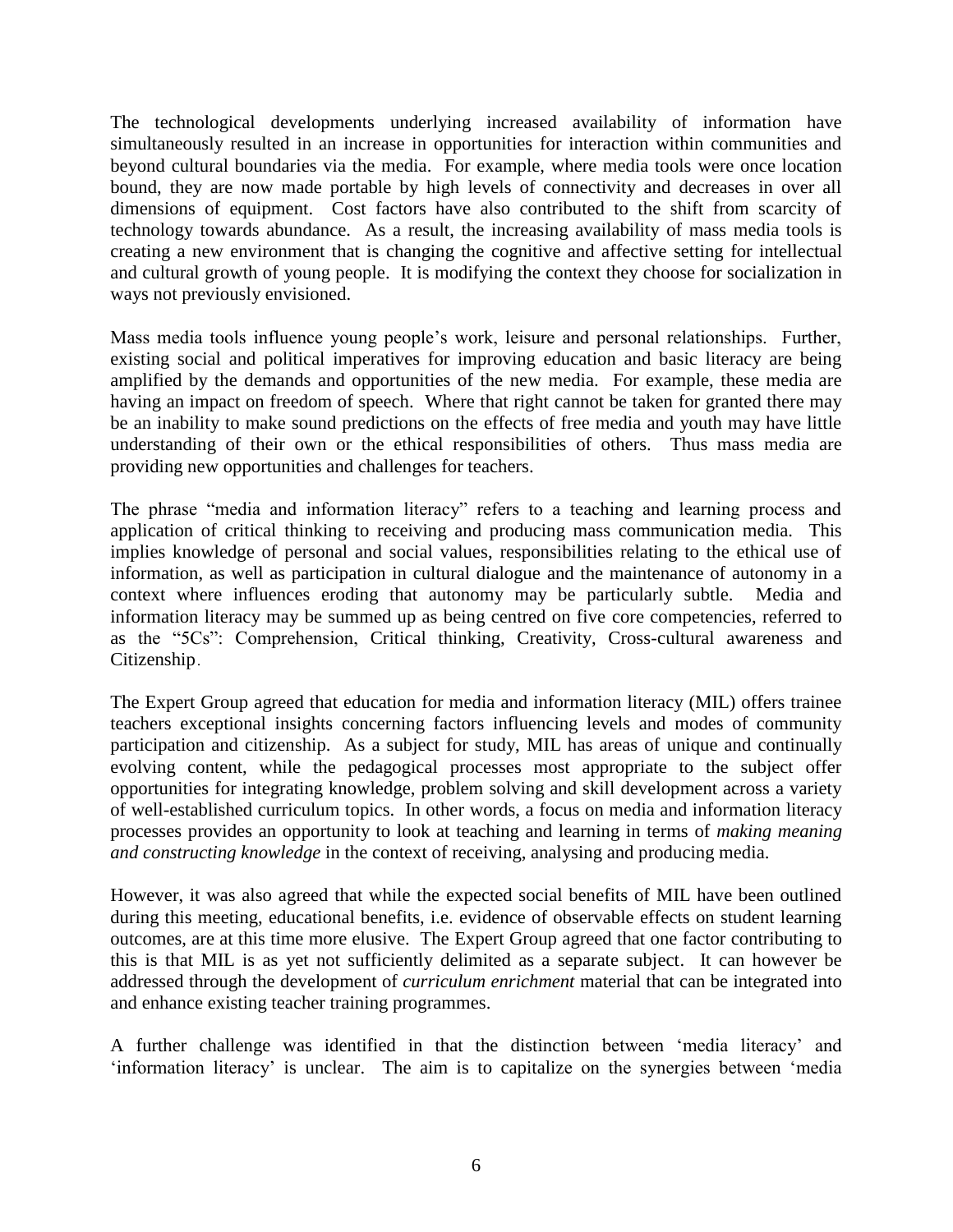literacy' and 'information literacy' to enhance teaching and learning across the curriculum. Those synergies are apparent in definitions of the two concepts.

The nature of information literacy was clarified in José Manuel Tornerno's presentation through reference to the Alexandria Proclamation (UNESCO, 2005): "Information Literacy

- comprises the competencies to recognize information needs and to locate, evaluate, apply and create information within cultural and social contexts;
- is crucial to the competitive advantage of individuals, enterprises (especially small and medium enterprises), regions and nations;
- provides the key to effective access, use and creation of content to support economic development, education, health and human services, and all other aspects of contemporary societies, and thereby provides the vital foundation for fulfilling the goals of the Millennium Declaration and the World Summit on the Information Society; and
- extends beyond current technologies to encompass learning, critical thinking and interpretative skills across professional boundaries and empowers individuals and communities."

Further, teaching from within an information literacy framework has been empirically demonstrated to influence students' self esteem, motivation for learning, deepen content mastery, and increase understanding of inquiry processes. That is, this assists students in learning how to learn. Also, teaching for development of the higher order thinking central to information literacy (critical thinking, analysis, problem solving, orchestration and synthesis of skills and content together with metacognition) has been shown to improve academic performance. Together, these focus attention on learners' capacities as critical receivers and producers of information in all media.

In line with the tenor of the discussion, although they were not made explicit in this form during the meeting, it is appropriate to quote widely accepted definitions of media literacy and its key concepts.

"Media literacy is generally defined as the ability to access the media, to understand and to critically evaluate different aspects of the media and media contents and to create communications in a variety of contexts. This definition has been validated by a large majority of the respondents to the public consultation and by the members of the Media Literacy Expert Group". (European Network on Information Literacy website)

And

"Media Literacy is a 21st century approach to education. It provides a framework to access, analyze, evaluate and create messages in a variety of forms — from print to video to the Internet. Media literacy builds an understanding of the role of media in society as well as essential skills of inquiry and self-expression necessary for citizens of a democracy." (Centre for Media Literacy website)

Media literacy focuses more tightly than information literacy on the process of exploring, analysing and understanding the nature of *mass media* thus increasing knowledge of: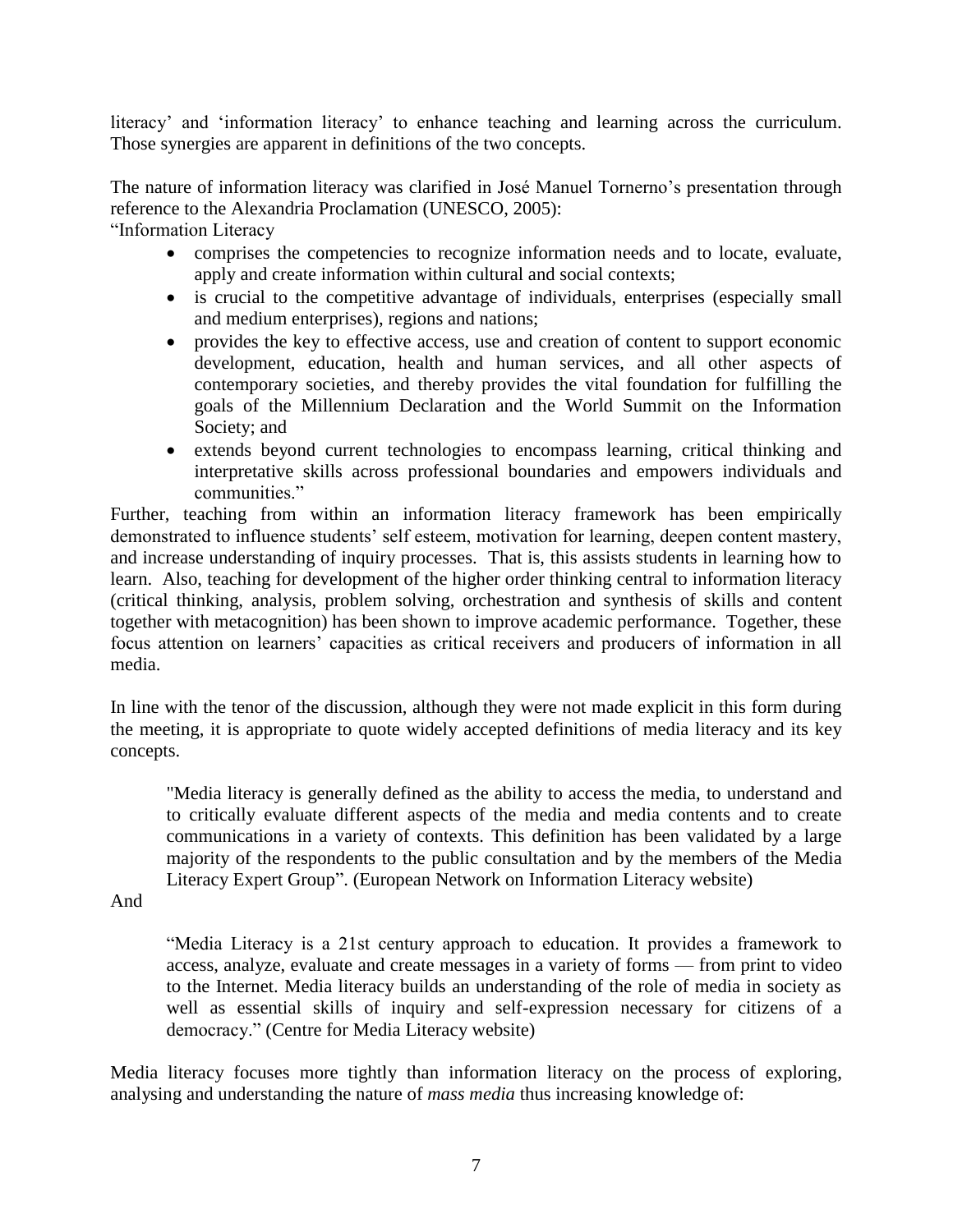- $\bullet$  the techniques used in them,
- how they construct realities,
- how they are organized, and
- the impact of mass media on social, political, economic, health and educational environments

In the current context, the goal of education for media literacy, in accord with that for information literacy, is to ensure that trainee teachers have an understanding of the media that encompasses "knowledge of their strengths and weaknesses, biases and priorities, role and impact, and artistry and artifice." *(Ontario Media Literacy Resource Guide - website)*

One perspective on the key concepts of media literacy is presented in Annex IV.

The above definitions of MIL are relatively broad but educational decision-makers at all levels tend to want precise definitions on the purpose of a curriculum component. They may also question the expectations of authorities concerning the outcomes of MIL education. However, narrow definitions and statements of expected outcomes are vulnerable to the rapidity with which technology changes and individuals and communities appropriate it to their own purposes. What can be learned about MIL and the way it can transform education demands acceptance of openended definitions.

Further, an agreed conception of *media* and their purposes is fundamental to definitions of media and information literacy. While not discussed in depth during the meeting, participants had available a variety of documents that provide a starting point for and justification of the development of an MIL curriculum for trainee teachers. What follows is a synthesis of various reports<sup>2</sup> on the media and democratic development.

"Media outlets are crucial to the exercise of freedom of expression because they provide the public platform through which the right is effectively exercised. The idea of media as a platform for democratic debate embraces a variety of overlapping functions. Media, in this context, refers to all those channels that carry news and public information. The media may be seen as:

- a channel of information and education through which citizens can communicate with each other
- a disseminator of stories, ideas and information
- a corrective to the "natural asymmetry of information" (Islam 2002:1) between governors and governed and between competing private agents
- a facilitator of informed debate between diverse social actors, encouraging the resolution of disputes by democratic means
- a means by which a society learns about itself and builds a sense of community, and which shapes the understanding of values, customs and tradition
- a vehicle for cultural expression and cultural cohesion within and between nations

 $\overline{a}$ 2 Including: Article 19, Universal Declaration for Human Rights, (undated); Islam (2002); Global Forum for Media Development (2006); Norris and Zinnbauer (2002); UNESCO-CPHS (2006).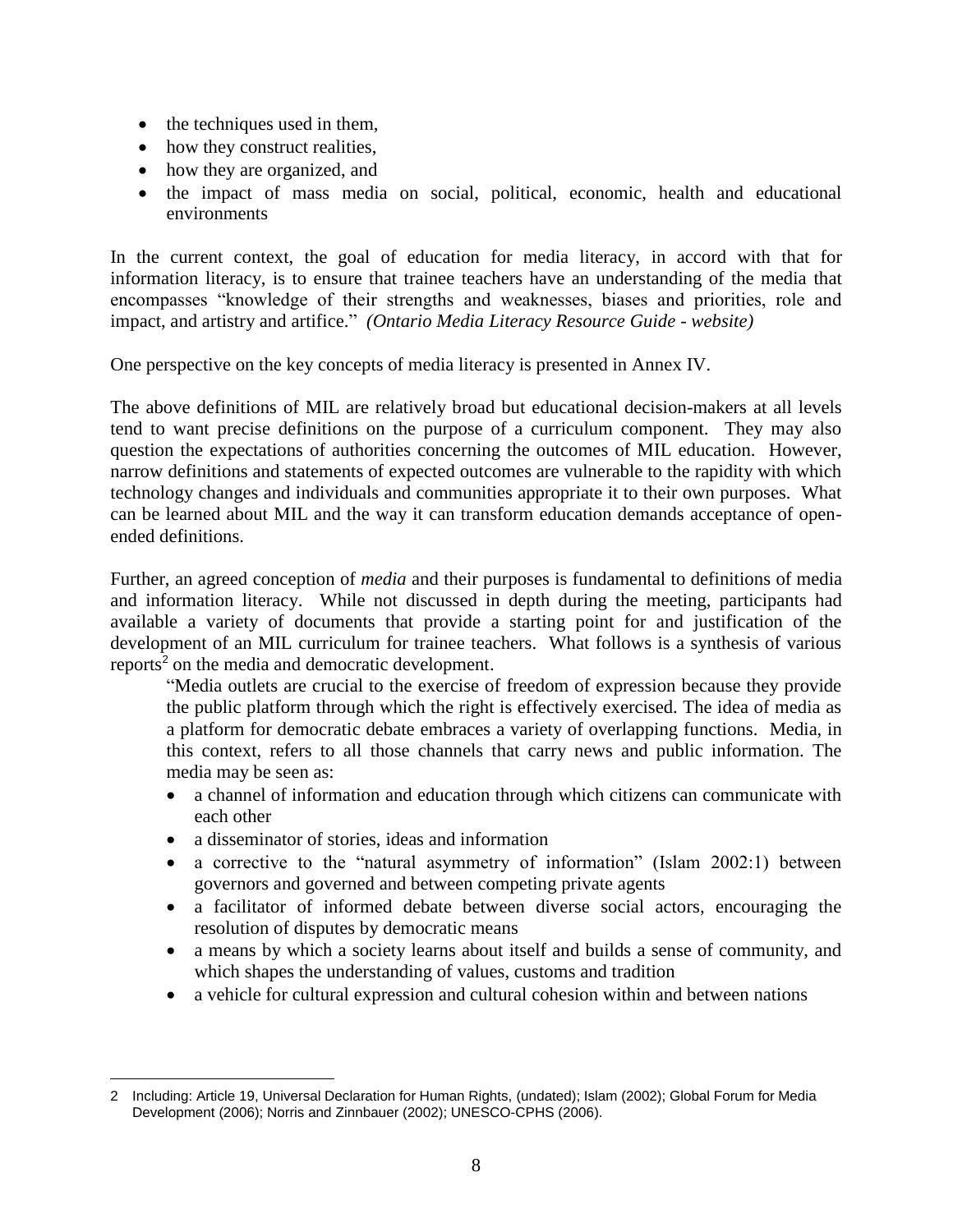- a watchdog of government in all its forms, promoting transparency in public life and public scrutiny of those with power through exposing corruption, maladministration and corporate wrongdoing
- a tool to enhance economic efficiency
- an essential facilitator of the democratic process and one of the guarantors of free and fair elections
- an advocate and social actor in its own right while respecting pluralistic values.

It is equally apparent that sometimes the media may serve to reinforce the power of vested interests and exacerbate social inequalities by excluding critical or marginalised voices. The media may even promote conflict and social divisiveness.

The key question for those concerned with issues of free expression, good governance and human development, then, is how to nurture a media framework and practice which contributes to these overarching goals. This is a particularly acute concern in new or restored democracies, whose media systems have been warped or shattered by oppression, corruption or the effects of war and under-development."

UNESCO participants in the meeting underlined the need for teachers to have a clear understanding of free, independent and pluralistic media as a discerning tool to ensure freedom of expression within the broader context of democratic discourse. Further, teachers also need to understand the normative role of the media in providing verified information and a platform for informed discussion. However, considerations that take MIL beyond mere critique of media content were not addressed in depth during the meeting of Experts but need to be explored in the on-going development of the initiative.

## <span id="page-8-0"></span>**What difference will MIL make to a teacher's life? Will it help teachers engage with students?**

Today's students see and consume media in new ways. Their experiences outside school may differ markedly from those traditionally expected to promote learning, particularly where education is teacher and text book centred. For example, it was noted that today's journalism and communication students are the "Google Generation" - a group of young people for whom the Internet has always been a reality. Many do not accept that news and information should come from a daily newspaper or at set times from television and radio broadcasts. Rather, they expect to get information, news and entertainment when *they* want it and to share opinions, experiences and lifestyles through social networking sites. Their world is dynamic, exciting, and ease of use and access to the new media are highly motivating of participation. School students similarly engage with each other through sites such as Facebook and MySpace, often with little thought for possible consequences of publishing their activities in very public arenas.

The view was expressed that people in general need to improve their intellectual performance in light of increased availability and new uses of mass media and communication. Media and information literacy education is a tool for achieving that improvement. However, the Expert Group also agreed that if MIL among students is to be improved, teachers themselves must be media and information literate. The challenge for teachers is then to harness the motivational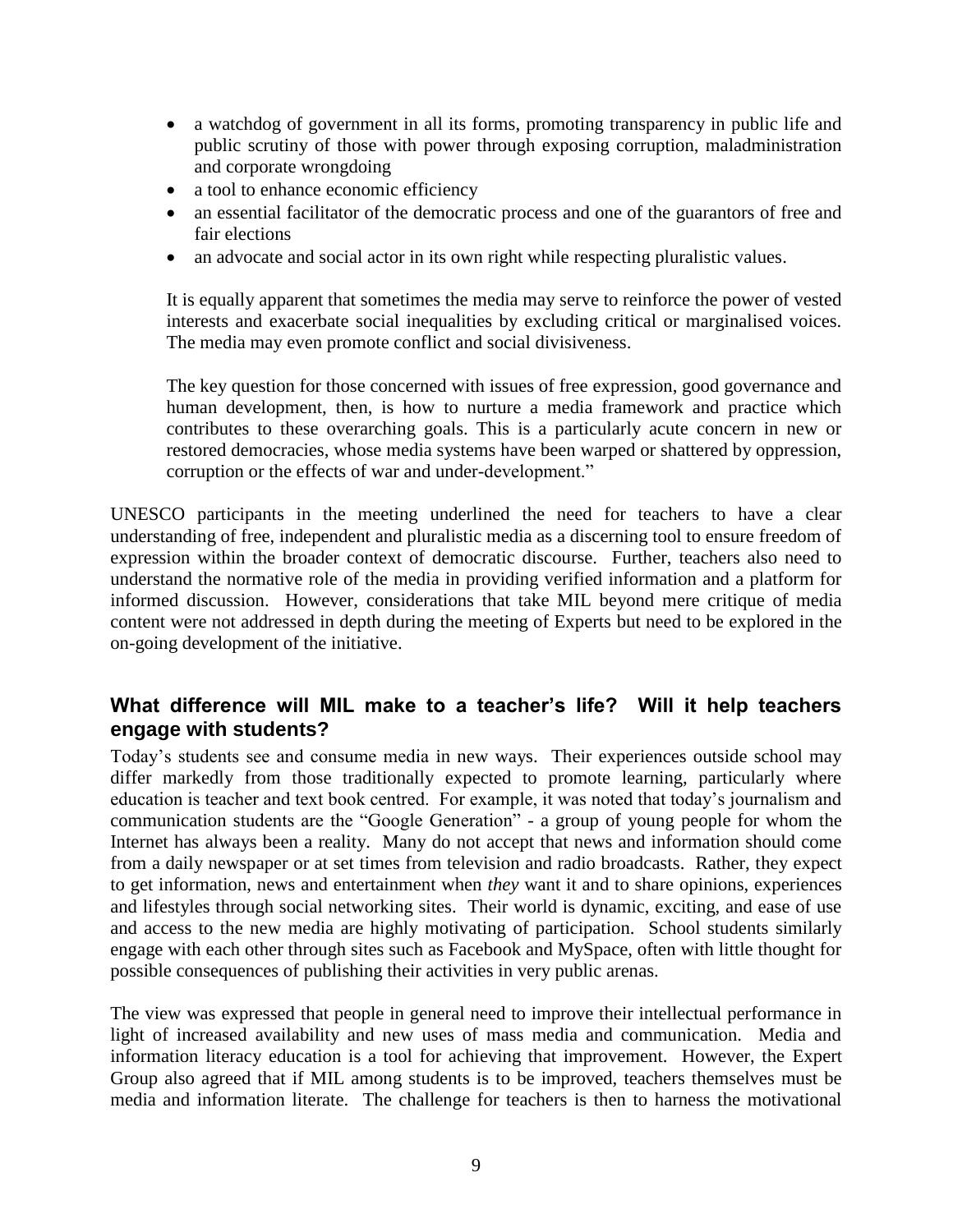characteristics of these new media to empower students in learning to learn, in learning autonomously, while simultaneously encouraging dialogue and cooperation to make sense of the media world. As one participant put it, "Teacher trainees need the oxygen of MIL to teach students!" A belief was also expressed that through educating students for media and information literacy, the teachers themselves would be better able to respond to changes in their role as education moves away from being teacher-centred.

# <span id="page-9-0"></span>**Does MIL need to be included in teacher training?**

One might be tempted to think that since students are rapidly appropriating media tools for their own purposes, they do not need education concerning them. However, from the Expert Group discussion it was clear that students' purposes tend to be social and perhaps superficial, while those of teachers focus on engaging critically with information, developing analytical, organizational and evaluative skills, problem solving and communication. In other words, teachers focus on the competencies that underlie *intentional* learning and that will allow *critical engagement* with future media content and form and emerging information and communication tools. Trainee teachers are themselves unlikely to have developed these competencies in relation to current media.

There was agreement too that learning about, with and through media and information literacy will require a pedagogical approach that differs from that traditionally used in some countries, i.e. student- rather than teacher-centred and resource-based rather than centred on set texts. Teacher training in respect of these pedagogies is crucial to modern education and just as students find media motivating, it was suggested that an MIL syllabus might motivate teacher retention in countries where a teaching qualification may be treated as a step towards moving into other professions. Further, the inquiry and authentic problem solving activities central to media and information literacy are not only applicable across the curriculum, they can be used to integrate subject contents and development of competencies in a manner that may streamline teaching and learning.

However, some Expert Group members reported encountering resistance to the development of MIL courses among established teachers and teacher-trainers. It was mentioned that MIL is marginalized in teacher training institutions and in schools by lack of engagement with context of students' lives and low awareness of the impact of changes in media availability. An additional factor often mentioned was that the curriculum in schools, as well as teacher training institutions, is already overloaded. Thus it will be important to develop a strategy that influences adaptation and implementation of the MIL curriculum by decision-makers by demonstrating how MIL can be integrated into existing teacher training programmes rather than being a stand-alone addition.

# <span id="page-9-1"></span>**Purposes of a Media and Information Literacy Curriculum**

The Expert Group deemed the purposes of a media and information literacy syllabus to be:

- promotion of understanding of the functions of the media, its potential and limitations,
- promoting critical autonomy in the use of media,
- strengthening the capacities, rights and responsibilities of individuals vis à vis the media, and
- facilitating access to, and the creative and productive use of, information and communication technologies.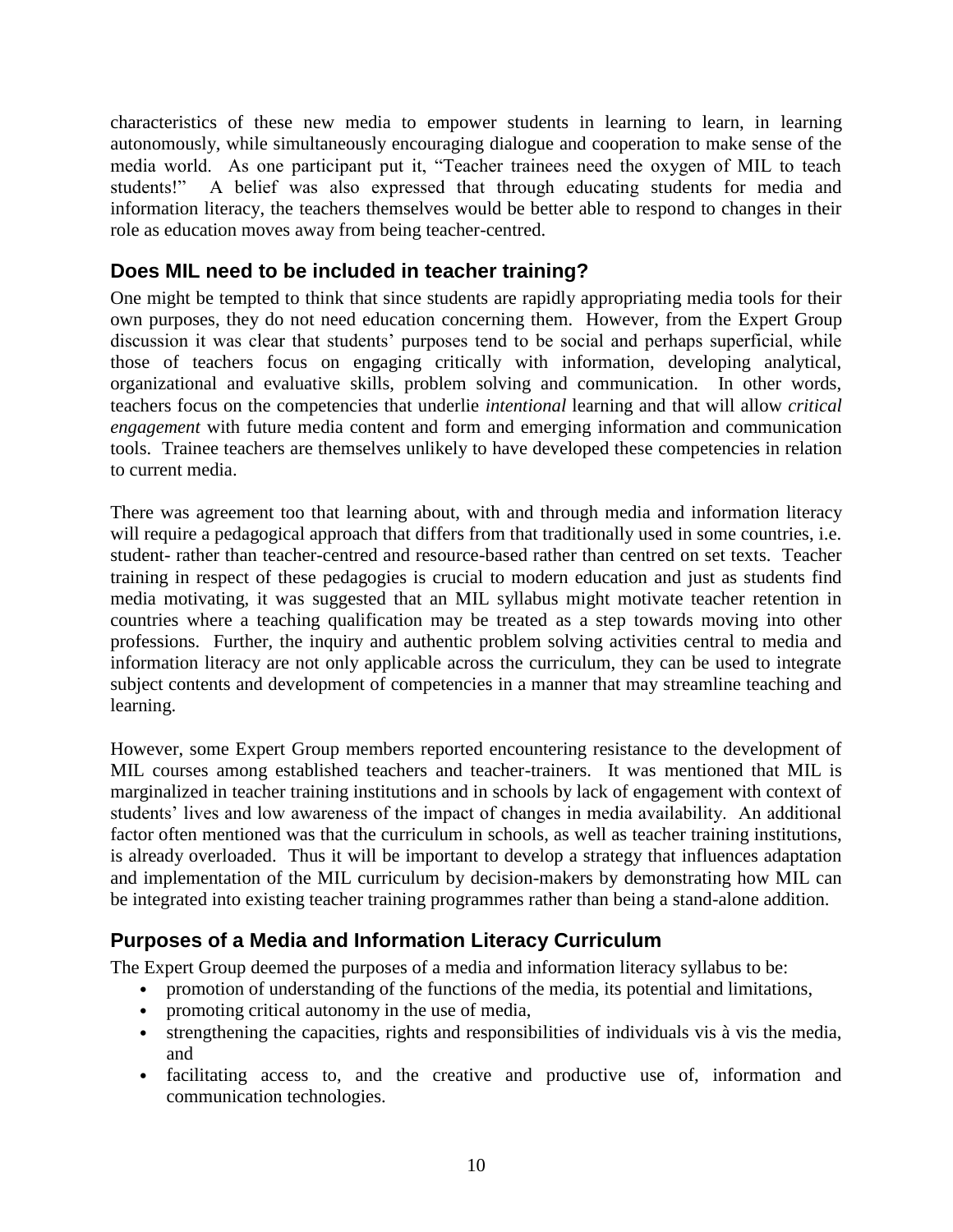In discussion, it was suggested that through these purposes, MIL is also a vehicle for the development of local and cross-cultural understanding, educational opportunities, and the democratization of society at large. On an individual level it promotes personal fulfilment, social inclusion, employability, and adaptation to change. One facet of the employability factor related to the commercial value of media products, goods, and services, usually emphasised in university education for the media professions. As one participant pointed out, the economic implications of MIL, particularly those around communication abilities, may be attractive to decision makers. Further, the possibility of MIL having agency status was raised with the question, "If young people understand ethical responsibilities associated with producing media messages, what will they be able to achieve as journalists of the future?" A note of caution was sounded at this point since there is no evidence that media and information literacy education will have all the expected effects. This suggests that when trialling the curriculum with trainee teachers, empirical evidence of effects on their learning and teaching practice should be gathered.

# <span id="page-10-0"></span>*Introduction of MIL into teacher training curricula*

## <span id="page-10-1"></span>**Definition of relevant subject areas, syllabi and curriculum enrichment material for teacher training**

Definition of subject areas is influenced by the audience for the curriculum. The Expert Group seeks clarification of whether the curriculum and related syllabi are for *all* trainee teachers, or only for those who will become subject specialists. Questions were also raised concerning who will deliver the curriculum and how they will be prepared. A further crucial question centred on the duration of the proposed MIL courses and estimates of time required to develop the required competencies. To this end, it was suggested that the curriculum should be structured for initial teacher training and later for in-service professional development to support development of communities of understanding around MIL practice. Underlying this suggestion is an appreciation that educational change requires a critical mass of teachers trained in particular subjects and pedagogical approaches.

It was acknowledged that the MIL curriculum to be developed needs to include learning outcomes that describe trainee teachers' *personal* media and information literacy as well as what they can do to promote MIL in *their* students.

The Expert Group agreed that:

- a curriculum has technical and political factors and many stakeholders
- curriculum development is a dynamic, shared process involving teachers, supervisors and other stakeholders
- an inclusive curriculum responds to diverse needs of diverse learners, and
- a curriculum contains an array of syllabi or content areas with associated competencies and competencies that can be broken down by level of achievement,
- in this case, the MIL curriculum must address different kinds of reality with the understanding that global, national and regional concerns inform the balance between these realities
- the competencies underlying the curriculum have potential to transform realities.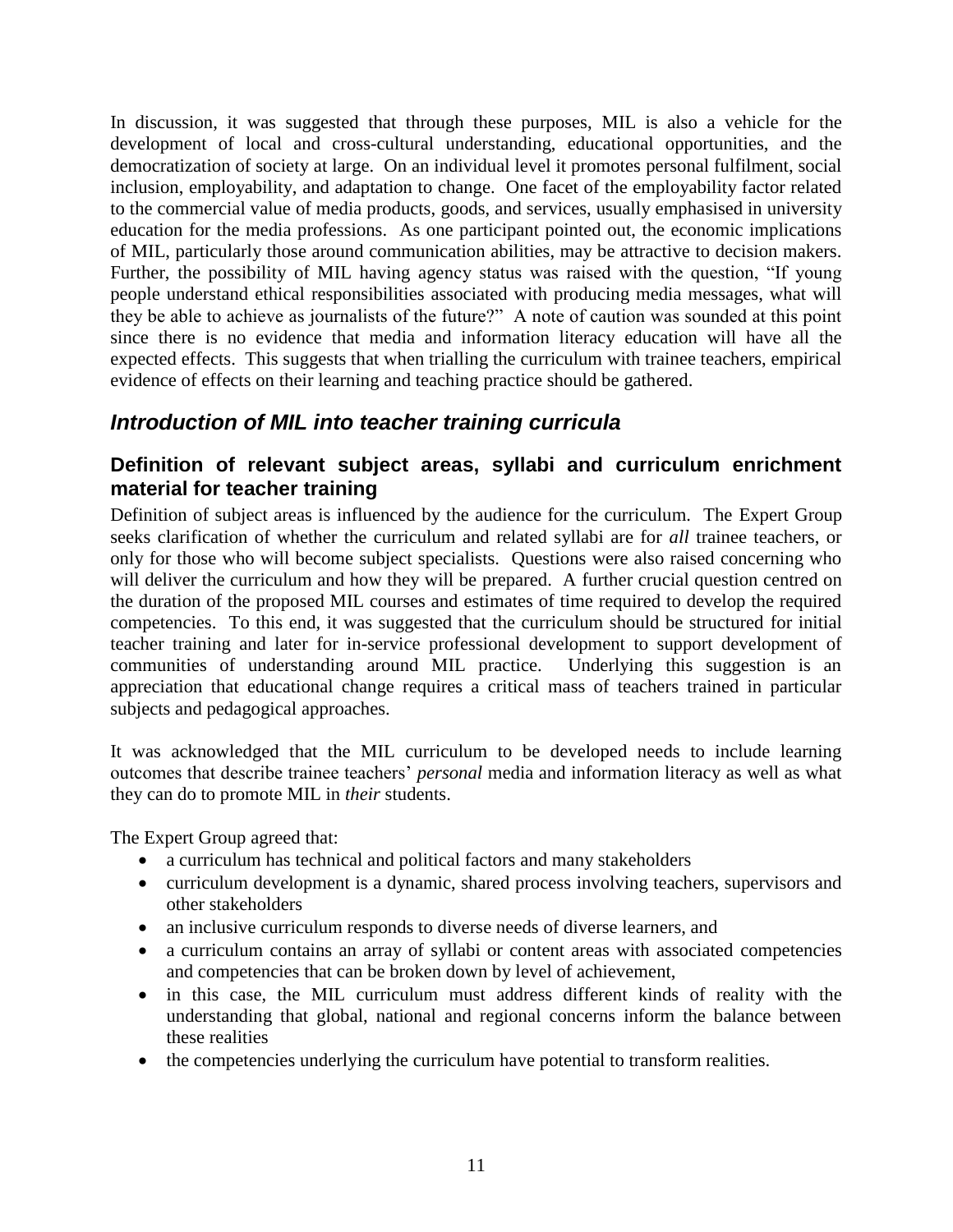It is suggested that the syllabus to be developed for trainee teachers identifies a *core* of subject elements unique to MIL and indicates those that may be being developed in other subject areas. This would enable educational decision makers to see how the media and information literacy syllabus can enrich existing learning objectives for trainee teachers and to identify where its elements are already supported in programmes. However, the identification of core, or mandatory, and optional elements is a function of the level of understanding expected by education authorities where the syllabus is to be implemented.

# <span id="page-11-0"></span>**A curriculum framework rather than a model**

While the meeting began with frequent reference to development of a 'model' curriculum, the Expert Group came to favour development of an open, flexible framework (or set of frameworks) that could be interpreted in light of the specific contexts in which it was to be trialled with specific syllabi to be further co-developed by the teachers, supervisors and other stakeholders who would implement it. It was agreed that the final framework should be clear, simple, incorporate analysis and practice and provide opportunities for assessment. It should also provide opportunities for teaching *through* and *about* the media to promote media and information literacy.

On the media literacy side of the equation, this curriculum framework aims to help trainee teachers explore and understand:

- what makes media a topic of concern for teachers
- how the media and information sources operate,
- how they construct meaning,
- how they can be used, and
- how to evaluate the information they present
- how young people are using media today and for what purposes
- the capacities, rights and responsibilities of individuals in relation to media
- international standards within local contexts (Universal Declaration of Human Rights (UDHR), Constitutional guarantees on freedom of expression and their limitations such as hate speech, defamation and privacy)
- what is expected from media (pluralism and diversity as a norm, journalism as a discipline of verification, the role of media ethics)

On the information literacy side of the equation, the curriculum framework supports exploration and understanding of:

- Article 19 of UDHR and relevance in networked communication
- Information sources and systems of storage and organization
- Location and retrieval tools
- The selection and evaluation of appropriate information sources
- Critical reading, analysis, synthesis
- Creating and presenting information products
- Processes of inquiry and information problem solving
- Reflective thinking (metacognition)

The framework can be applied to development of MIL in any subject discipline, thus contributing to stand alone or integrated subject teaching.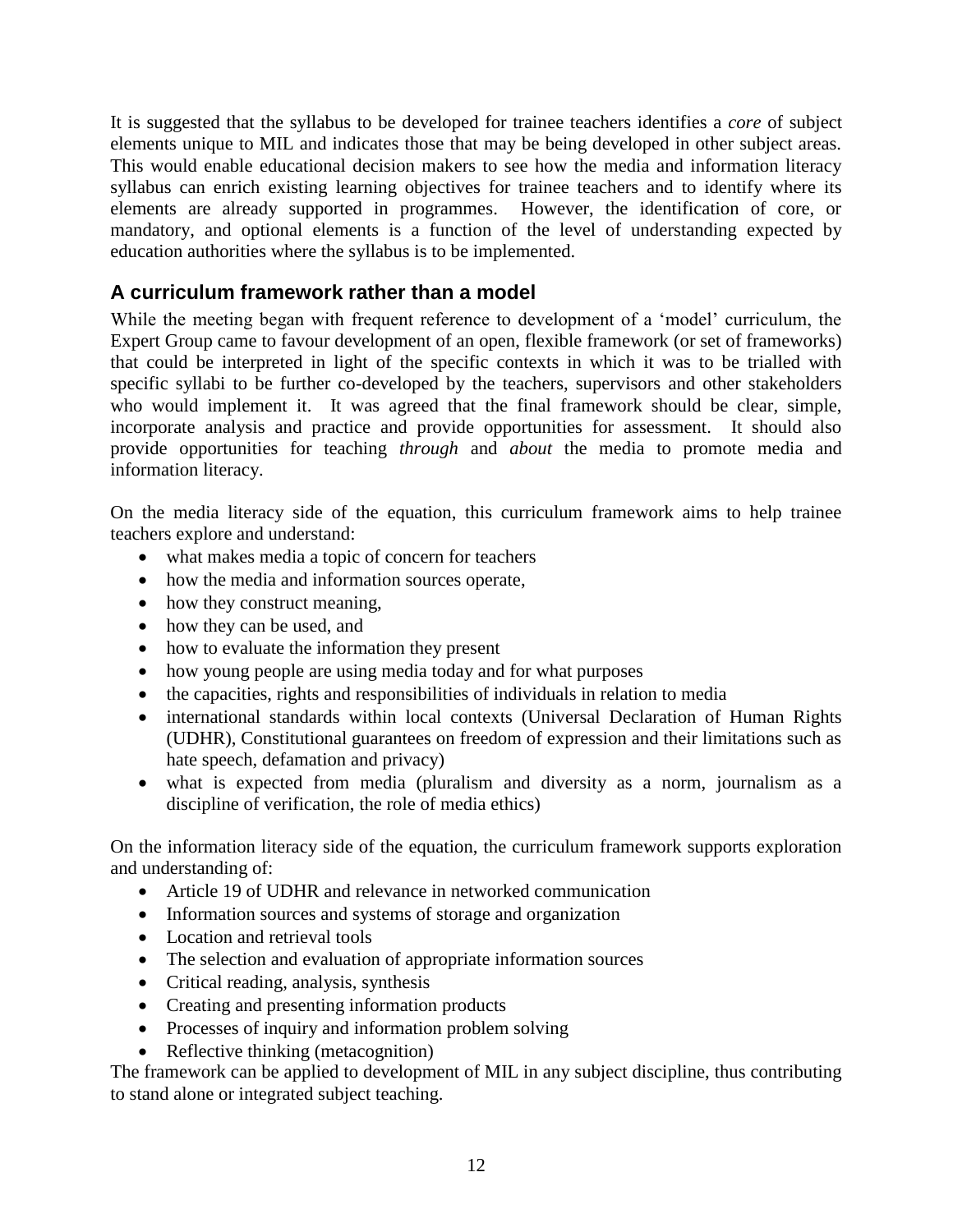# <span id="page-12-0"></span>*Media and information literacy model syllabi*

The small group discussion exploring frameworks, modules and methodologies suggested a range of topic areas that would need to be included in a programme for trainee teachers.

The Expert Group concluded that a number of key questions would introduce trainee teachers to the curriculum, e.g.:

- Why focus on media ? What makes it important?
- What is media?
- What is media literacy?
- What is information literacy?
- Why teach for media and information literacy?

The following subjects (un-prioritised) indicate the content that would need to be mastered to increase trainee teachers' *personal* media literacy. An additional section outlines subjects enabling them to *teach for MIL.* (The component subjects of information literacy were discussed in relation to competencies and are explored later.)

## **Media and democratic discourses**

- Freedom of Expression, pluralism and diversity of media The enabling environment
- The level economic playing field and transparency of ownerships
- Media as a platform for democratic discourse
- Professionalism within media journalism as a discipline of verification, media ethics
- Infrastructural capacity to support media diversity and pluralism

## **Media and information texts - media analysis, e.g.:**

- an examination of the construction of texts how are these texts made or produced?
- what are the languages or the "grammar" of the media? What codes and conventions are used? What is the structure?
- representation  $-$  issues of identity and stereotypes
- narrative voice, issues of inclusion, exclusion

## **Understanding of the functions of the media, its potential and limitations, e.g.:**

- purposes underling media communications verification, discourse, persuasion, propaganda, education, entertainment
- evaluating sources, authority and accuracy of information given

## **Media audiences - spheres of influence, e.g.:**

- target audiences
- active audiences negotiation, interpretation of media texts (based on audience characteristics), evaluation, access, use

**Media and production 1** - Strengthening the capacities, rights and responsibilities of individuals vis à vis the media.

- ownership, industry, control how the media sector operates
- access, participation, creation, citizenship, rights and responsibilities
- informed selection of media
- freedom of expression

## **Media and production 2** - creating media and promoting autonomy in the use of media

- creating and communicating one's own messages
- using information and communication technologies
- ethics and values, personal autonomy, participation in a public sphere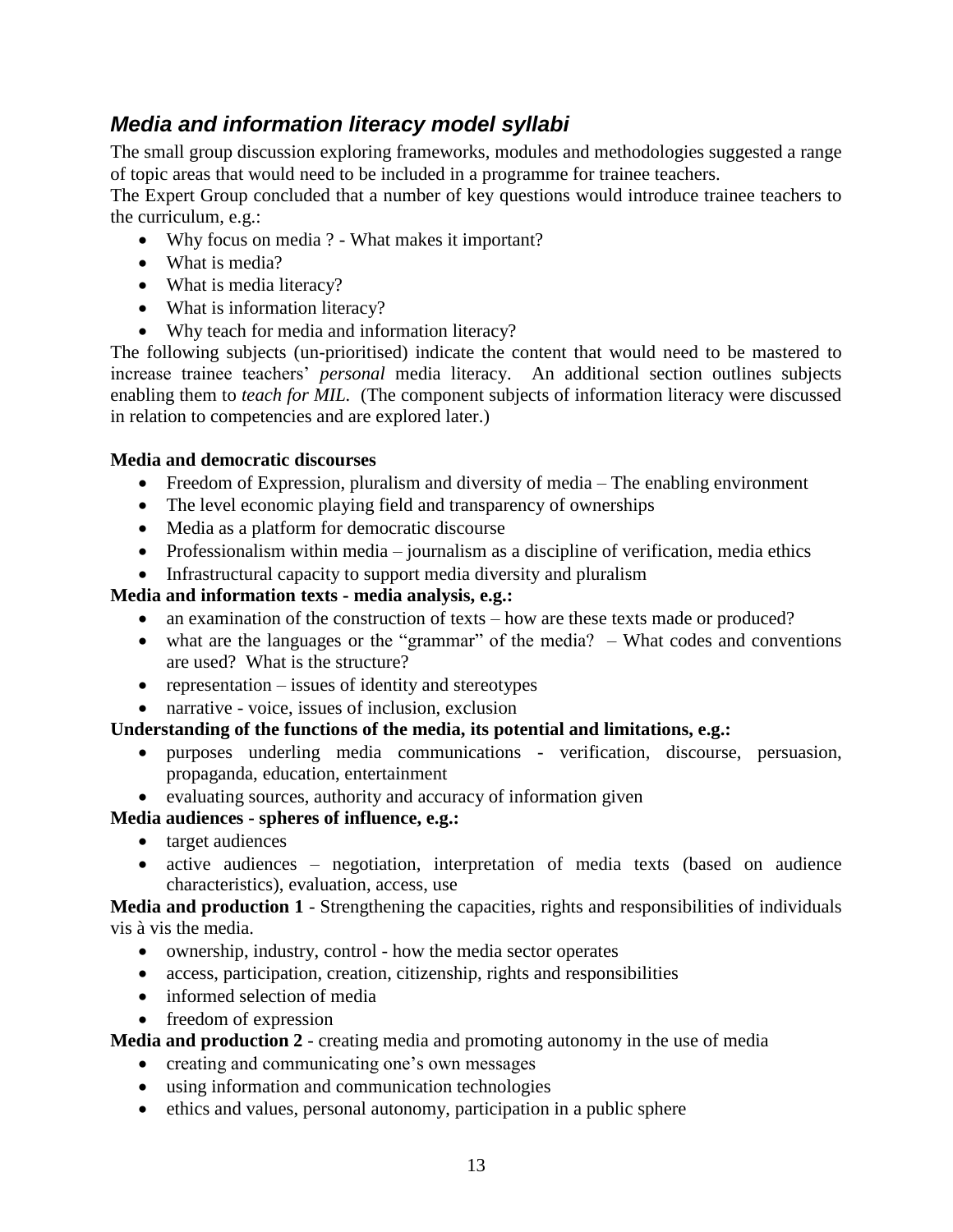- promoting intercultural dialogue
- **Media and production 3** media information technologies
	- using Information and Communication Technologies in education

To facilitate teaching of MIL, the framework should also include:

## **Instructional design for MIL**

- developing curricular activities appropriate to media and information education
- adopting/adapting and developing school MIL resources and media
- creating and developing communication and cooperative work settings through information and communication technologies
- using authentic problem-solving and inquiry teaching methods
- developing appropriate assessment activities

## **Changes in the education sector resulting from media**

- the changing role of teachers
- curriculum implementation and change management
- creating school environments that support development of MIL

This instructional design section of the curriculum is likely to be particularly important where institutional change from teacher-centred to student-centred perspectives are required, with the concomitant changes in a teacher's authority and acceptance of many right answers to real-world problems.

Syllabi developed from this outline would depend on educational and institutional constraints and technology available - i.e. they would be tailored to regional and local needs.

# <span id="page-13-0"></span>**Media and information literacy competencies required by trainee teachers**

The small group that focused on competencies necessary to media and information literacy concluded that, as indicated in the previous section, teachers need *personal* MIL competencies as audiences/receivers and producers of media as well as competencies to *facilitate* MIL in others. However, several questions regarding essential competencies were raised that remain unanswered at this point:

- What competencies are unique to MIL and thus distinguish the teaching of media and information literate teachers from that of others?
- Which non-media specific competencies are afforded rehearsal and consolidation because of the nature of MIL, i.e. what value do the discipline and learning activities of MIL add?
- Are some MIL competencies best developed at the level of teacher training and others more appropriately developed in school-based professional development?
- At what level of performance does a skill become a competency?

The identification of competencies unique to MIL and those supported by other elements of teacher training would locate, associate and integrate this new subject in educational thinking and planning as well as allowing curriculum developers to focus on specific requirements of teaching for MIL. Answers to the third question have implications beyond the scope of this project. For instance, developing capabilities in meeting the needs of students with variable experience of technologies, or coping with those whose knowledge is greater than that of trainee teachers, may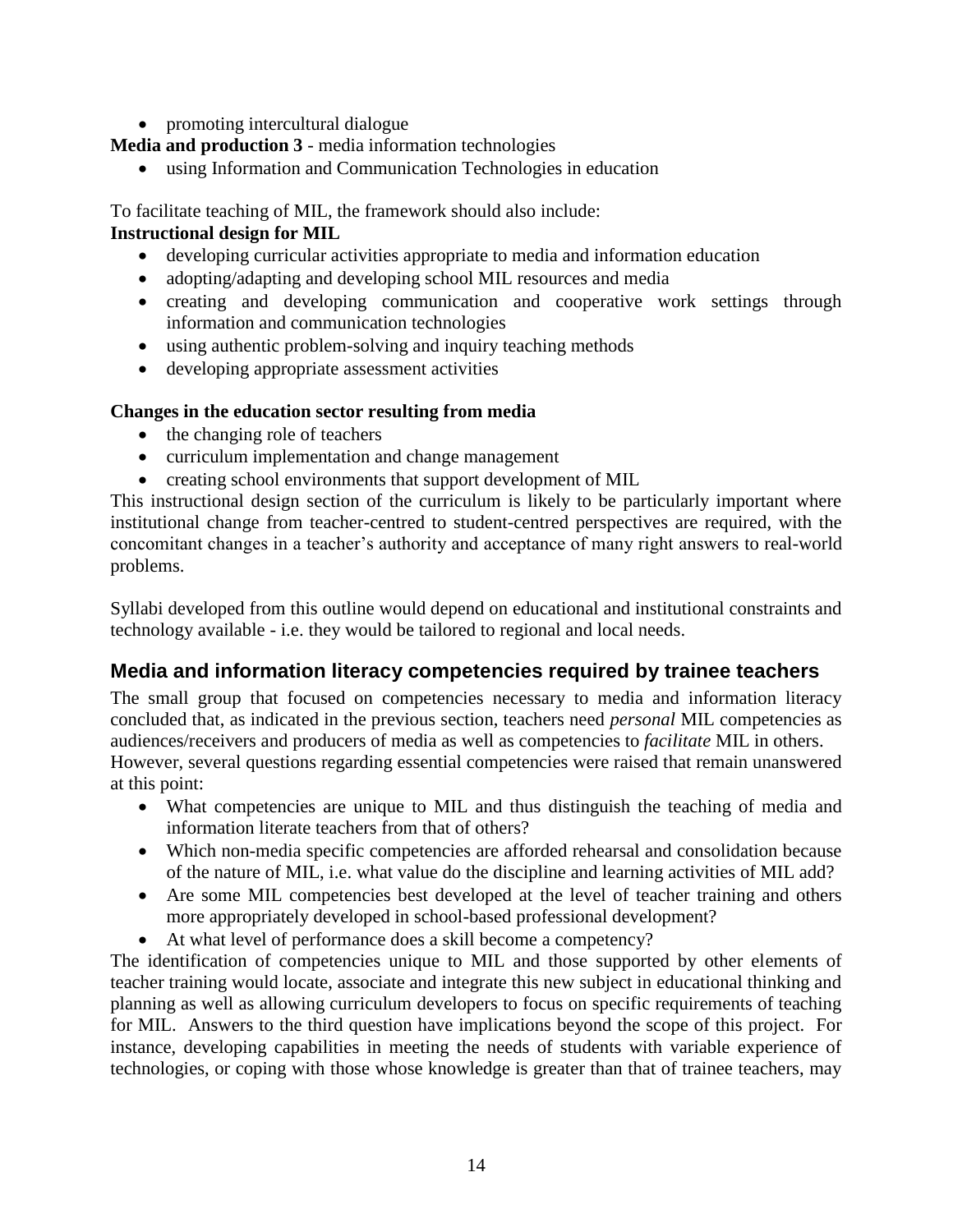be a function of the development of communities of MIL understanding in schools. The fourth question raises assessment issues for teacher training institutions and accreditation agencies.

The break out group that began work on identification of competencies focused largely on information literacy as its component skills are a foundation for competency in media literacy. Its competencies include the orchestration of specific knowledge and individual processes in complex problem solving. For the moment, the content subjects, skills and competencies are listed together with additions from the wider group of participants.

## **Learning to learn / Know**

- Knowledge of available communication and information resources
- Knowledge of media, communication, and information chain/structure/construction
- Knowledge of basic principles such as freedom of expression and information
- Ability to reflect on learning, metacognition
- Ability to inquire and engage in research skills and processes

## **Learning to do / Use / Skills**

Ability to:

- Recognise and articulate a need for information
- Locate sources
- Retrieve sources from a variety of information systems
- Evaluate / analyze / relate/interpret sources, messages and information
- Select appropriate sources
- Abstract, synthesise, and organise ideas
- Use / apply / create / distribute
- Communicate and participate
- Read critically
- Solve problems
- Manage projects, especially in relation to inquiry and media production

## **Learning to be / Attitudes / Behaviour**

- Critical thinking
- Pluralism of ideas / Respect of others opinions
- Tolerance
- Respect of authorship
- Social responsibility
- Wise use of information

In discussion, two further points were made. Firstly, there are some difficulties inherent in translating a competency framework to a training framework. These would need to be addressed in trialling the curriculum and its associated materials. Secondly, there is an opportunity to focus on competencies around analysis and communications of the strengths of one's own community, thus strengthening identity and aligning with efforts to preserve indigenous knowledge.

Competencies in information and media literacy can be demonstrated with print-based media, such as newspapers, advertising flyers and billboards, as well as the 'older' technologies such as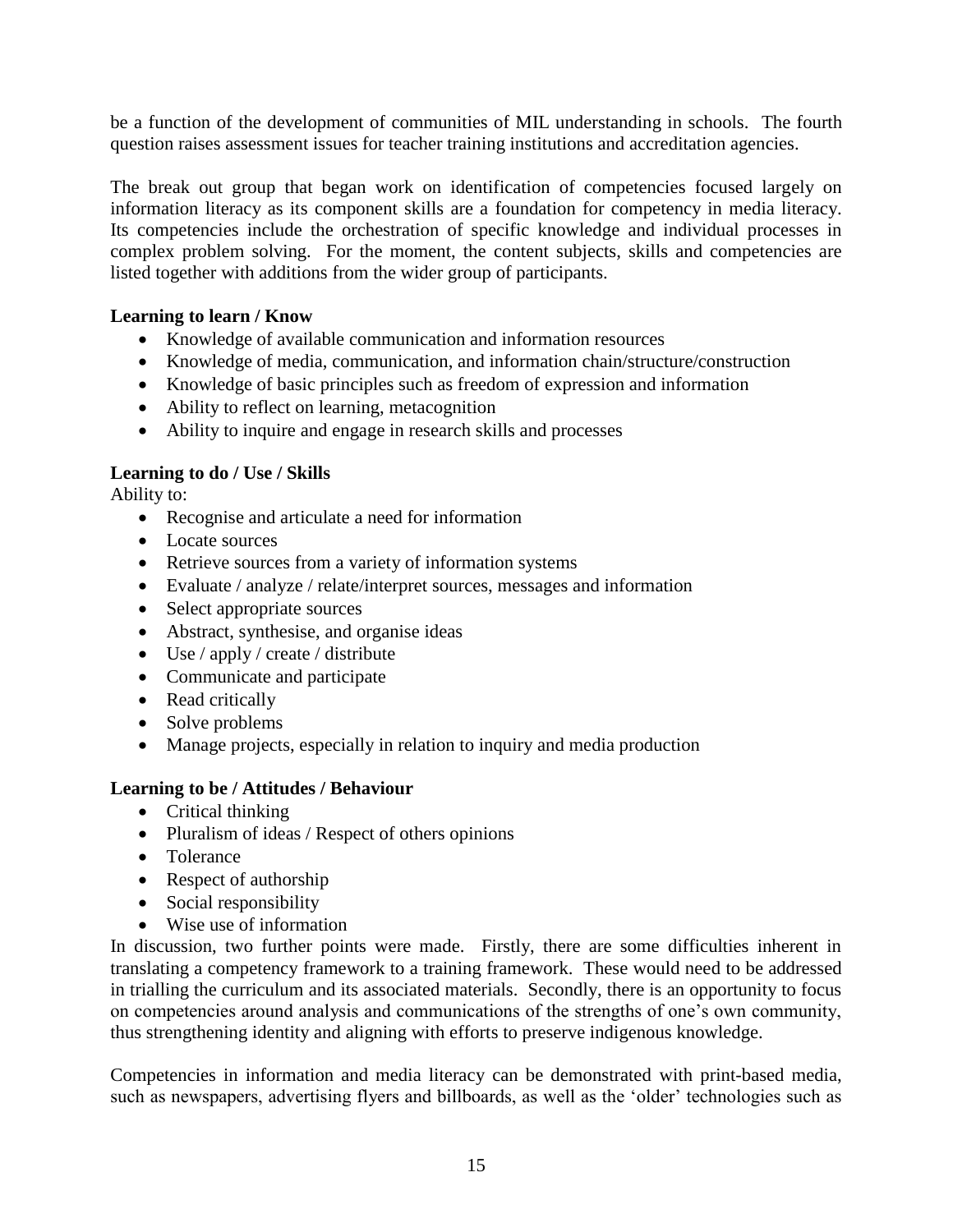radio. Thus MIL is not the preserve of those with access to advanced technologies. Consequently, this project aims to introduce an MIL curriculum in developing countries where experience of educational use of technologies may be limited. The technological competencies required will be dependent upon the technologies available in the teacher training institutions and the schools they serve. The syllabi developed for the technological aspects of this initiative should build on the competencies identified in the UNESCO publication *ICT Competency standards for teachers*, by focusing on those specific to MIL *(see Annex V for details)*.

# <span id="page-15-0"></span>**Learning outcomes for trainee teachers**

While a curriculum specifies what is to be learned and competencies detail essential abilities, teaching performance is assessed in terms of how these are orchestrated and the level at which they can be demonstrated. It was suggested that a broad set of learning outcomes be developed to describe the MIL content, processes, instructional design and pedagogical understandings trained teachers should ideally attain. The following outcomes are a first attempt to do this.

The trained teachers will demonstrate, at a level appropriate to the educational needs of their future students (8 to 18 year olds), critical understandings of:

- the need for and purposes of media and information literacy education
- key media literacy concepts including e.g. production, text (language is part of this broader category) and audience as applied to currently available and emerging media and technologies
- instructional design (systematically planning, trialling, producing and evaluating instructional material) based on the tools of analysis for media and information literacy
- instructional design based on the learning processes underlying development of media literacy (planning and teaching to ensure that students gain autonomy in applying effective learning processes)
- information literacy and its implications for developing personal inquiry and problem solving abilities
- the cognitive and metacognitive demands that underlie purposeful interactions with information
- key concepts relating to ethical responsibilities with and within the media professions
- a variety of assessment tools used in media assessment systems

And they will

- adopt, adapt and/or create teaching strategies that will enable their students to develop thinking and inquiry abilities specific to media literacy
- from evidence-based practice, develop a range of learning assessment tools appropriate to media and information literacy and related ethics-based learning activities

This list is deliberately open to interpretation in light of the different educational contexts in which it might be applied and the depth of knowledge deemed appropriate. For example, *awareness* of MIL would require demonstration of different depths of knowledge to having an *operational knowledge* of teaching with MIL or being able to *transform* teaching through MIL. Core and optional subjects and competencies would also vary accordingly.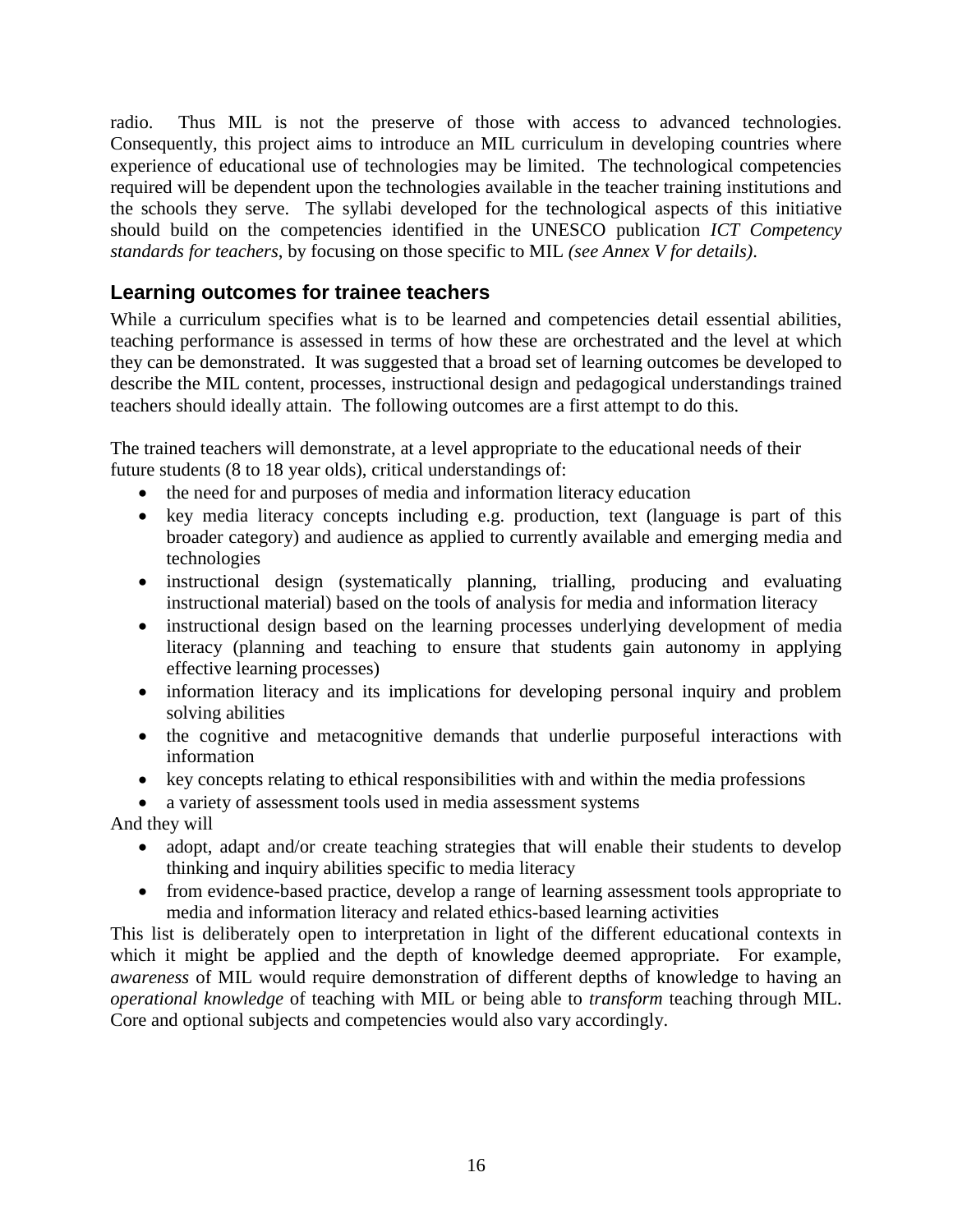# <span id="page-16-0"></span>*Enriching teacher training curricula with MIL components*

# <span id="page-16-1"></span>**Appropriate processes for development, trial and introduction of curriculum enrichment materials to educators worldwide**

## *Development of curriculum enrichment materials*

The scope of 'curriculum enrichment materials' is unclear from the notes of the meeting, as is the extent to which materials supporting the actual teaching of teachers are to be developed.

Materials supporting adoption and development of MIL curricula can be categorized along a continuum supporting education decision-makers, teacher trainers, trainee teachers, in-service teachers and students in the 8-18 age bracket.

Suggestions from the Expert Group included the following:

- Legal frameworks such as accreditation standards
- Curriculum and competency frameworks
- MIL primers and lists of further reading to encourage self-directed learning
- Comparisons of pedagogical models appropriate to MIL
- Detailed syllabi including schedules of weekly lectures and teaching activities
- Model assessment methods
- Compilations of good practice
- Success stories indicating the effects of MIL education on student learning outcomes
- Media for analysis by trainee teachers
- Model lesson plans for use by teachers (the number of these could be increased by offering prizes for media-based lesson plans that illustrate good practice - thereby raising awareness of MIL among teachers in general and simultaneously providing professional development)
- Tools to assist teachers in designing activities targeting the expected outcomes of MIL.
- Media for analysis by students between 8 and 18

To make development of curriculum enrichment materials manageable, it was suggested that examples of an elaborated curriculum addressing those points in children's development where learning progress is vulnerable to movement between levels of schooling would be particularly useful.

However, the Expert Group acknowledged that:

- all materials need to take into account the instructional environment and related assessment issues
- both academic and populist materials are needed to give a holistic overview of MIL
- whatever is produced in English needs to be linked to supplementary sources in other languages
- examples of materials known to have a major impact on understanding need to be identified, e.g. Universal Declaration of Human Rights.

While the initiative could result in a website giving access to the wealth of resources on information literacy, media literacy and related subjects, developers need to be clear about what people are expected to do with this information. Such resources often focus on media literacy *or* information literacy but the intention here is to make it easy to emphasise the synergies between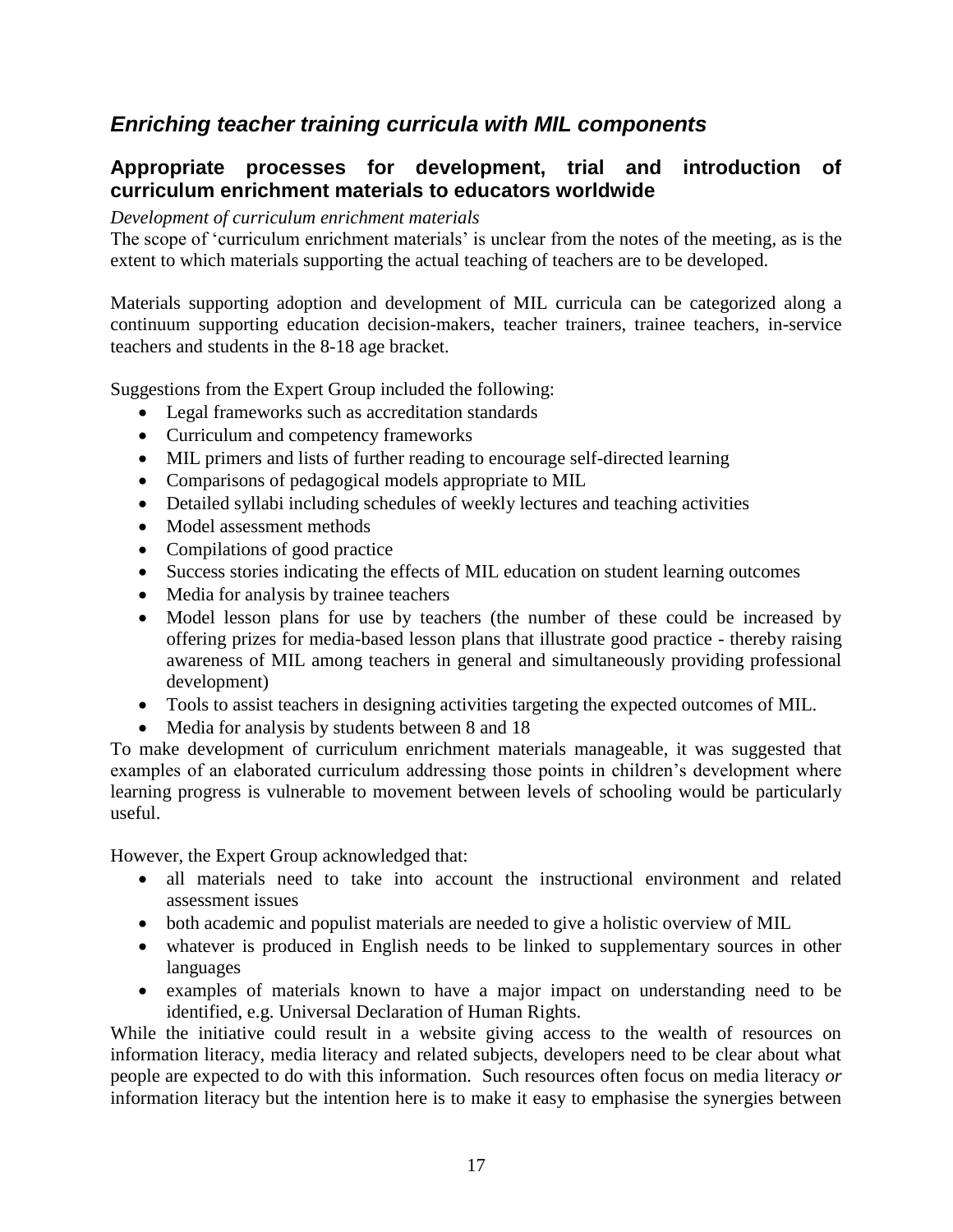the concepts. It might therefore be more appropriate to identify a smaller range of resources and provide templates or checklists that assist citizens and media consumers in evaluating the relevance of these, and resources they identify themselves, to teaching for MIL in their educational context.

A further constraint on development of curriculum materials centres on the nature of learning and teaching activities appropriate to MIL. The Expert Group was agreed that learning about, with and through MIL will require a pedagogical approach that differs from the traditional in many countries – largely centred on the shift from didactic to knowledge co-construction. Further, they were agreed that inquiry and authentic problem-solving are activities that are central to MIL and not only cross the curriculum but integrate subject contents and skills, encouraging transfer.

It follows that materials developed to support the curriculum and the teaching activities implemented in training institutions should exemplify these pedagogies, both for trainee teachers and their students. For example, instructional design needs to be structured so that knowledge construction rather than transmission is encouraged and assessment takes account of a variety of correct answers or problem solutions.

The Expert Group identified other characteristics of appropriate learning activities for trainee teachers including:

- having direct experience of the communication practices of the students they will later teach
- inclusion of problem solving and application of MIL principles in real-life situations, including those that emphasise cultural heritage
- experience of student-centred learning and teaching
- activities that integrate aspects of the broader teacher training curriculum
- inclusion of inductive and deductive elements of MIL teaching
- preparation to participate in a community of practice
- the use of cognitive apprenticeship by teacher trainers modelling, scaffolding, coaching and fading
- explicit attention to MIL, even when integrated in other courses
- experience of media production as a learning and teaching such that the purpose of understanding how media works is not lost in the excitement of the production

## *Trial of curriculum materials*

Discussions in the third breakout group related to the phase of the initiative during which curriculum enrichment materials for trainee teachers will be trialled.

Education for MIL enhances knowledge construction through provision of a unique perspective on making sense of media messages. It offers opportunities to consolidate and extend the development of competence and knowledge gained in other curriculum areas for both trainee teachers and ultimately their students. The emphasis in this initiative is on 'value added', the unique aspects of media and information literacy content areas and competencies. However, given the diversity of educational expectations and preparation across the arenas of implementation, it is important to recognize that institutions in which the MIL curriculum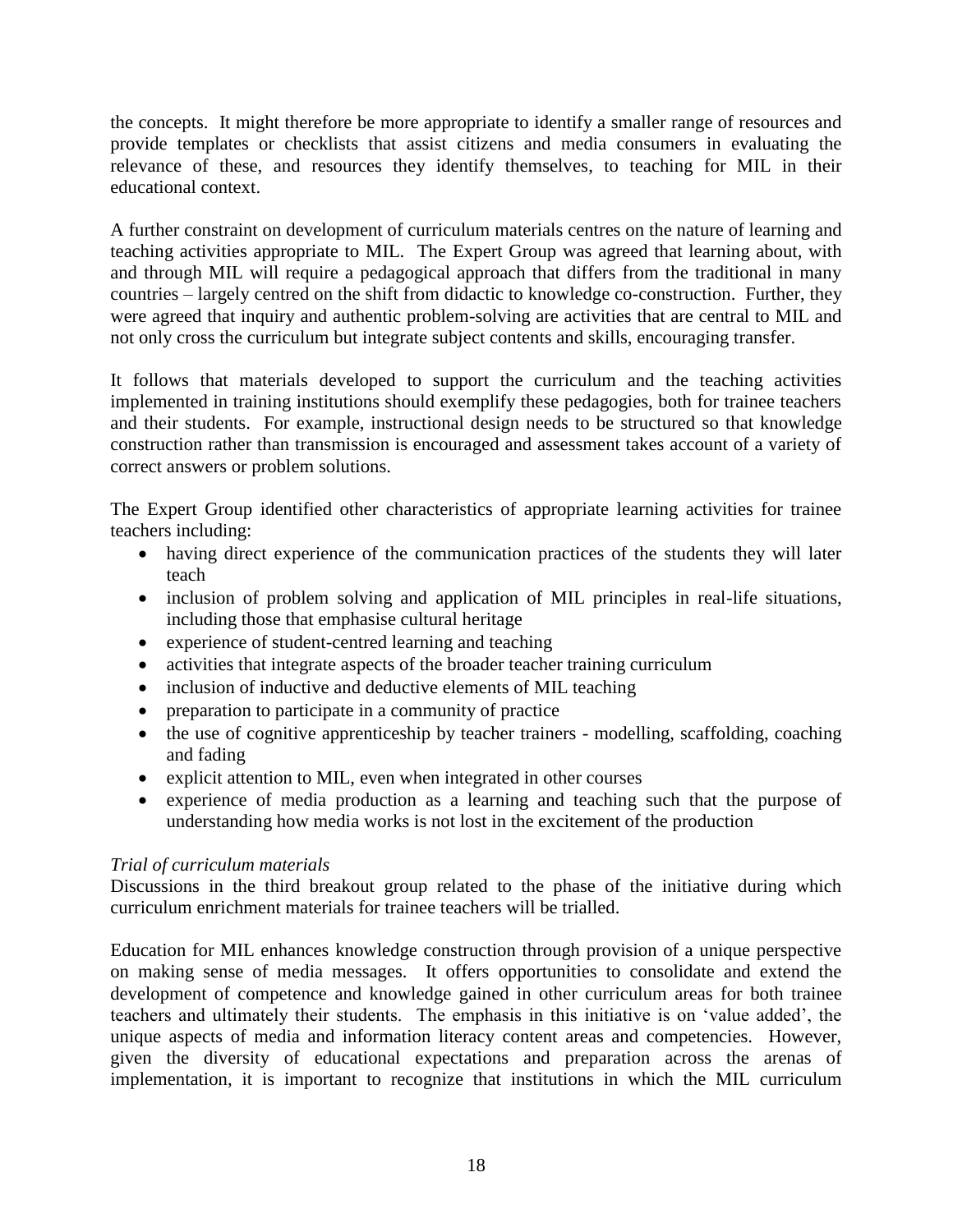materials are trialled may not have fully implemented the supporting knowledge and competencies.

The crucial challenges underlying provision of advice concerning the trial of an MIL curriculum and associated materials centre on interactions between the *characteristics* of the:

- target audiences (trainee teachers),
- $\bullet$  the institutions that provide initial teacher training
- the regulatory constraints and enablers provided by the education systems within which they will later work
- the resource base (economic, technological, intellectual and collegial) supporting MIL education in schools,
- the resources available and easily accessible in the wider community, and
- the constraints within which education decision-makers operate.

These interactions demand that any 'solution' offered be extremely flexible;

- allowing entire or 'pick and mix' implementation of the curriculum elements as dictated by national educational imperatives, down to introductory courses of just a few hours
- the potential accumulation of *evidence* of change in teacher trainee learning outcomes and those of their students as a stimulus towards curriculum implementation
- on-going revision and implementation of additional media and information literacy curriculum elements in response to the dynamics of national educational provision and resourcing.

The resulting curriculum choices would thus celebrate diversity and facilitate co-development of curriculum details at the local level.

In selecting institutions for testing the curriculum and enrichment materials it is suggested that criteria include the following:

- that the test group includes different cultures and financial resource contexts
- that freedom of expression is guaranteed and the nation is willing to engage with MIL principles
- that the institutional organization supports curriculum integration and the pedagogies espoused in the materials
- that teacher trainers view the initiative favourably and have some prior experience or training themselves (i.e. that participation in the trial is not imposed)
- that participant teacher trainees in pre-service programmes, as well as trainees who are certified teachers are already part of a community of practice.

Other considerations are the extent to which the whole or only part of the curriculum is to be adopted and, most fundamentally, the basis upon which the trials are to be monitored and assessed. Research currently does not demonstrate how MIL *per se* changes learning outcomes but evidence of student responses to MIL teaching activities has the potential to overcome teacher resistance. In testing the curriculum, the possibility of gathering and analysing evidence of trainee teachers' reflections on MIL learning and teaching practice as a course requirement could provide valuable empirical evidence. This would become a resource in informing educational policy and decision makers at the stage of introducing the curriculum and materials worldwide.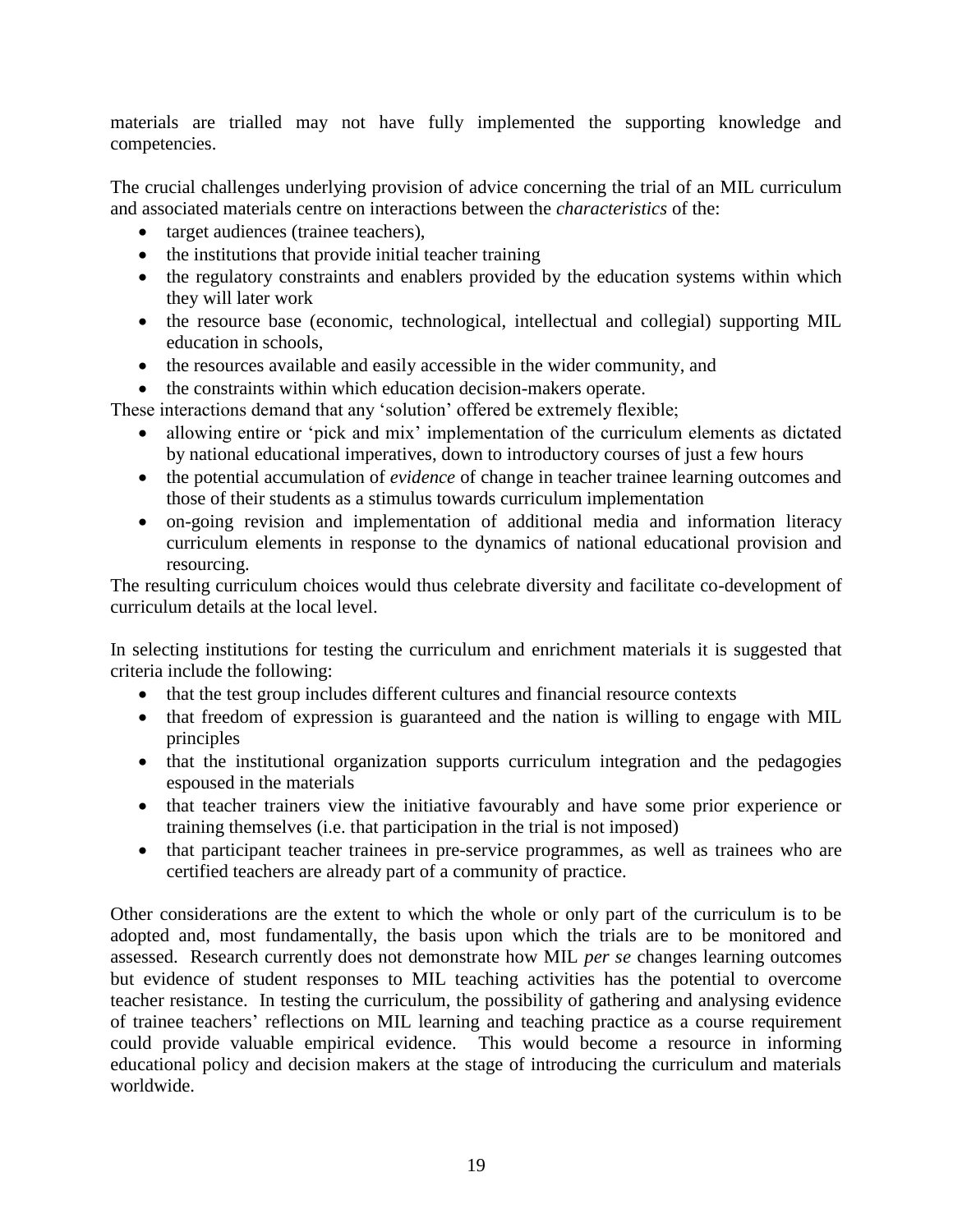## *Introduction of curriculum materials worldwide*

The key purpose of this initiative is to influence the behaviour of stakeholders: educational decision makers, teacher training institutions, school principals, teachers and ultimately secondary school students. This must be kept in view through out the curriculum development process and inform the strategies for dissemination of the curriculum and associated materials.

However, it was noted that expectations for outcomes of MIL education may be positive or negatively perceived by governments. For example, MIL teacher training may support longer term government policies prompted by unrelated pressures in education system, e.g. "No child left behind" in USA. Elsewhere however, the concept of MIL may be scaled down by the level of local education. It was noted that limited financial resources in African countries mean teacher training for competence in ICT is limited, if it exists at all. Indeed, in some African nations there is a shortage of teachers due to the costs of training, resulting in reduced duration of training. Further, differences between the context of training and the context of teaching mean that there is often a lack of transfer of competency to the school setting. Challenges of a different order were identified for countries where MIL and social science are marginalized since competence in English, Maths and Science are seen as economic drivers.

Despite these challenges, the Expert Group were agreed that education for MIL is a shared responsibility, the consequence of which is that partners with whom to collaborate need to be identified. For example, where no separate MIL curriculum can be established, curriculum developers for other subjects are critical partners for the enrichment of their disciplines with MIL perspectives. It may also be necessary to look beyond the education sector to involve media industry professionals as teachers or teaching partners. In addition, it was suggested that MIL in schools, particularly in Africa, is not sufficient to improve the general level of responses to the media and information, and that this initiative should consider implementation in community multi media centres too. However, experience indicates that even when positive partnerships are established (e.g. Centre de liaison de l'enseignement et des moyens d'information (CLEMI)) progress towards changing attitudes and education is slow.

These problems underline the need to develop a clear communication strategy targeting several different audiences when introducing the MIL curriculum and materials worldwide. Practical long term, strategic suggestions include:

- gain support and momentum for MIL education by aligning its content and outcomes with those of existing UNESCO initiatives (e.g. those in Teacher Education, Curriculum Development Community of Practice, Literacy decade, etc….)
- work with stakeholders to raise their awareness of the need for MIL and its potential effects on facilitating life long learning
- work to get MIL included in national constitutional documents
- focus on evidence-based practice and use the accumulating body of research to inform and influence policy makers, teachers and students

Practical shorter term suggestions include:

 ensure that curriculum information is packaged to engage teachers, decision makers, families, communities and other audiences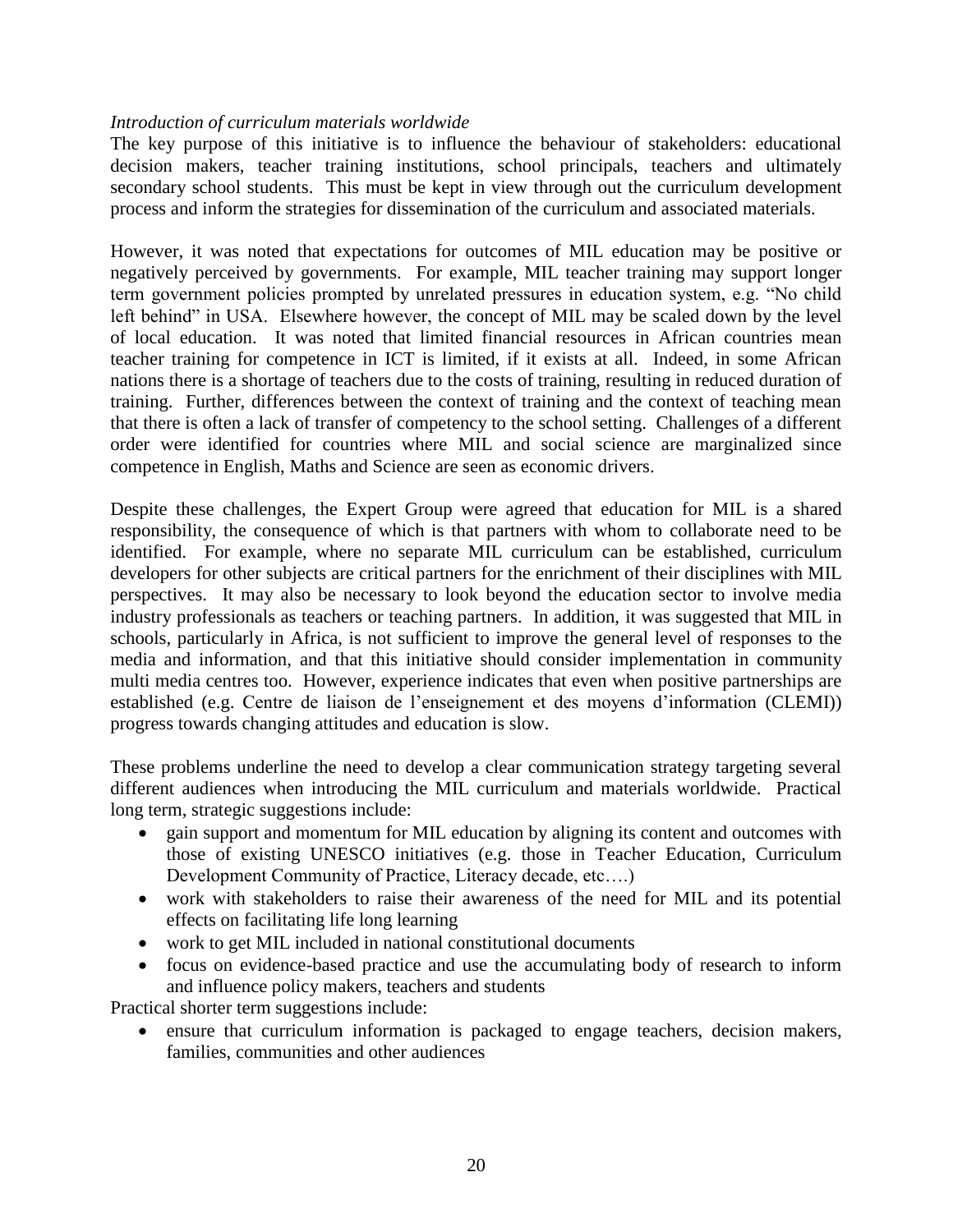- produce an 8-12 page booklet (primer) to introduce MIL and its application to current teaching, including the 5Cs: comprehension, critical thinking, creativity, cross cultural awareness and citizenship.
- start with small steps focus on pre service, initial teaching and later professional development
- target those teacher trainees who are already interested (ready to engage) in the first instance – talk to the converted
- investigate targeting teachers of students at three developmental moments across education span: 5-7, 10-12 and 16-18 years, i.e. at those points where a child has or is about to change school levels
- build on existing strengths of curricula and teacher training regimes affirmative action approach.
- set up incentives such as MIL certificates for clusters of schools, individual schools and teachers that meet certain standards for the inclusion of MIL teaching and learning

# <span id="page-20-0"></span>*Developing a working plan: Defining the scope of the initiative*

In the foregoing discussion many areas of agreement have emerged together with identification of factors or characteristics that need to be taken into account in development of curriculum enriching or new materials. The discussions also draw attention to alternative routes to the development the MIL curriculum.

In this concluding section of the report, rather than reiterate areas of agreement, aspects of discussion requiring clarification, elaboration and deliberation are the focus. Many concern the scope of the initiative and the delineation of its parts. It is clarification of these that will allow development of a working plan, while the areas of current agreement provide guidance on implementation.

It is suggested that the next phase of the project should focus on responding to the following points with the aim of further refining agreement on the limits of the project and developing an optimal approach, given the available resources and contexts of testing the materials. The issues drawn from the previous discussion are intertwined and therefore have not been prioritised. They are however numbered for ease of reference.

1. Are the curriculum and related syllabi to be for *all* trainee teachers, or only for those who will become subject specialists?

While the Expert Group came to favour an open, flexible framework, or frameworks, from which teacher training institutions or government authorities might co-develop a locally tailored syllabus, one to raise personal MIL would differ markedly to that for developing specialist MIL teaching expertise. At this point in time, document describing the ideal might be overwhelming to those seeking only to raise awareness and/or improve personal MIL

The alternative notion of targeting those who are already aware of MIL issues was acknowledged, but this might still include many trainee teachers who are not interested in specialising in MIL.

Another suggestion is to start with small steps and to extend the programme gradually, perhaps structuring it for in-service professional development, as well as initial teacher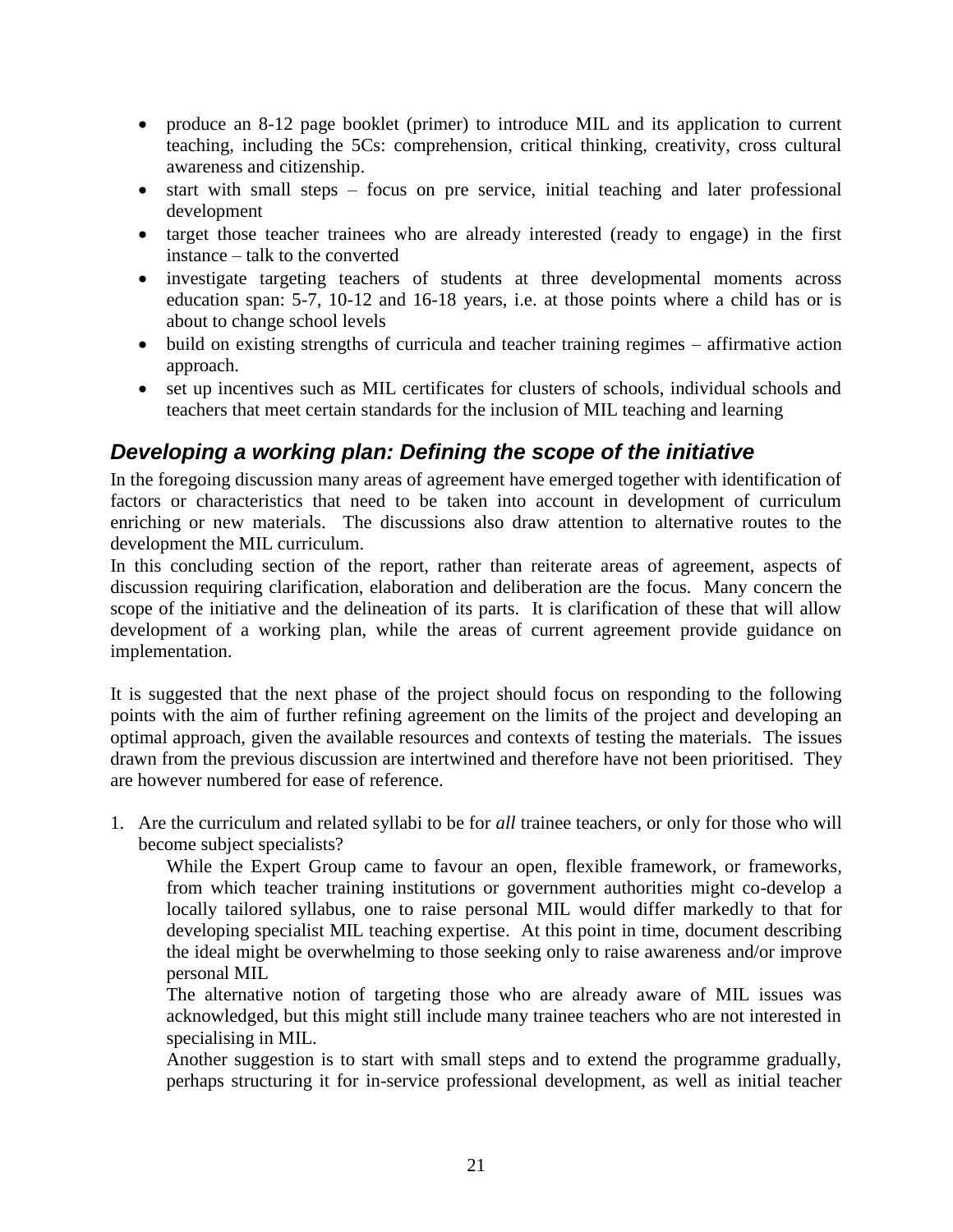training, to support development of communities of understanding around MIL practice. While this is valid, it does not address the *all* or *intending specialists* issue.

One underlying factor in this particular debate is recognition that for any sustainable change, one needs a critical mass of MIL trained teachers working in a supportive environment. For that teachers with awareness and with specialist expertise are required. However, funding and the duration of the project need consideration as well.

- 2. Who will deliver the curriculum to teacher trainees and how will they be prepared?
	- Is there provision for 'training the trainers' within this initiative and what time span is allowed for that training? Topics for trainers of teachers may need adjustment in terms of addressing identified resistance and gaining support for MIL in their institutions. The differences between professional development workshop learning and implementation where resources and support differ need to be taken into account for teacher trainers as well as for trainee teachers or those engaging in school-based professional development.
- 3. What is the duration of the proposed MIL courses in the countries selected for trialling the curriculum materials?

There is probably an optimal amount of contact time within which trainee teachers can be expected to develop the required personal and teaching knowledge, and competencies. That time is likely to be at least partially dependent upon the capabilities of trainee teachers on entry. The duration of courses possible within particular training institutions constrains expectations for content and achievable outcomes. While an extremely comprehensive product may be required, addressing minimalist needs serves to focus expert attention on essentials.

- 4. On what basis will the countries and institutions be selected for trialling the MIL curriculum? The Expert Group set out a range of criteria for consideration (see page 17 ) that would give some degree of comparability across trial sites, however the models for implementation of the MIL curriculum are likely to be very different, particularly if the eight pilot institutions are involved in co-construction of the curriculum from the beginning of the project Those differences have implications for any attempt to compare or evaluate the 'success' of the trials, the curriculum enrichment materials and the competency of the teachers. All other things being equal, institutes that are willing to engage in some form of action research centred on trainee teachers' learning should be favoured for inclusion in the trial.
- 5. How can difficulties inherent in translating a competency framework to a training framework be addressed in the context of MIL education?

These challenges need to be elaborated and then addressed in the instructional design aspects of preparation of teacher trainers. The question needs to be considered in light of the suggestions for learning activities for teacher trainees (see page 16 )

6. What is the scope of the term "curriculum enrichment materials"? The Expert Group did not fully identify the range of materials pertinent to this project. Consequently elaboration and deliberation is required, perhaps with the list on pages 14 and 15 taken as the starting point.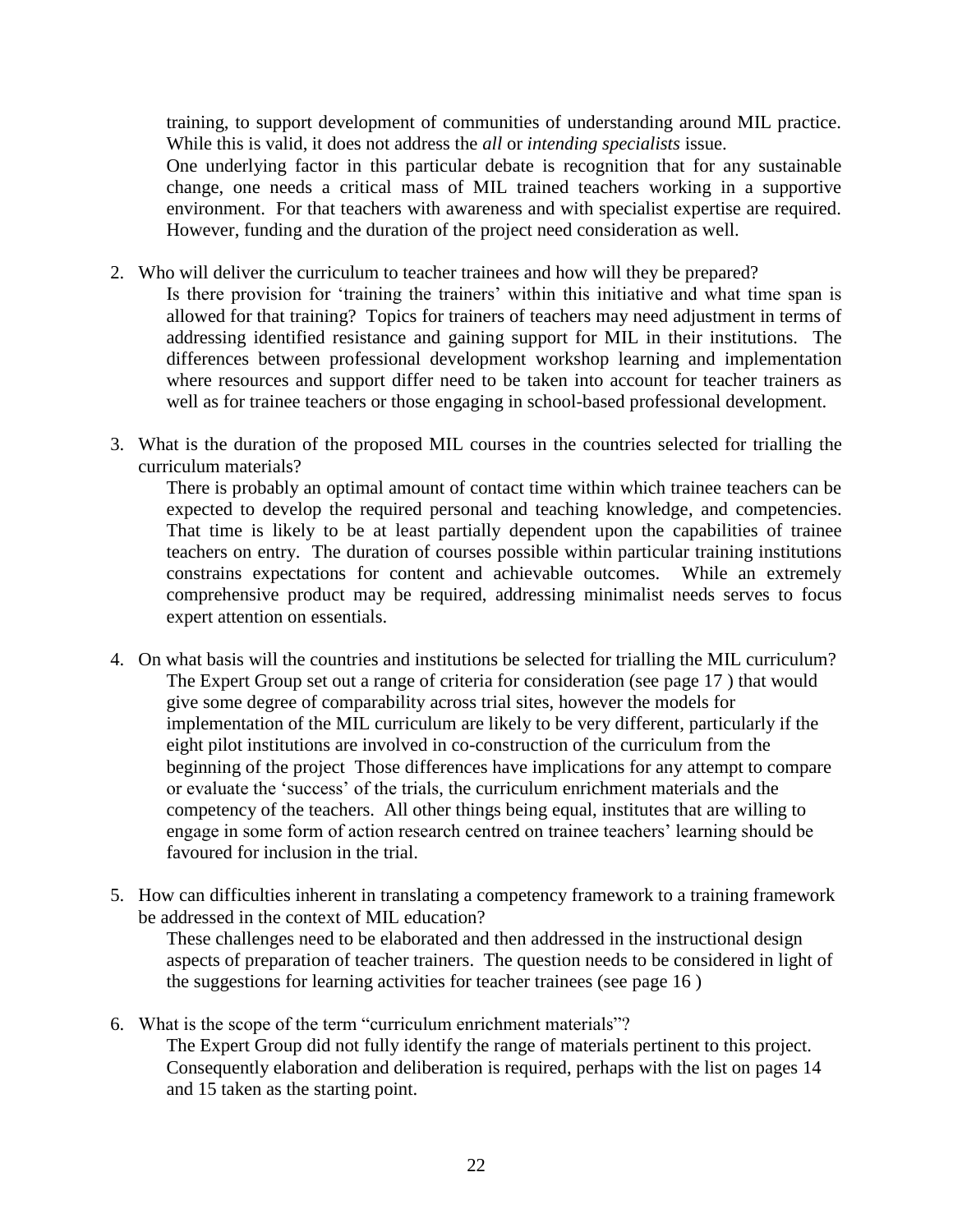Again the context of implementation needs to be considered, e.g. instructional environment and assessment issues will influence how the materials are used and with what effect, particularly where authentic problem solving, inquiry and acceptance of multiple answers are at odds with a traditionally teacher directed culture. Materials might be categorised in terms of infrastructure and professional teaching support. To limit the materials to be developed for teachers one suggestion was to focus on those points in children's development where learning progress is vulnerable to movement between levels of schooling.

7. What competencies are unique to MIL and thus distinguish the teaching of media and information literate teachers from that of others?

It is difficult to identify essential competencies without reference to the expected MIL behaviours and pedagogical abilities of the trained teachers, particularly in absence of a true integration of the concepts of media literacy on one hand and information literacy on the other. The Expert Group needs therefore to describe in effect what the learning outcomes of the proposed courses are so that the synergies between the concepts are to be optimised. The tentative list on pages 12 and 13 is a starting point for this debate. Competencies underlying the information literacy aspects of MIL are detailed in this report but those associated with the specifics of receiving and producing media are not as yet. Once the competencies implied by descriptions of teachers' MIL behaviours are apparent, supporting competencies developed in other aspects of the trainee teachers' education can be identified to reveal clusters of abilities without which MIL cannot be implemented in schools.

8. What are the core subjects underlying MIL and appropriate teaching practices that need to be included in the curriculum?

As with competencies, while there are subject areas unique to MIL, there is a supporting cast from other aspects of education. Identification of both sets, and their interactions would enable educational decision makers to see how the media and information literacy syllabus can enrich existing learning objectives for trainee teachers and to identify whether its elements are already supported in programmes. This document includes the Group's initial thinking on the topic but extension and refinement are needed. The key concepts of media literacy included in Annex IV could be used as a focal point for this discussion.

9. Is there a particular pedagogical approach that should inform the development of both the curriculum enrichment materials and those for teacher training?

A further constraint on development of curriculum enrichment materials centres on the nature of learning and teaching activities appropriate to MIL. For example, it may be that it is crucial to include materials on the nature of inquiry teaching and learning. While these are not specific to MIL alone, it cannot be assumed that they are covered in other aspects of teacher training.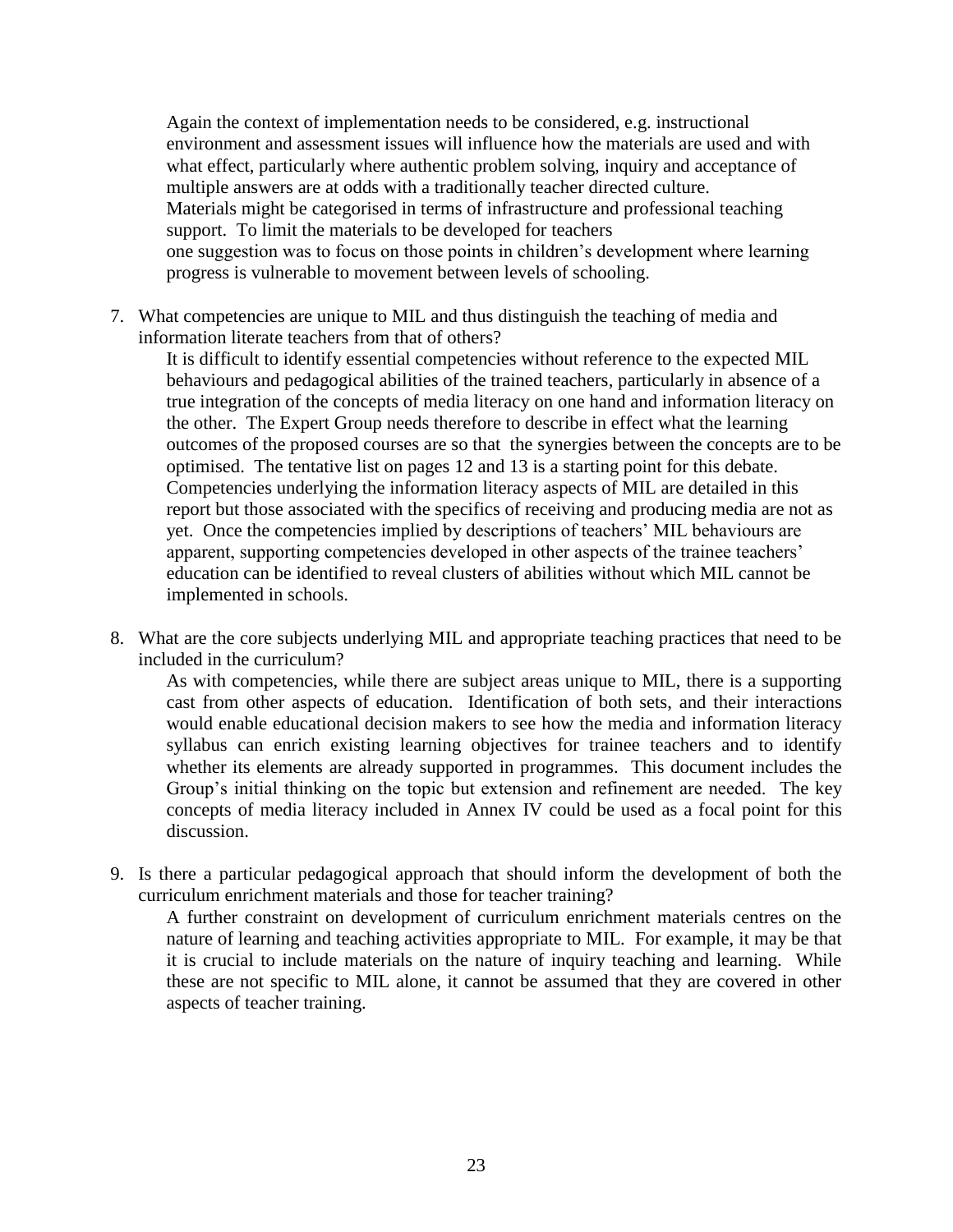# <span id="page-23-0"></span>**A tentative working plan**

The above questions and elaborations emerged by consensus from the meeting but are by no means exhaustive of the issues to be addressed, but they serve to define some of the opportunities and limits of the project.

In seeking clarification of these issues, it is worth reiterating that participants in this initiative are not starting from scratch. During the meeting, the Expert Group had a wide range of printed and digital MIL resources brought to their attention and personal networks are bound to identify even more. It is also suggested that in preparation for further discussion online, the content of currently available materials be subjected to analysis in terms of recommendations for:

- refining and further specifying the objectives for this initiative (questions 1 and 6 above, subject to funding constraints)
- appropriate conditions for implementation (questions 2, 3, and 4, subject to funding constraints)
- itemising course contents and competencies unique to MIL(questions 7 and 8), and
- identifying underlying pedagogical issues (questions 5 and 9).

However, as indicated, it is necessary to reach prior agreement on criteria for inclusion or exclusion of particular programme materials.

A related literature review task is that of identifying pertinent items from documents supporting implementation (policy statements, examples of good practice, lesson plans etc). These could also be collected as the foundation of a database for the project as a future aid to education decision-makers at all levels. The basis of a set of evaluation criteria for application by the Expert Group members to a wide range of published material is evident in the lists appearing throughout this report and particularly in those referred to in the above questions.

One further area demands consideration at this early stage of the initiative. This concerns the possibility of and mechanisms by which empirical evidence of the effects of MIL education on trainee teachers' performance can be gathered for later analysis. If evidence of changes in students' learning outcomes is a powerful tool in persuading authorities to engage with a curriculum area, it is important to model ways in which institutions can refine teaching methods and materials in light of evidence from students. Such data collection and analysis is a crucial element in the development of a strategy that influences adaptation and implementation of the MIL curriculum by decision-makers. To be effective, evaluation research needs to be incorporated in the design and work plans of the initiative from the beginning.

# <span id="page-23-1"></span>**Developing working methods**

Participants in this meeting made a variety of suggestions for further action, although priorities and responsibilities were not set as a complete overview of the tasks ahead did not emerge during the meeting. Thus some points in this section of the report are tentative and all are open to further consultation.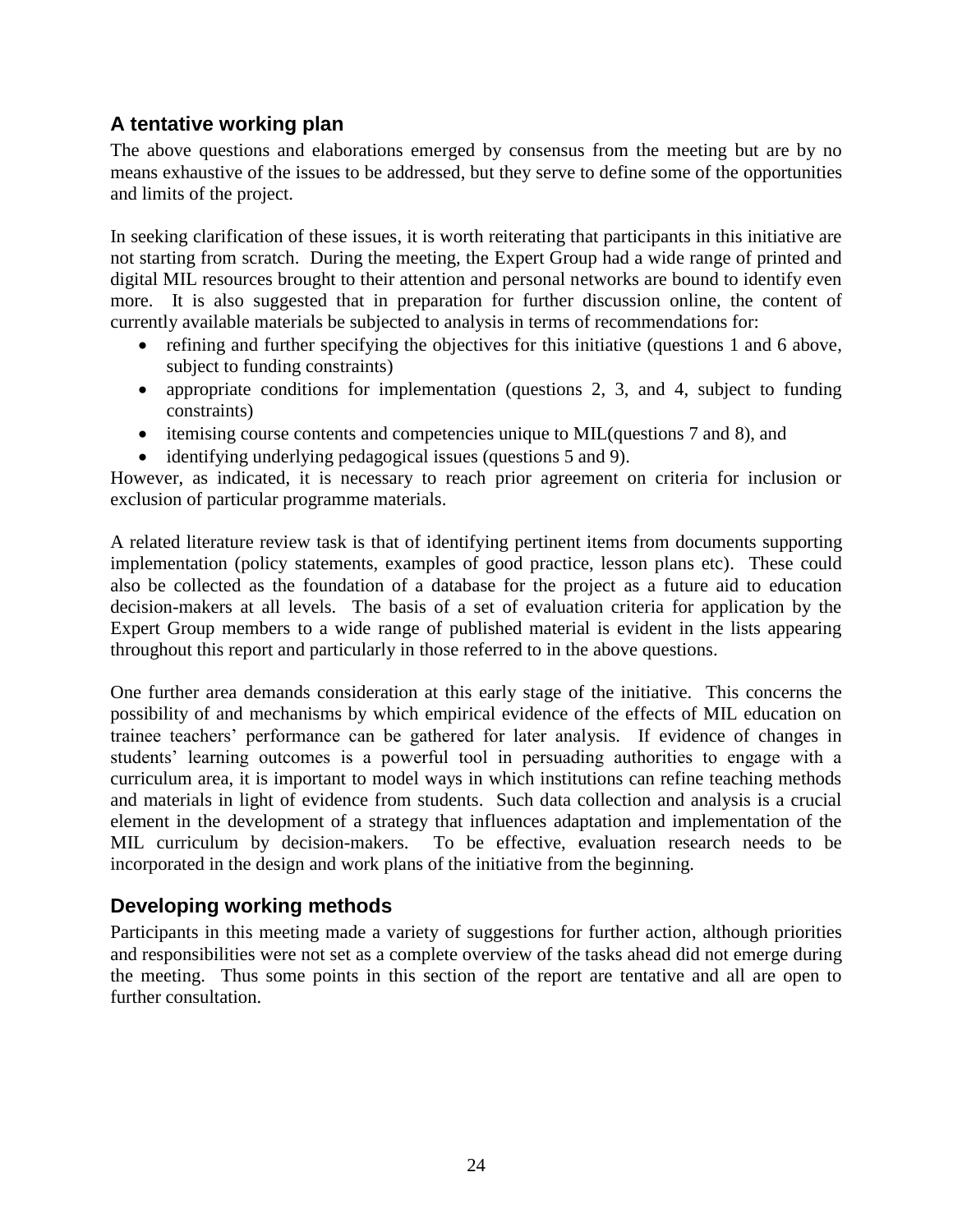### *Discussion groups*

It was agreed that as a first step the three breakout groups created during the meeting would continue to discuss issues online. Carolyn Wilson, Jésus Lau and Ramon Tuazon agreed to chair these discussion groups.

To facilitate these discussions, terms of reference for coordinators should be developed and an appropriate technology needs to be identified that allows the process and conclusions of discussion to be stored and retrieved. Similarly, priorities, discussion topics and timeframes need to be set, together with both short-term and long term objectives. The Expert Group favoured short periods for responding in each discussion to ensure momentum is maintained.

Further, a fourth breakout group was proposed, but not pursued during the meeting. This was to address issues of assessment and evaluation and is closely associated with pedagogy (questions 5 and 9 above) but it may be more appropriately set up at a slightly later stage.

In light of the conceptual developments that have resulted from the meeting and the specific topics to be addressed initially, participants may wish to join groups other than those first formed. They may also wish to move between groups as the project develops. A dynamic approach to participation would allow expertise to be used to best advantage. Thus a mechanism for allocating tasks and recording developments is required that facilitates interaction between experts who may be active in one group but may wish to provide pertinent insights to others as need arises.

For effective online collaboration, some time and effort should be applied to the group process itself and the creation of the Experts' own community of practice specific to this project.

## *Drafting the curriculum materials*

The Expert Group did not elaborate on the process of drafting the curriculum materials at this meeting, but did recommend that all materials be written very clearly and presented attractively with the needs of the audiences (teachers, teacher trainers, education decision-makers) kept in mind at all times (see page 15). It is also essential that they are trialled in a variety of institutions.

This initial working plan is in its infancy. It will be refined and extended as work proceeds and as the nature of this complex task becomes more evident.

# <span id="page-24-0"></span>*References*

Association for Media Literacy, Canada. (n.d.) What is media literacy? Available at: [http://www.aml.ca/whatis/\)](http://www.aml.ca/whatis/)

Centre for Media Literacy. (n.d.) http://www.medialit.org/reading\_room/rr2def.php

- Ontario Association for Media Literacy, (1989). *Media Literacy Resource Guide.* Harcourt Brace: Canada
- European Network On Information Literacy (n.d.) *A European approach to media literacy in the digital environment.*

<http://www.ceris.cnr.it/Basili/EnIL/gateway/europe/EUmedialiteracy.htm>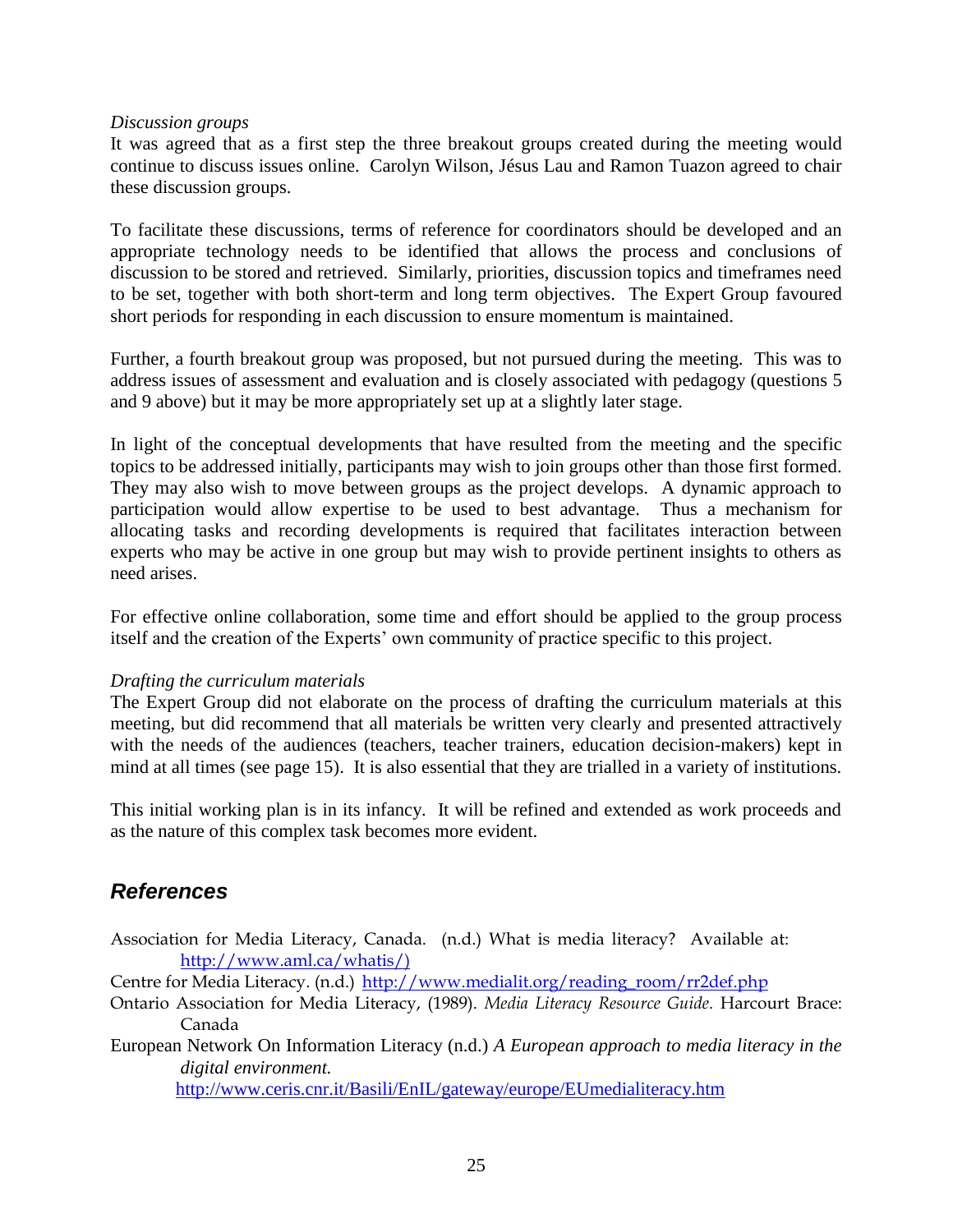- Tornero, José Manuel Peréz. (2008). *Teacher Training Curricula for media and information literacy* (draft June 2008). Unpublished background strategy paper fpr Omtermatopm Expert Group meeting, Paris June 2008)
- UNESCO, (2008). ICT Competency standards for teachers: Competency Standards Modules. portal.unesco.org/ci/en/ev.php-

URL\_ID=25740&URL\_DO=DO\_TOPIC&URL\_SECTION=201.html

UNESCO, IFLA and National Forum on Information Literacy, (2005). *The Alexandria Proclamation on Information Literacy and Lifelong Learning, Beacons on the information society.* Available at:

[http://portal.unesco.org/ci/en/ev.php-](http://portal.unesco.org/ci/en/ev.php-URL_ID=20891&URL_DO=DO_TOPIC&URL_SECTION=201.html)

[URL\\_ID=20891&URL\\_DO=DO\\_TOPIC&URL\\_SECTION=201.html](http://portal.unesco.org/ci/en/ev.php-URL_ID=20891&URL_DO=DO_TOPIC&URL_SECTION=201.html)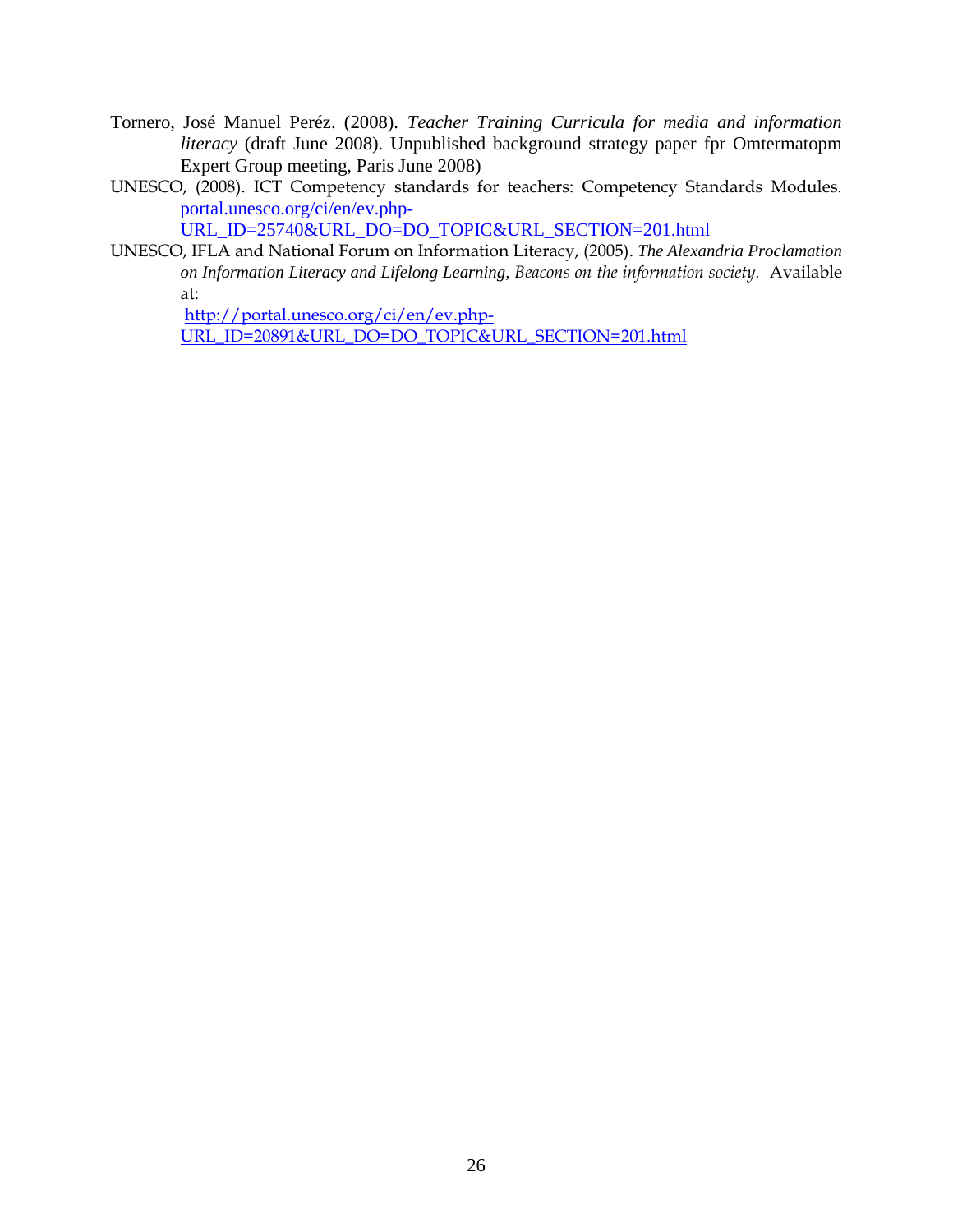# *Annex I - List of Participants*

<span id="page-26-0"></span>

| 1. | <b>Kwame</b><br><b>AKYEMPONG</b> | Deputy Director, Centre for International Education, Sussex University                                                                                                                                                                                                                                                                                                                                                                                                                                                                                                           |
|----|----------------------------------|----------------------------------------------------------------------------------------------------------------------------------------------------------------------------------------------------------------------------------------------------------------------------------------------------------------------------------------------------------------------------------------------------------------------------------------------------------------------------------------------------------------------------------------------------------------------------------|
|    | $AFR - Ghana$                    | Kwame is a Senior Lecturer in International Education at Sussex University and has researched and published<br>in teacher education, basic educational reforms, educational programme evaluation, and educational<br>assessment. He was previously Director of the Institute of Education at the University of Cape Coast in Ghana.<br>Kwame has undertaken a number of international consultancies with the World Bank, JICA and DFID, in<br>countries such as Ghana, Rwanda and Malawi. He also served on the committee for the drafting of a new<br>Education Bill for Ghana. |
| 2. | <b>Evelyne</b><br><b>BEVORT</b>  | Deputy Director, Centre de liaison de l'enseignement et des moyens d'information (CLEMI)                                                                                                                                                                                                                                                                                                                                                                                                                                                                                         |
|    |                                  | CLEMI operates within the French ministry of Education and is dedicated to media education. Evelyne is                                                                                                                                                                                                                                                                                                                                                                                                                                                                           |
|    | <b>EUR</b> - France              | involved in numerous research projects relating to media education and youth-media relations. She is a<br>member of the European Commission's Expert Group for media literacy.                                                                                                                                                                                                                                                                                                                                                                                                   |
|    |                                  |                                                                                                                                                                                                                                                                                                                                                                                                                                                                                                                                                                                  |
| 3. | Fackson<br><b>BANDA</b>          | SAB Miller-UNESCO Chair of Media and Democracy, School of Journalism and Media Studies, Rhodes<br>University                                                                                                                                                                                                                                                                                                                                                                                                                                                                     |
|    |                                  |                                                                                                                                                                                                                                                                                                                                                                                                                                                                                                                                                                                  |
|    | <b>AFR</b> - South<br>Africa     | Fackson introduced the widely read "Media Discourse" column to the Zambia Post. His main research interests<br>include political economy of communication, civic education and journalism, media policy and institutions,<br>African political thought and African media, and postcolonial theory. He is a regular contributor to academic<br>and professional journals and publications. Before taking up his present job, Fackson was the Executive<br>Director of Panos Institute Southern Africa, based in Lusaka, Zambia.                                                   |
| 4. | Albert K.                        | <b>Visiting Professor, Department of Information Science,</b>                                                                                                                                                                                                                                                                                                                                                                                                                                                                                                                    |
|    | <b>BOEKHORST</b>                 | <b>University of Pretoria, South Africa</b>                                                                                                                                                                                                                                                                                                                                                                                                                                                                                                                                      |
|    | <b>AFR-South</b>                 | Albert is visiting professor at the University of Amsterdam, University of Pretoria and Tallinn University. He<br>has been working in the field of information literacy since 1991 and his publications touch upon various aspects                                                                                                                                                                                                                                                                                                                                               |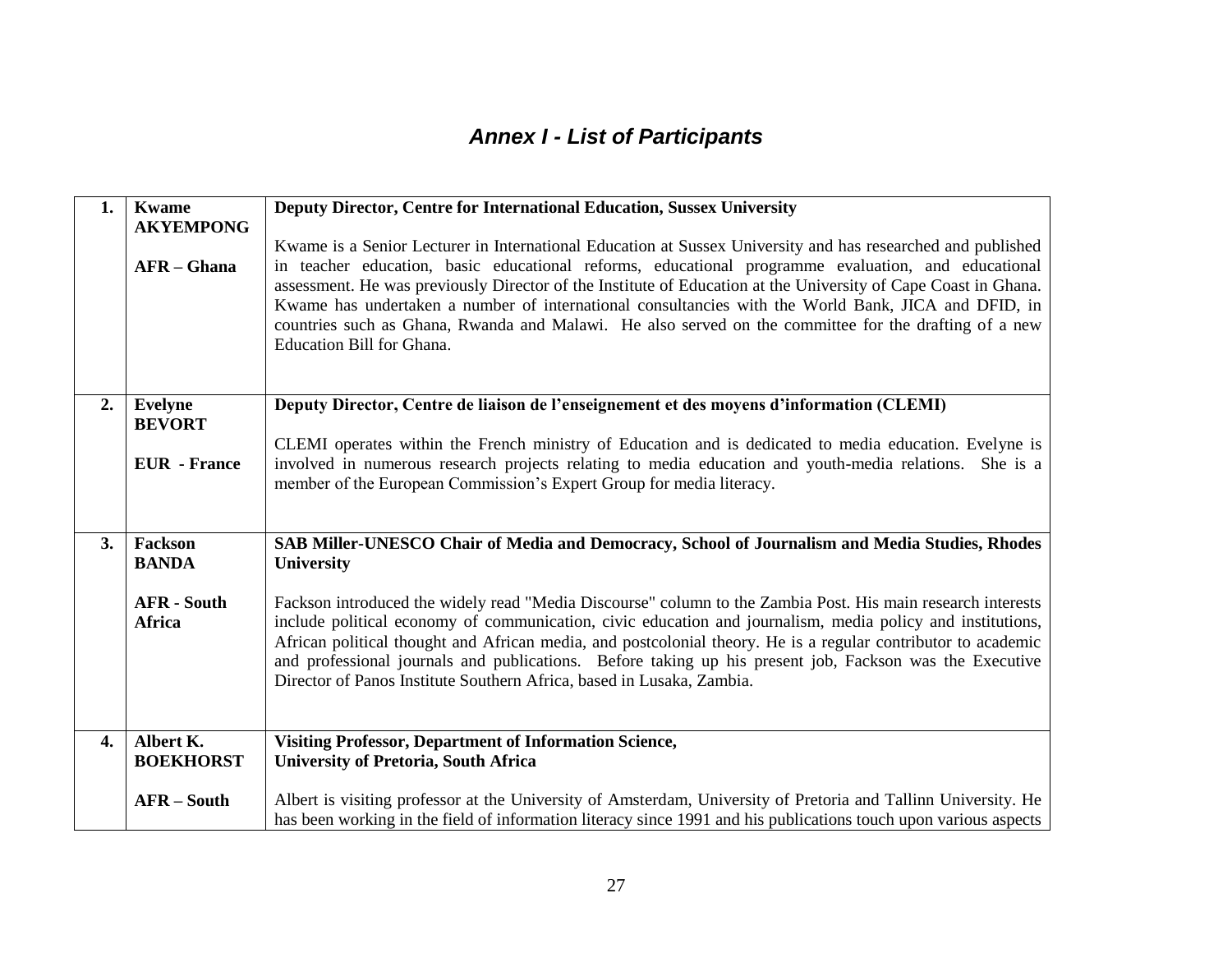|    | <b>Africa</b>                          | of this topic. His research concentrates on access to information. Albert is a member of the IFLA Information<br>Literacy section, where he serves as Information Officer. He coordinates the European Forum for Information<br>Literacy (EFIL), and a series of twelve worldwide workshops funded by UNESCO for teacher training in<br>Information Literacy.                                                                         |
|----|----------------------------------------|---------------------------------------------------------------------------------------------------------------------------------------------------------------------------------------------------------------------------------------------------------------------------------------------------------------------------------------------------------------------------------------------------------------------------------------|
| 5. | C. K. CHEUNG                           | <b>Teacher Trainer, Faculty of Education, University of Hong Kong</b>                                                                                                                                                                                                                                                                                                                                                                 |
|    | $ASP - Hong$<br>Kong                   | Founding chairman of the Hong Kong Association of Media Education and Research, C.K.'s interests include<br>media education, civic education, entrepreneurship education, and the use of popular culture in teaching. C.K.<br>is currently editing a book on the prevailing perspectives of media education in Asian countries diverse in<br>culture, heritage, beliefs, values, education policy, as well as curricula and pedagogy. |
| 6. | <b>Noel</b>                            | <b>UNESCO Mozambique National Professional Officer</b>                                                                                                                                                                                                                                                                                                                                                                                |
|    | <b>CHICUECUE</b>                       | A teacher by profession, Noel was UNESCO Project Officer for curriculum transformation in basic education                                                                                                                                                                                                                                                                                                                             |
|    | AFR-                                   | and teacher training. He has worked extensively on the integration of human rights and democracy into                                                                                                                                                                                                                                                                                                                                 |
|    | Mozambique                             | curricula in the Southern African Region and is co-author of the corresponding regional teacher's resource<br>manual on this topic. He is currently working with schools of journalism in the region to adapt key elements<br>of UNESCO journalism training curricula.                                                                                                                                                                |
| 7. | <b>Bandula P.</b><br><b>DAYARATHNE</b> | Graduate Teacher and Curriculum Developer at the National Institute of Education, visiting lecturer of<br><b>Media Education at the University of Colombo</b>                                                                                                                                                                                                                                                                         |
|    | <b>ASP</b> - Sri Lanka                 | Bandula designed and introduced Media Club as a co-curricular activity in Sri Lankan schools, as well as<br>initiating Media Work Experience Week and the UNESCO World Book Day Festival into the education system<br>in Sri Lanka. Bandula is currently working on the development of a GCE Advanced Level syllabus in<br>Communication & Media Studies.                                                                             |
| 8. | <b>Carmilla</b>                        | Carmilla is a writer, journalist and media trainer, focusing mainly on global and social issues, children and                                                                                                                                                                                                                                                                                                                         |
|    | <b>FLOYD</b>                           | She has produced documentary films and programs for Swedish Public TV as well as<br>youth culture.<br>educational and information materials on media literacy and global citizenship. Carmilla dealt with a Swedish                                                                                                                                                                                                                   |
|    | <b>EUR</b> - Sweden                    | national media literacy training project, and is currently implementing a project with the Birzeit University                                                                                                                                                                                                                                                                                                                         |
|    |                                        | Media Development Centre in Palestine to develop a Media Literacy Project tool kit for Palestinian teachers                                                                                                                                                                                                                                                                                                                           |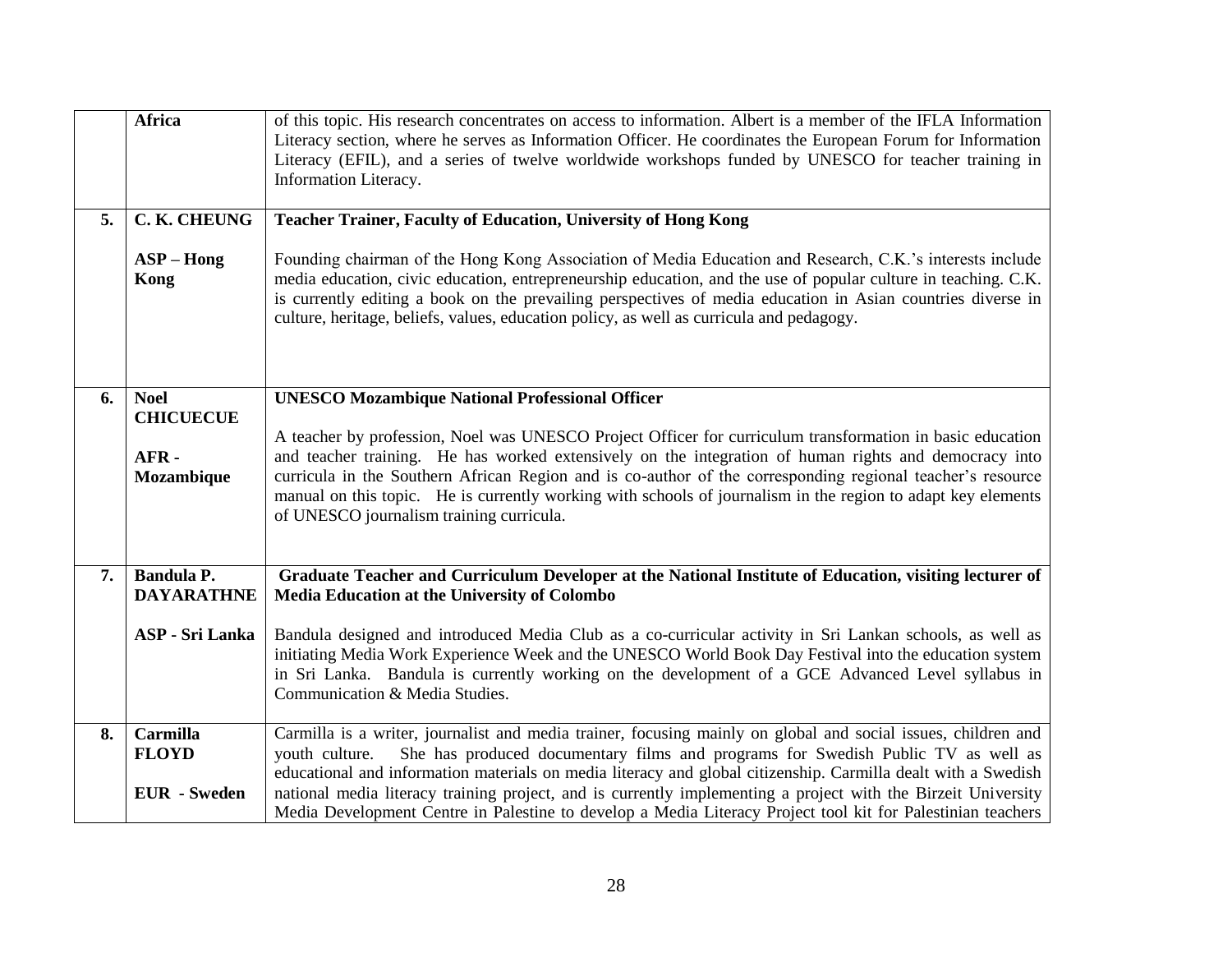|      |                                                                    | and children.                                                                                                                                                                                                                                                                                                                                                                                                                                                                                                                                                                                                                                                                                                                                                                                                                                                |
|------|--------------------------------------------------------------------|--------------------------------------------------------------------------------------------------------------------------------------------------------------------------------------------------------------------------------------------------------------------------------------------------------------------------------------------------------------------------------------------------------------------------------------------------------------------------------------------------------------------------------------------------------------------------------------------------------------------------------------------------------------------------------------------------------------------------------------------------------------------------------------------------------------------------------------------------------------|
| 9.   | <b>Divina</b>                                                      | Vice-President, International Association for Media and Communication Research (IAMCR)                                                                                                                                                                                                                                                                                                                                                                                                                                                                                                                                                                                                                                                                                                                                                                       |
|      | <b>FRAU-MEIGS</b>                                                  |                                                                                                                                                                                                                                                                                                                                                                                                                                                                                                                                                                                                                                                                                                                                                                                                                                                              |
|      | <b>EUR</b> - France<br>Attending $16^{\text{th}}$ &<br>$17th$ only | Professor of Media Sociology at the Sorbonne, Divina has published extensively on media content, the<br>technologies and sub-cultures of the screen, and the relationship between media and technologies. She was also<br>editor of the UNESCO Media Education Kit which includes five manuals for teachers, parents and<br>professionals. Divina has participated in the WSIS process as focal point for the <i>Education</i> , Academia and<br>Research taskforce, promoting media literacy education and e-learning. She is the director of the master pro in<br>"E-Learning Engineering" at the Sorbonne and her current research deals with media education policies and<br>cultural diversity issues. Divina is a consulting expert on these issues for the Council of Europe, the European<br>Commission and other national and international bodies. |
|      |                                                                    |                                                                                                                                                                                                                                                                                                                                                                                                                                                                                                                                                                                                                                                                                                                                                                                                                                                              |
| 10.1 | <b>Martin</b><br><b>HADLOW</b>                                     | Director, Centre for Communication and Social Change, School of Journalism & Communication,<br><b>University of Queensland</b>                                                                                                                                                                                                                                                                                                                                                                                                                                                                                                                                                                                                                                                                                                                               |
|      | <b>ASP</b> - Australia                                             | Martin was Director of the UNESCO Division for Freedom of Expression, Democracy and Peace and has<br>worked in various senior positions with UNESCO, both at HQ and in the field. He has undertaken media<br>training, distance education and curriculum development advisory work for a variety of agencies and has<br>written widely on a range of free press and media issues. A journalist and broadcaster by profession, Martin has<br>authored several training manuals and learning products, including an interactive, self-instructional training-of-<br>trainers programme.                                                                                                                                                                                                                                                                        |
| 11.  | <b>Jesus LAU</b>                                                   | Director, USBI VER Library, Universidad Veracruzana, Mexico                                                                                                                                                                                                                                                                                                                                                                                                                                                                                                                                                                                                                                                                                                                                                                                                  |
|      | LAC - Mexico                                                       | An expert in the field of information literacy, Jesus has published various books and papers on this topic. He is<br>co-author of the Mexican Information Literacy Standards for Higher Education, and author of the IFLA<br>International Guidelines on Information Literacy for Life-Long Learning. Recently, Jesus has edited<br>Information Literacy: International Perspectives, and Towards Information Literacy Indicators: A Conceptual<br>Framework Paper. Jesus is coordinator of the UNESCO-funded InfoLit/IFLA projects for the web-based<br>international Information Literacy Resources Directory and the International Information Literacy State of the<br>Art Report.                                                                                                                                                                       |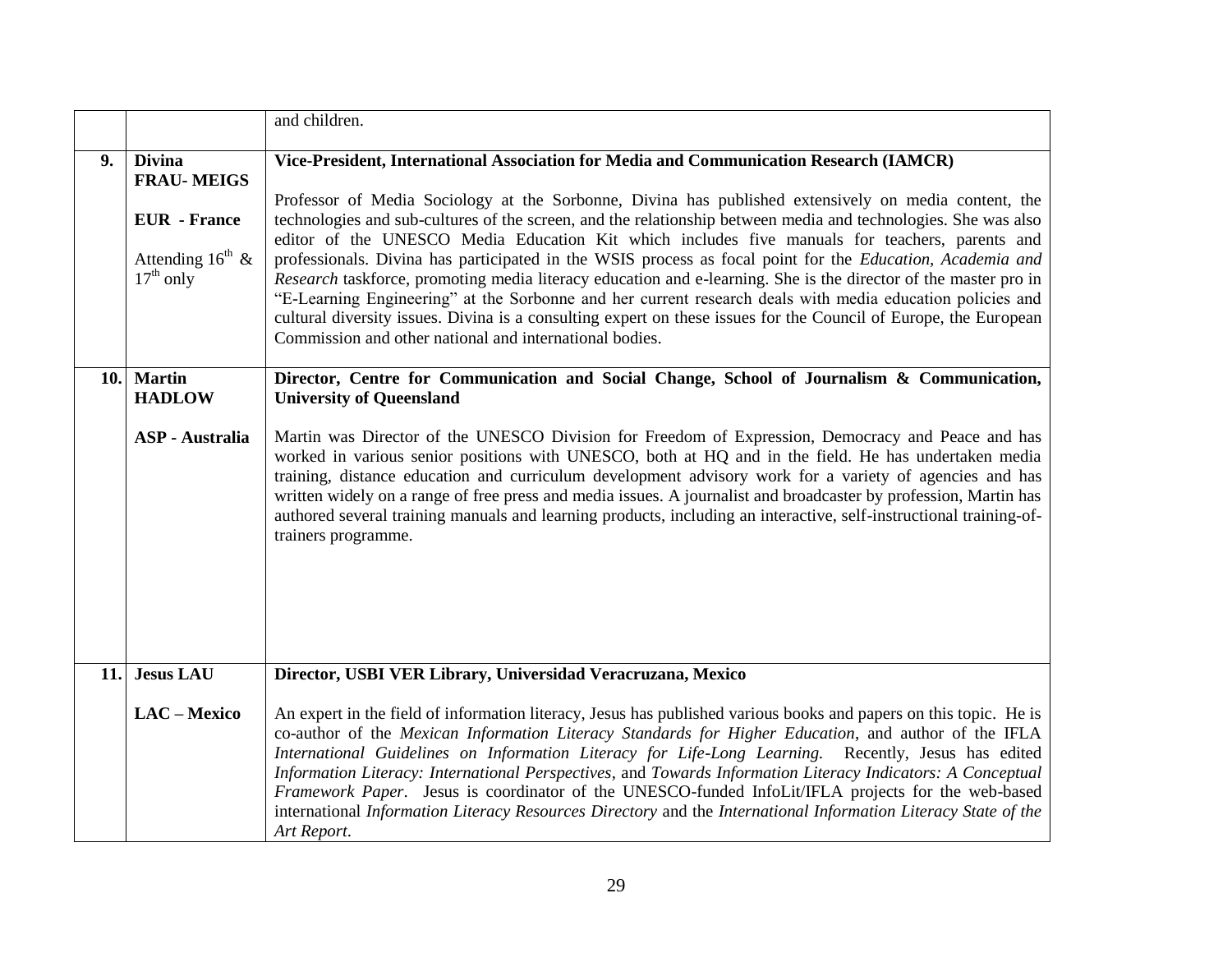| 12.  | <b>Maria Ester</b>     | Professor of Educational Policies, Universidad de la República, Montevideo                                                                                                                                                   |
|------|------------------------|------------------------------------------------------------------------------------------------------------------------------------------------------------------------------------------------------------------------------|
|      | <b>MANCEBO</b>         |                                                                                                                                                                                                                              |
|      |                        | Maria Ester teaches "Educational Policy" at the Universidad de la República in Uruguay, and has held several<br>senior positions in Uruguay's National Administration of Public Education. She is the author of numerous     |
|      | LAC - Uruguay          | articles and publications on educational policies, teacher training and social development. She is an expert                                                                                                                 |
|      |                        | consultant and has previously consulted numerous international organisations such as UNICEF, UNESCO,                                                                                                                         |
|      |                        | ECLAC, PREAL, IDB and the World Bank on these issues.                                                                                                                                                                        |
|      |                        |                                                                                                                                                                                                                              |
|      |                        |                                                                                                                                                                                                                              |
| 13.1 | <b>Penny MOORE</b>     | <b>Educational Research Consultant</b>                                                                                                                                                                                       |
|      | $ASP - New$            | Penny's research interests centre on information literacy and student learning, professional development and                                                                                                                 |
|      | <b>Zealand</b>         | change management in schools. She has published two research-based books on information literacy in primary                                                                                                                  |
|      |                        | schools and conducted workshops for teachers, librarians and government officials in several countries. She                                                                                                                  |
|      |                        | was Executive Director of the International Association of School Librarians for five years prior to taking a                                                                                                                |
|      |                        | research contract with the Ministry of Education concerning the nature of the relationship between policy<br>makers and researchers.                                                                                         |
|      |                        |                                                                                                                                                                                                                              |
|      | 14. Renato             | <b>International Bureau of Education, UNESCO, Geneva</b>                                                                                                                                                                     |
|      | <b>OPERTTI</b>         |                                                                                                                                                                                                                              |
|      |                        | Renato coordinates the Community of Practice in Curriculum Development platform. He has worked as an                                                                                                                         |
|      | <b>UNESCO</b>          | Educational Planner for basic, youth and teacher education and as a researcher in comparative regional studies<br>in Latin America. He has coordinated upper secondary education reforms in Uruguay and has published        |
|      |                        | numerous national and international studies on social policy, poverty, education and curriculum issues.                                                                                                                      |
|      |                        |                                                                                                                                                                                                                              |
| 15.  | <b>Caroline</b>        | <b>Chief of Section for Teacher Education, UNESCO, Paris</b>                                                                                                                                                                 |
|      | <b>PONTEFRACT</b>      |                                                                                                                                                                                                                              |
|      | <b>UNESCO</b>          | Caroline was Principal Education Analyst at the African Development Bank, and previously worked with DFID<br>on the DFID-Imfundo partnership initiative to enhance education in Africa, specifically in the areas of teacher |
|      |                        | education and the use of education management information systems through the appropriate application of                                                                                                                     |
|      |                        | ICT <sub>s</sub> .                                                                                                                                                                                                           |
|      |                        |                                                                                                                                                                                                                              |
| 16.  | <b>Rasha OMAR</b>      | Director, Science Technology Track, Palestinian Curriculum Development Centre, Ministry of                                                                                                                                   |
|      | <b>ARB</b> - Palestine | <b>Education and Higher Education</b>                                                                                                                                                                                        |
|      |                        |                                                                                                                                                                                                                              |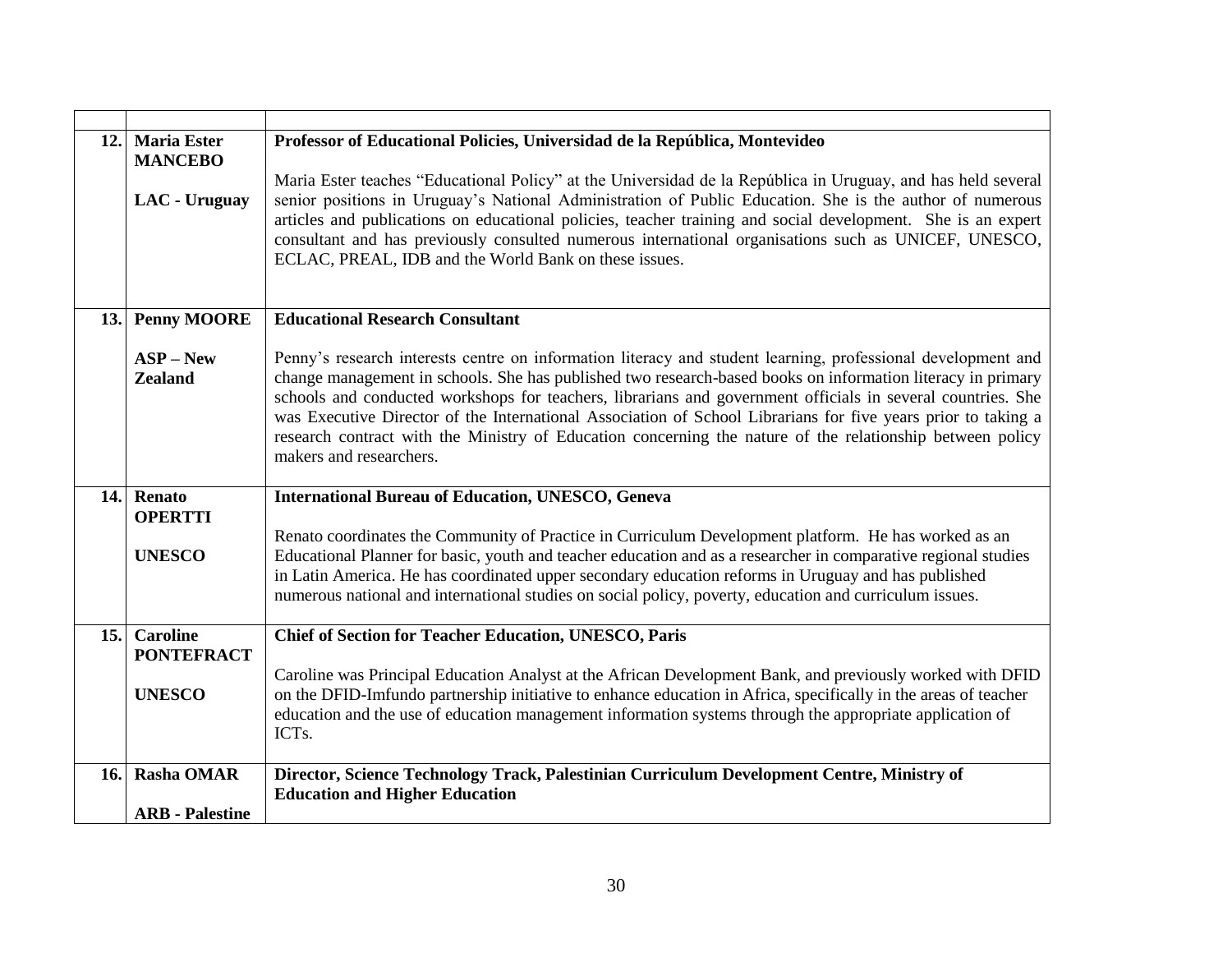|      |                    | Rasha is team leader of the working group on electronic curricula for ninth and fifth grade students in Palestine  |
|------|--------------------|--------------------------------------------------------------------------------------------------------------------|
|      |                    | in science and geography. She is an adviser of e-learning at the Higher Education Centre at Birzeit University     |
|      |                    | in the West Bank. Her research interests include the integration of life skills with educational processes, child- |
|      |                    | centered learning, the use of ICTs in education and developing training materials and training of trainers in      |
|      |                    | environmental issues, democracy, women's and children's rights.                                                    |
| 17.1 | <b>José Manuel</b> | Vice-President, European Association for Viewers' Interest (EAVI)                                                  |
|      | <b>PÉREZ</b>       | <b>General Secretary, International Association for Media Education (MENTOR)</b>                                   |
|      | <b>TORNERO</b>     |                                                                                                                    |
|      |                    | José Manuel is Director of the Communication and Education Research Centre at the Universidad Autónoma             |
|      | <b>EUR</b> - Spain | de Barcelona He is a member of European Commission Expert Group on Media Literacy and the Expert's                 |
|      |                    | Group for Digital Literacy. José Manuel has published various books dedicated to Media Education, the              |
|      |                    | Information Society, Educational TV and the impact of the mass media and new technologies.                         |
|      |                    |                                                                                                                    |
| 18.  | <b>Manuel</b>      | Director-General, Instituto Latinoamericano de la Comunicación Educativa                                           |
|      | <b>Quintero</b>    |                                                                                                                    |
|      | <b>QUINTERO</b>    | Manuel has led educational projects in both public and private institutions. He was General Manager of             |
|      |                    | Educational Television in the Public Education Secretariat of the Mexican Government. He coordinated the           |
|      | LAC - México       | construction of the Experimental Microsatellite SATEX-1 and the UN project to establish the Regional Center        |
|      |                    | of Education in Science and Spatial Technology in Latin America.                                                   |
|      |                    |                                                                                                                    |
| 19.  | <b>Samy TAYIE</b>  | President, International Association for Media Education (MENTOR)                                                  |
|      |                    |                                                                                                                    |
|      | <b>ARB</b> - Egypt | Professor in Mass Communication at Cairo University, Samy's areas of interest include media education,             |
|      |                    | social marketing, mass communication research methods and mass media and society. Samy has published               |
|      |                    | books and articles on the above-mentioned areas in Arabic and English, and is visiting professor at many           |
|      |                    | universities in the Arab World.                                                                                    |
|      |                    |                                                                                                                    |
|      |                    |                                                                                                                    |
| 20.  | <b>Toussaint</b>   | Université d'Abomey-Calavi, Bénin                                                                                  |
|      | <b>ТСНІТСНІ</b>    |                                                                                                                    |
|      |                    | Former Director of National Institute for Research in Education (INFRE), and former Minister of Information        |
|      | <b>AFR</b> - Benin | and Communication in Benin, Toussaint has recently dealt with the analysis of the UNITWIN/UNESCO                   |
|      |                    | Programme in Africa and the evaluation of recommendations of Bamako's international conference on                  |
|      |                    | Vocational Education.                                                                                              |
|      |                    |                                                                                                                    |
|      | 21. Jordi          | Project Manager, Media Literacy Education, Alliance of Civilizations, United Nations                               |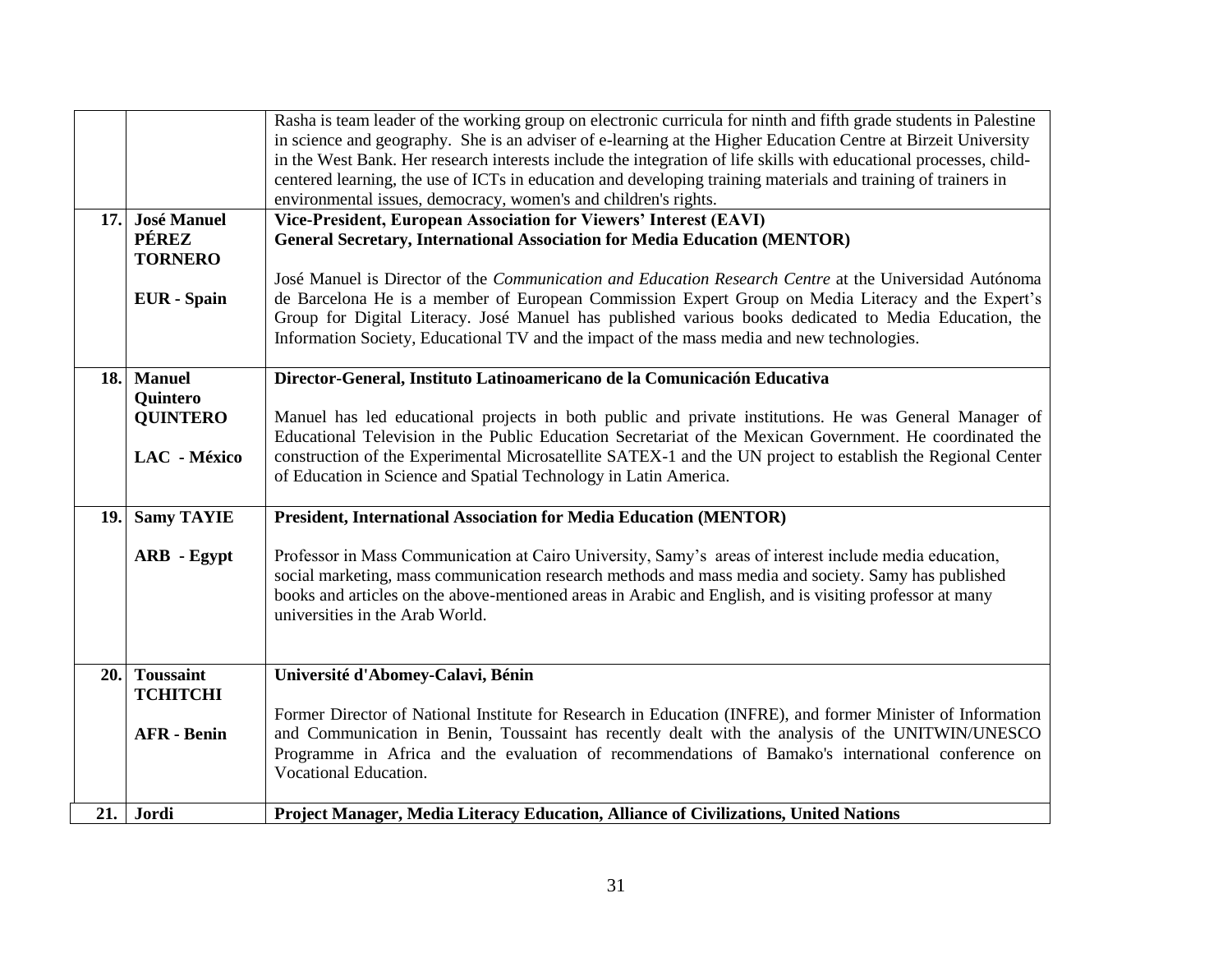|     | <b>TORRENT</b><br>N. America -<br><b>USA</b> | Jordi has been a media consultant for the New York City Department of Education since 1990. He created a<br>Media Literacy Education programme that has been implemented at over twenty five NYC schools, as well as<br>conducting media education workshops for teachers and parents. He is co-director of Media: Overseas<br>Conversations, a series of annual conferences on media, youth and education held in NYC.                                                                                                                                                                            |
|-----|----------------------------------------------|----------------------------------------------------------------------------------------------------------------------------------------------------------------------------------------------------------------------------------------------------------------------------------------------------------------------------------------------------------------------------------------------------------------------------------------------------------------------------------------------------------------------------------------------------------------------------------------------------|
| 22. | Ramon R.<br><b>Tuazon</b>                    | Chairman, Technical Committee for Communication, Commission on Higher Education (CHED),<br><b>Philippines</b>                                                                                                                                                                                                                                                                                                                                                                                                                                                                                      |
|     | $ASP -$<br><b>Philippines</b>                | As an educator, Ramon lectures at the Asian Institute of Journalism and Communication (AIJC) graduate<br>school and Miriam College's Department of Communication. Ramon is also President of the Asian Institute of<br>Journalism and Communication (AIJC) and Vice Chairman of the Philippine Social Science Council. He has<br>written and co-edited many publications in this field, his latest entitled, The State of the Filipino Children<br>Report 2007 (Children and Media) published by the Council for the Welfare of Children.                                                          |
| 23. | <b>Carolyn Wilson</b>                        | President of Association for Media Literacy (AML) Ontario                                                                                                                                                                                                                                                                                                                                                                                                                                                                                                                                          |
|     | N. America -<br>Canada                       | Currently teaching at the Ontario Institute for Studies in Education at the University of Toronto, Carolyn has<br>received the Prime Minister's Award for Teaching Excellence for her work in media studies and global<br>education. Carolyn is the co-author of the best selling textbook, Mass Media and Popular Culture, Version 2.<br>Carolyn has been invited to speak at conferences around the world. Thanks to the work of the AML, the<br>province of Ontario, Canada was the first educational jurisdiction in the world to mandate media literacy as part<br>of the English curriculum. |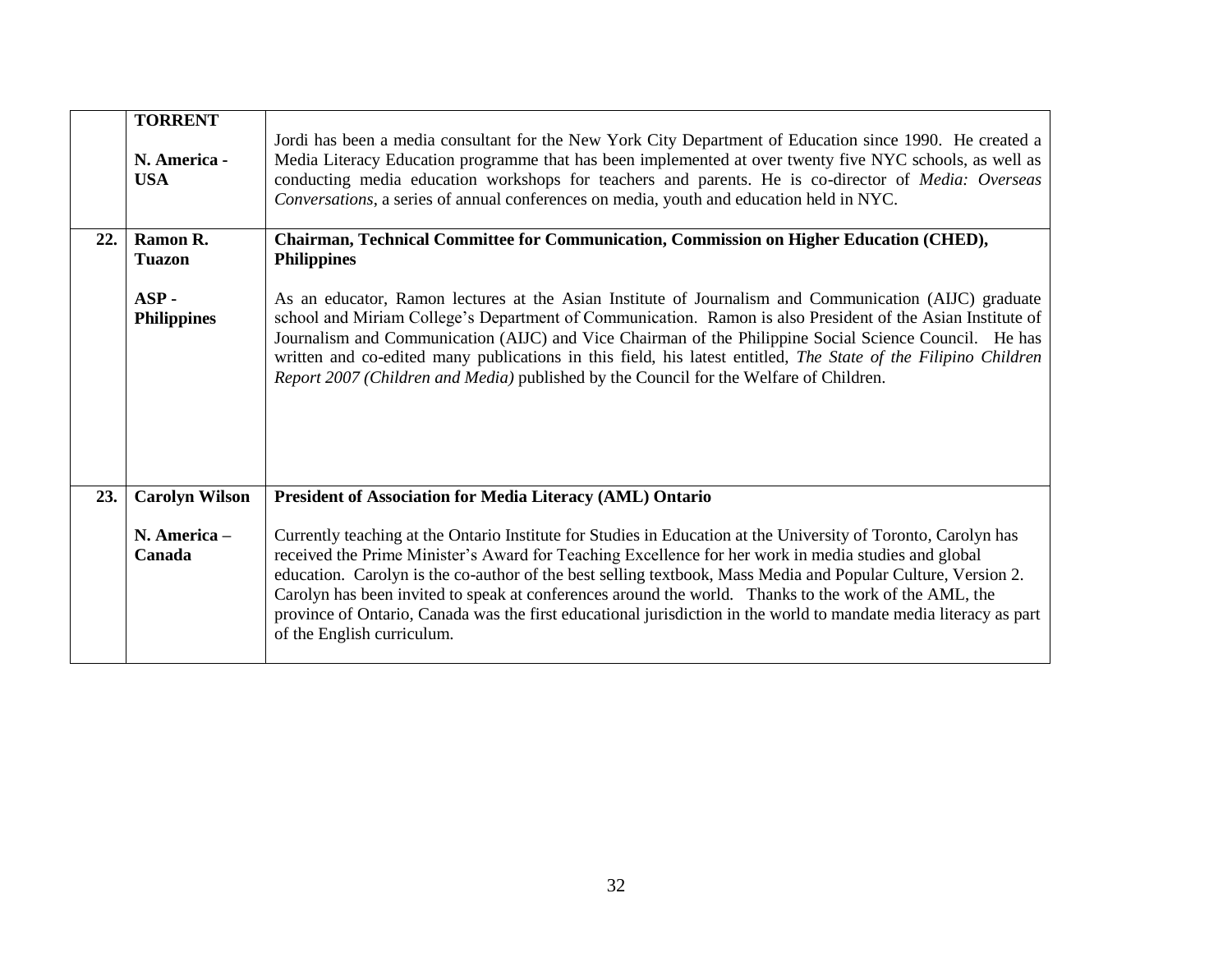# *Annex II - Project Outline*

### <span id="page-32-0"></span>**Executive Summary**

Mass media and new Information and Communication Technologies (ICTs) play a crucial role in keeping societies informed. These media facilitate debate between diverse social actors and processes, and ICTs service to reinforce this role, providing the interactive functions and multiplatform delivery systems necessary to engage audiences. Mass media and ICTs are therefore a significant means by which nations and societies can learn about themselves, build a sense of community and share values, acting as a vehicle for cultural expression and cultural cohesion.

While media and information service providers are expected to perform these functions in a professional and ethical manner, their effectiveness is directly dependent on the consumer's ability to process media and information and use it in a critical manner. The existence of media and information literacy societies are therefore vital.

This project aims to foster media and information literacy among young people throughout the world through the integration of media and information literacy as a part of national teacher training curricula. The project will develop specific modules to include both theoretical and practical skills at secondary education level. These modules will then be piloted at selected teacher training institutions in eight countries, the outcomes enabling the assessment of the level of integration of media and information literacy into the teacher training curriculum in each. The results will be shared with ministries of education and national teacher training initiatives to foster media and information literacy as integral part of the teacher training worldwide.

### **1. Project Justification**

Over the last three decades, numerous studies have demonstrated that young people are spending more and more time interacting with media and ICTs. Media and information service providers are, in turn, shaping the meaning and practices of daily life. With more access to information than their parents had, younger generations are the most significant consumers of media and ICTs, rendering this group the most vulnerable to the dangers of the media. This points to the necessity of the inclusion of media and information literacy education in school programmes to generate knowledge on the role and functions of media and information service providers, and to enable youth to process and evaluate the information they receive. Information literacy, as defined in the Alexandria Proclamation of 2005 *"empowers people in all walks of like to seek, evaluate, use and create information effectively to achieve their personal, social, occupational and educational goals."*

Media and information literacy can thus be considered as a powerful tool for people's participation in democratic societies, encouraging the production of information and creativity in a multiplicity of disciplines. Media education provides critical knowledge and analytical tools, empowering media consumers to function as autonomous and rational citizens, and enabling them to critically make use of the media. Teacher training to provide this education thus becomes a key element in the integration of media education and information literacy in schools.

UNESCO has a long standing experience in enhancing media and information literacy and it has supported a number of initiatives to introduce media and information literacy not only in the classroom, but also as part of people's life-long learning. Some examples of previous activities developed in this field are publications such as *Media Education in the Pacific: A Guide for Secondary School Teachers; Media Education: a kit for teachers, parents and professionals; Understanding Information Literacy: A Primer; Information Literacy Training - the Trainers Project*  and *Towards Information Literacy Indicators.*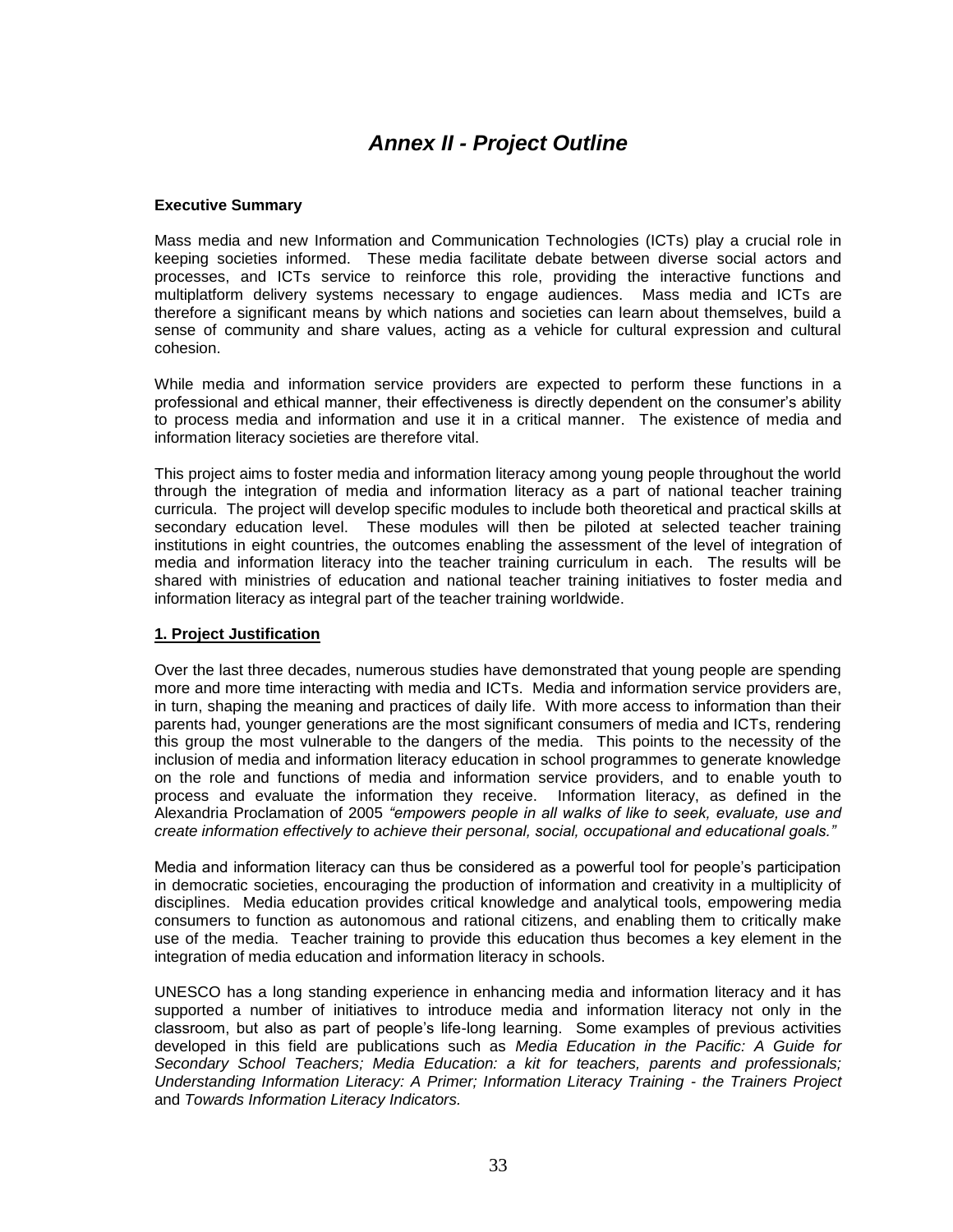### **2. Project Aim**

Educational systems around the world need to address and connect with the media and information cultures of the youth. Countries such as Canada, the United States, Greece, Italy, South Africa and India have recognized the importance of media education, including media literacy curricula in schools. Information literacy has also been recognized as critical at the higher education level and by professional associations such as International Federation of Library Associations and Institutions (IFLA).

However, much needs to be done before media education and information literacy are accepted as part of secondary school programmes. An already overburdened curriculum and the cost of training teachers re major obstacles that can prevent media education and information literacy from being integrated into school programmes.

School teacher require media and information literacy education in order to better understand the role and the functions of media and other information service providers, in order to teach their students how to critically evaluate and contextualise media content and information.

To meet these needs, this project intends to enrich teacher training curricula with media and information literacy on a pilot basis in at least eight developing countries and to synthesize and share the experience with a view to enhancing teachers' abilities to impart media and information literacy to school children. Moreover, through the linkage between communication, information and education, this project will foster appropriate educational practices and pedagogies through collaborative work, project-oriented productions and new forms of evaluation. It is also foreseen to encourage media and information service providers to improve their ethical and professional practices.

### **3. Project Objectives**

### **3.1 Development objectives**

- To encourage media to improve diversity of content and the ethical and professional dimensions of their functions through the construction of a critical consumer and citizenship culture among media users.
- To foster information literate societies by encouraging the development of national information literacy policies, including those in education.

### **3.2 Immediate objective**

To inculcate media and information literacy as an integral part of national teacher training curricula, to be piloted in teacher training institutions in eight countries.

### **4. Project Outputs**

- 1. Curriculum enrichment material developed
- 2. Teacher training institutes in eight pilot countries introduce media and information literacy as component in teacher training
- 3. Assessment and synthesis of curriculum enrichment experience

### **5. Objectives of the International Expert Group**

On the basis of existing experience and best practices, the Expert Group will work towards the enrichment of teacher training curricula with media and Information Literacy through:

1. An Expert Group meeting, which would discuss and agree a common approach and platform, preparing preliminary recommendations, and a work plan with corresponding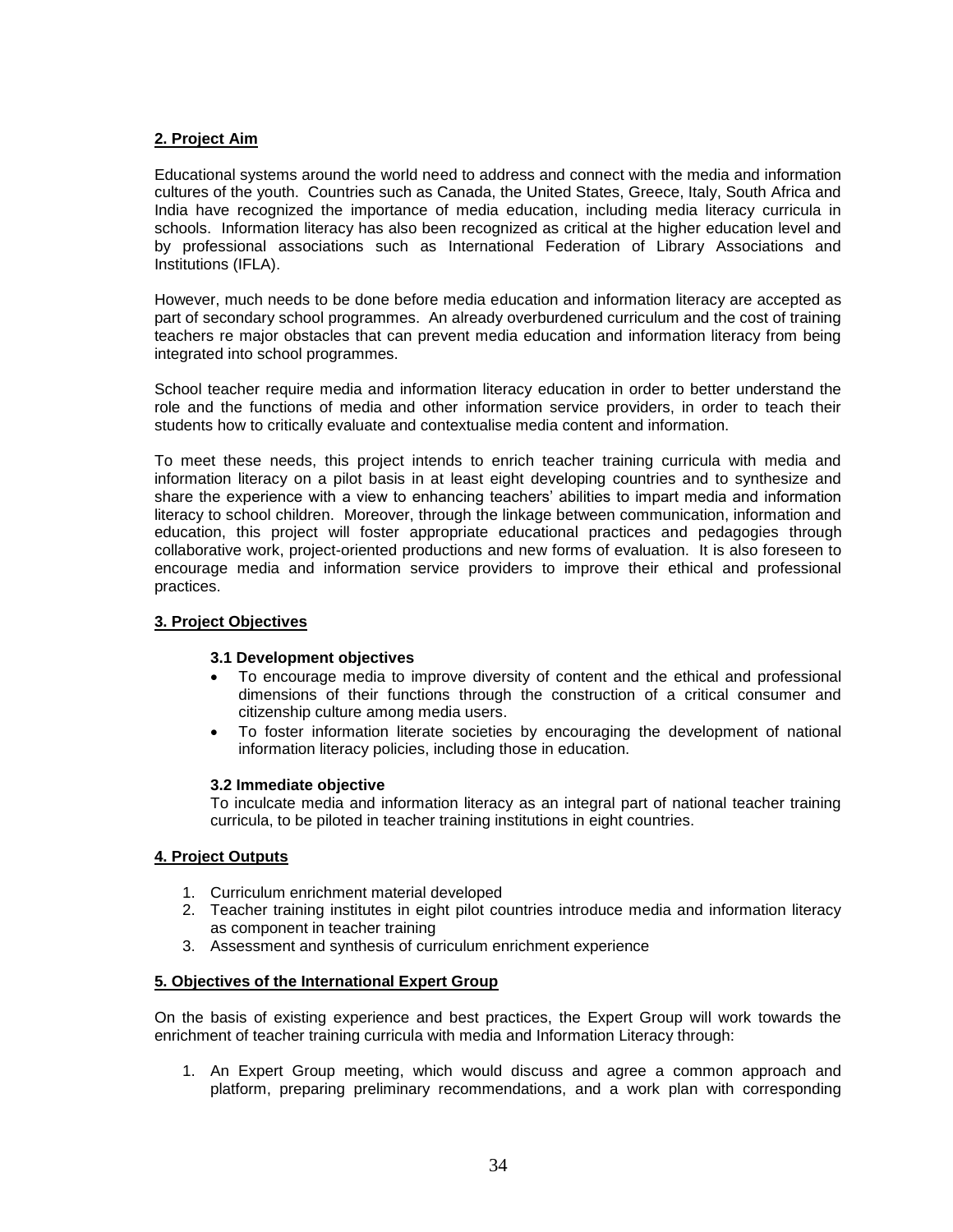timeframe. The meeting would also agree on the roles and assignments of the Expert Group members.

- 2. Follow-up research for the drafting of a final project outline for the enrichment of teacher training curricula with Media and Information Literacy. This could be coordinated through online exchange.
- 3. Finalization and submission of document on teacher training curriculum enrichment for media and information literacy. The finalized draft would be elaborated through online exchange and through a further meeting of the Expert Group to be convened in spring 2009.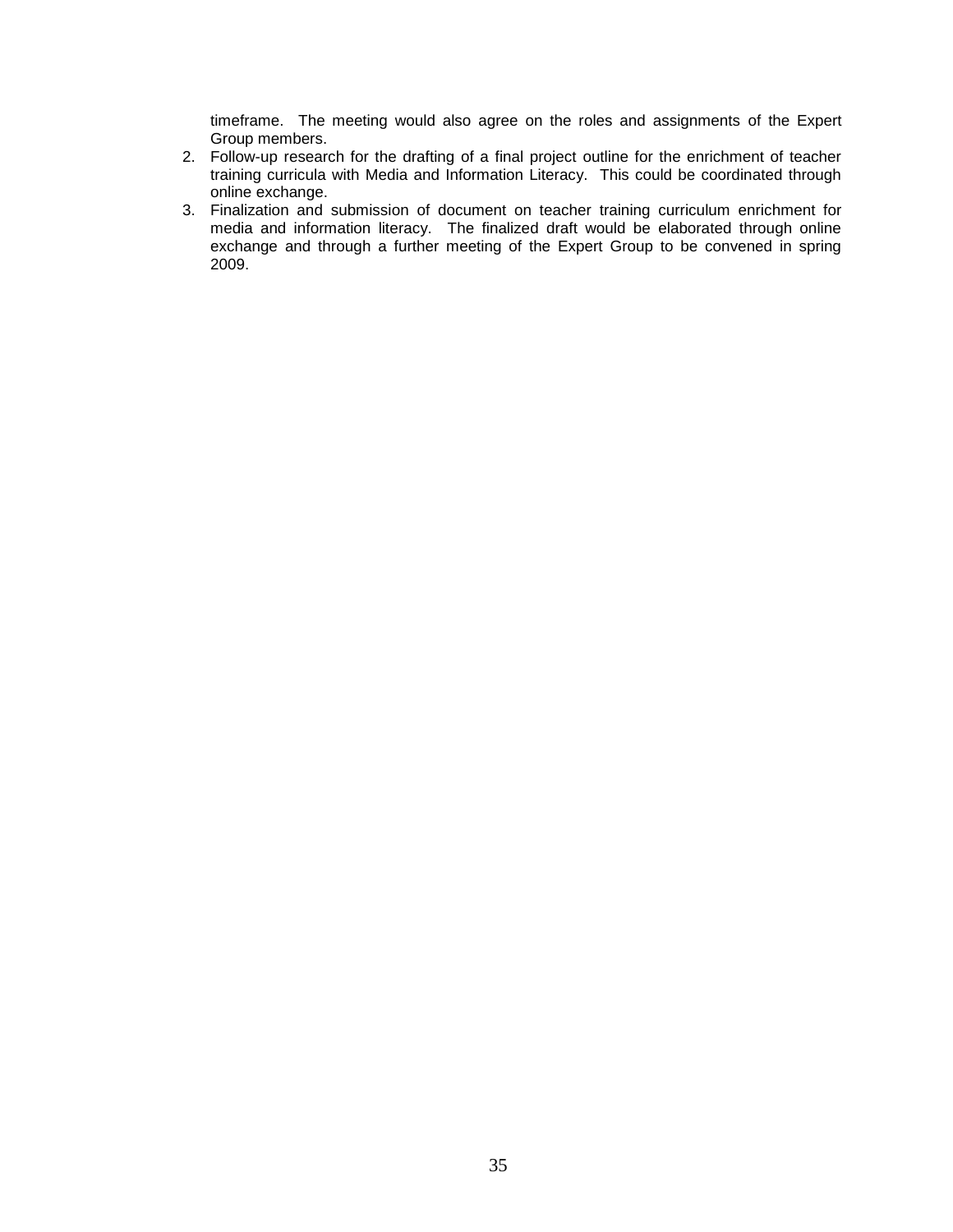

## <span id="page-35-0"></span>**Expected Outcomes of the International Expert Group Meeting**

The UNESCO General **Conference** decided to support media and information literacy initiatives to allow users to make informed judgments on information sources and the reliability of information, and to broaden civic participation in media. In particular, UNESCO endeavours to catalyze processes to introduce media and information literacy in teacher training:

The Expert Group is therefore expected to advise UNESCO on introducing media and information literacy to teachers by:

(a) Identifying core competencies that teachers would need

(b) Defining the relevant subject areas, syllabi, and curriculum enrichment material necessary for teacher training

(c) Advising on appropriate processes by which such material can be developed, tested and introduced.

## Monday 16 June

Curricula

| 10.00-10.10 | Introductory Remarks: Including Media and Information Literacy Components in<br><b>Teacher Training</b><br>Wijayananda Jayaweera, Director, Communication Development Division,<br><b>UNESCO</b><br>Miriam Nisbet, Director, Information Society Division, UNESCO                                                                                                                                                                                                                                             |
|-------------|---------------------------------------------------------------------------------------------------------------------------------------------------------------------------------------------------------------------------------------------------------------------------------------------------------------------------------------------------------------------------------------------------------------------------------------------------------------------------------------------------------------|
| 10.10-10.30 | <b>Expert Group introductions</b>                                                                                                                                                                                                                                                                                                                                                                                                                                                                             |
| 10.30-13.00 | <b>SESSION ONE:</b><br>Building Knowledge Societies - Media and Information Literacy as a Sine Qua Non<br>of Teacher Training<br>Moderator: Fackson Banda, UNESCO-SAB Miller Chair of Media and Democracy,<br>Rhodes University, Grahamstown<br>Introduction to background paper by author, Jose Manuel Perez Tornero,<br>International Association of Media Education, (MENTOR) Barcelona<br>Understanding Media and Information Literacy<br>Targeting secondary education in Media and Information Literacy |
| 13.00-15.00 | Lunch                                                                                                                                                                                                                                                                                                                                                                                                                                                                                                         |
| 15.00-18.00 | <b>SESSION TWO:</b><br>The Introduction of Media and Information Literacy into Teacher Training                                                                                                                                                                                                                                                                                                                                                                                                               |

Moderator: Carolyn Wilson, Association for Media Literacy, Toronto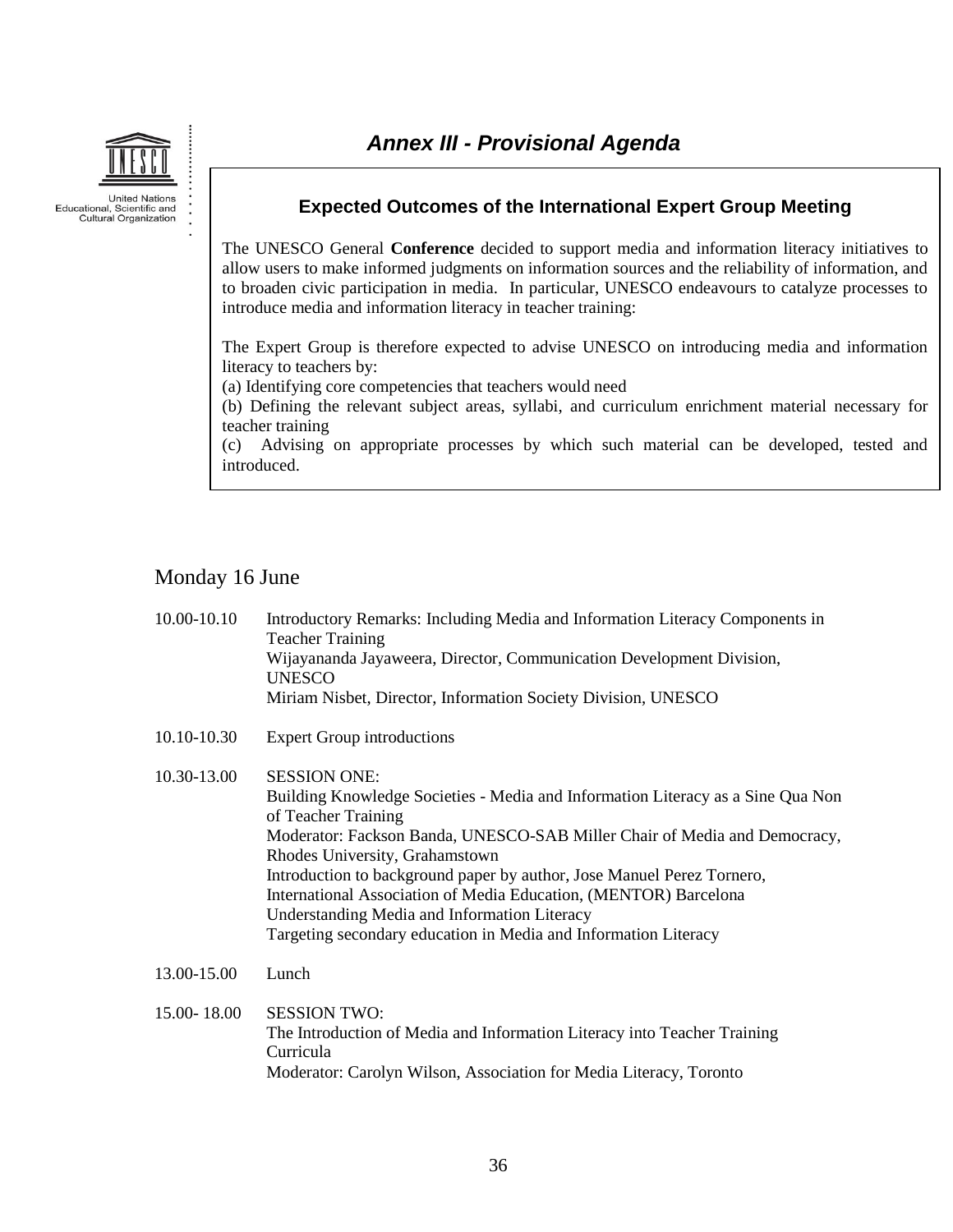Commentary by Caroline Pontefract, Teacher Education, Division of Higher Education, UNESCO, Paris and Renato Opertti, International Bureau of Education, UNESCO, Switzerland Ongoing initiatives in the developed and developing world Methods of introduction and good practice

18.15 Cocktail UNESCO, Miollis Bar (level -1)

\* \* \*

## Tuesday 17 June

10.00-13.00 SESSION THREE: Media and Information Literacy Model Syllabi Moderator: María Ester Mancebo, Universidad de la República, Montevideo

Commentary by Kwame Akyeampong, Centre for International Education, Sussex University, Brighton Media and Information Literacy syllabus breakdown Course duration Mandatory and optional modules

- 13.00-15.00 Lunch
- 15.00- 18.00 SESSION FOUR: Enriching Teacher Training Curricula with Media and Information Literacy **Components** Moderator: C.K. Cheung, University of Hong Kong

Commentary by Evelyne Bevort, Centre de liaison de l'enseignement et des moyens d'information (CLEMI), Paris

(Sub-group discussions can be arranged should the Expert Group wish)

\* \* \*

## Wednesday 18 June

- 10.00-12.40 SESSION FIVE: Expert Group Work Plan and Working Methods Moderator: Martin Hadlow, Centre for Communication and Social Change, University of Queensland, Brisbane
- 12.40-13.00 Closing Remarks: Wijayananda Jayaweera, Communication Development Division, UNESCO

\* \* \*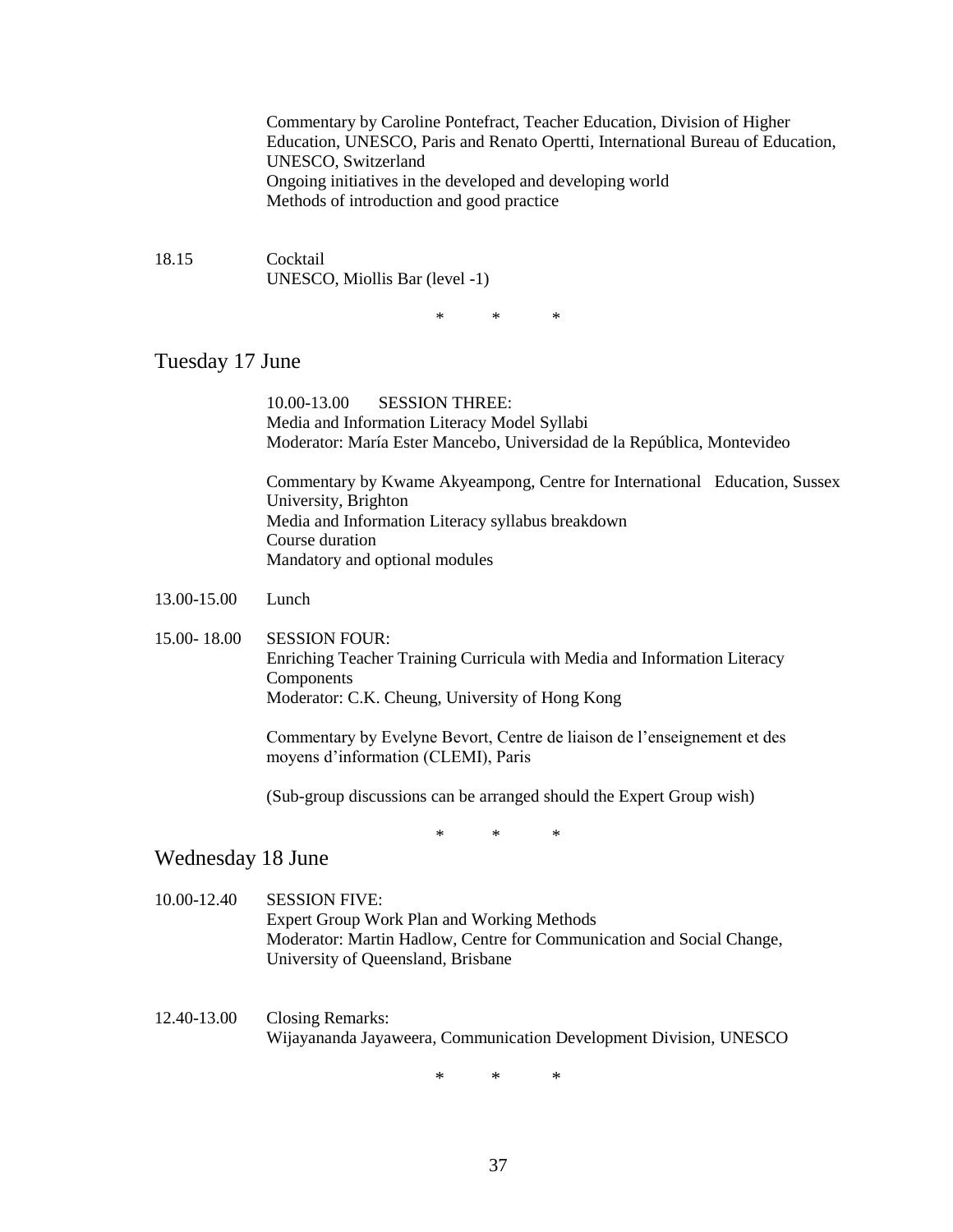# *Annex IV - Key Concepts of Media Literacy*

<span id="page-37-0"></span>(From the Association for Media Literacy, Canada. For the complete document see: [http://www.aml.ca/whatis\)](http://www.aml.ca/whatis)

To define the critical premises behind media education, the following key concepts have been developed. The key concepts provide a theoretical base for all media literacy programs and give teachers a common language and framework for discussion.

### **1. All media are constructions**

Media present carefully crafted constructions that reflect many decisions and result from many determining factors. Much of our view of reality is based on media messages that have been pre-constructed and have attitudes, interpretations and conclusions already built in. The media, to a great extent, present us with versions of reality.

### **2. Each person interprets messages differently**

People who watch the same TV show or visit the same Web site often do not have the same experience or come away with the same impression. Each person can interpret or negotiate a message differently based on age, culture, life experiences, values and beliefs.

### **3. The media have commercial interests**

Most media are created for profit. Advertising is generally the biggest source of revenue. Commercials are the most obvious means of generating revenue, although advertising messages take many forms, including product placement, (paying to have a product prominently displaying in programs or movies), sponsorships, prizes, pop-up ads and surveys on the Internet, celebrity endorsements or naming a stadium or theatre.

### **4. The media contain ideological and value messages**

Producers of media messages have their own beliefs, values, opinions and biases. These can influence what gets told and how it is told. Producers must choose what will and will not be included in media texts, so there are no neutral or valuefree media messages. As these messages are often viewed by great numbers of viewers, they can have great social and political influence. We need to decode media messages about such issues as the nature of the "good life", the virtue of consumerism, the role of women, the acceptance of authority, and unquestioning patriotism.

## **5. Each medium has its own language, style, techniques, codes, conventions, and aesthetics**

Each medium creates meaning differently using certain vocabulary, techniques and styles, or codes and conventions. In a movie or TV show, when the picture dissolves, it indicates a passage of time. Hot links and navigation buttons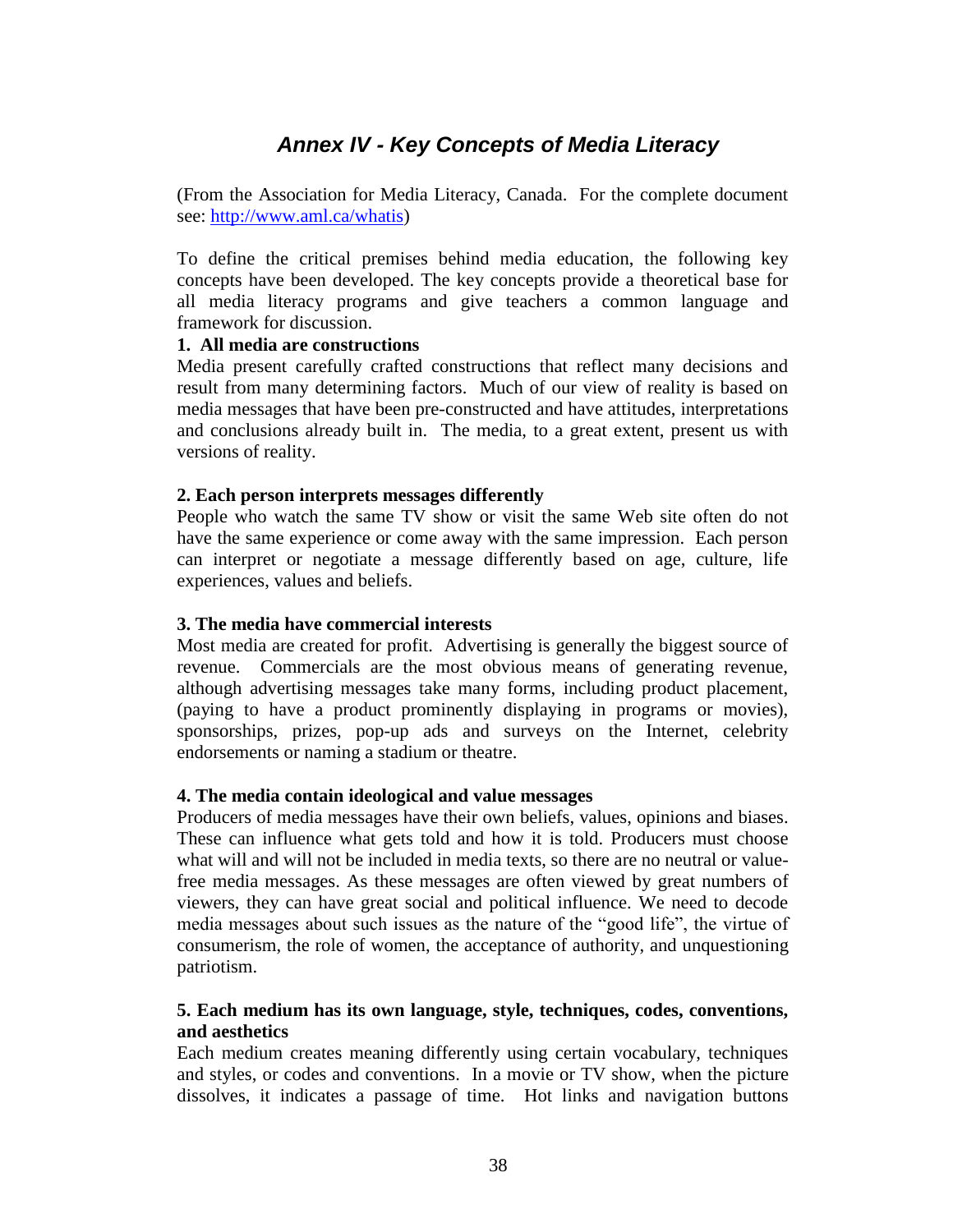indicate you can find what is needed on a Web site. A novelist must use certain words to create setting and characters, while other media use images, text and sound. Over time, we understand what each technique means. We become fluent in the "languages" of different media and can appreciate their aesthetic qualities. Developing media literacy skills enables us not only to decode and understand media texts, but also to enjoy the unique aesthetic form of each. Our enjoyment of media is enhanced by an awareness of how pleasing forms or effects are created.

### **6. The media have commercial implications**

Media literacy includes an awareness of the economic basis of mass media production. Networks look for audiences to be delivered to sponsors. Knowledge of this allows students to understand how program content makes them targets for advertisers and organizes viewers into marketable groups. The issue of ownership and control is of vital importance at a time when there are more choices, but fewer voices. (Ninety percent of the world's newspapers, magazines, television stations, films, and computer software companies are owned by seven corporate conglomerates.)

### **7. The media have social and political implications**

An important dimension of media literacy is an awareness of the broad range of social and political effects stemming from the media. The changing nature of family life, the use of leisure time and the results of televised political debates are three such examples. The mass media serve to legitimize societal values and attitudes. The media also have a major role in mediating global events and issues from civil rights to terrorism.

## **8. Form and content are closely related in the media**

Making the form/content connection relates to the thesis of Marshall McLuhan that "the medium is the message". That is, each medium has its own special grammar and technological bias and codifies reality in unique ways. Thus, different media might report the same event but create different impressions and different messages.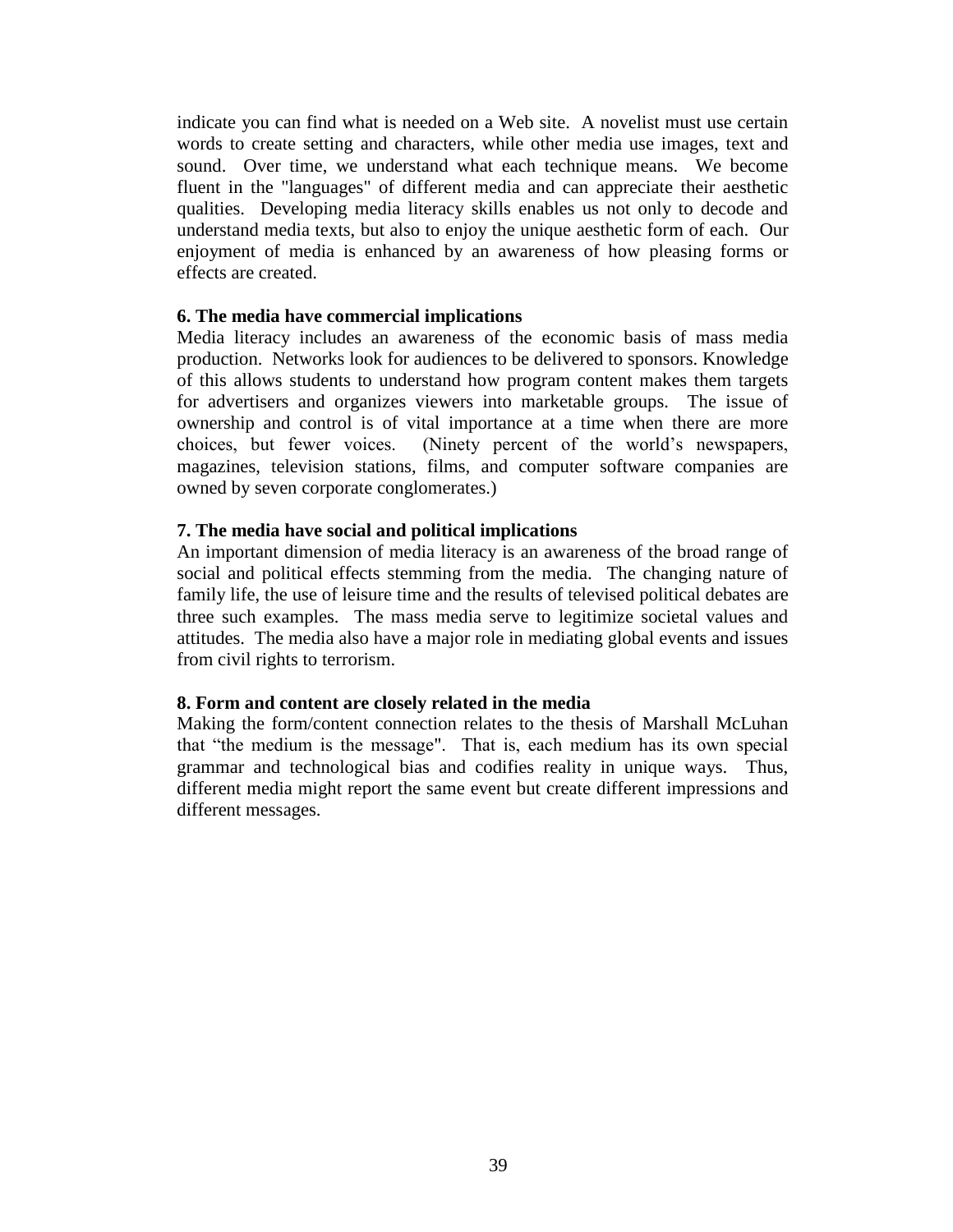# *Annex V - Publications and Resources for the meeting*

## <span id="page-39-0"></span>**1.** *Media Education: A Kit for Teachers, Students, Parents and Professionals*

Published in English and French by UNESCO. The kit is partly a product of the MENTOR project initiated by UNESCO and supported by the European Commission.

Questions addressed by the kit - what should media education consist of? Who should provide it? How should it be included in a curriculum? Beyond schools, do families have a say in the matter? Can professionals be involved and how? What strategies can the public adopt to deal with the benefits and the limitations of media?

The kit contains a Proposal for a Modular Curriculum, a "Handbook for Teachers", a "Handbook for Students", a "Handbook for Parents", a "Handbook for Ethical Relations with Professionals" and an "Internet Literacy Handbook". View link at:

[http://portal.unesco.org/ci/en/ev.php-](http://portal.unesco.org/ci/en/ev.php-URL_ID=23714&URL_DO=DO_TOPIC&URL_SECTION=201.html)

[URL\\_ID=23714&URL\\_DO=DO\\_TOPIC&URL\\_SECTION=201.html](http://portal.unesco.org/ci/en/ev.php-URL_ID=23714&URL_DO=DO_TOPIC&URL_SECTION=201.html)

## **2.** *International Meeting on Media Education: Progress, Obstacles, New Trends since Grünwald: Towards New Assessment Criteria?*

An international meeting organized in Paris (June 2007) by the French Commission for UNESCO in partnership with UNESCO, and with the support of the French Ministry of Education and the Council of Europe. View link at:

[http://www.diplomatie.gouv.fr/fr/IMG/pdf/Synthesis\\_en.pdf](http://www.diplomatie.gouv.fr/fr/IMG/pdf/Synthesis_en.pdf)

## **3.** *Empowerment through Media Education*

Publication produced by NORDICOM, International Clearing House, Göteborg University with support of UNESCO. The book is based on the First International Conference on Media Education held in Riyadh in March 2007, (also supported by UNESCO) and on the *International Meeting on Media Education: Progress, Obstacles, New Trends since Grünwald: Towards New Assessment Criteria,* held in Paris, June 2007.

When discussing issues regarding democracy and development we often forget that media literate citizens are a precondition. An important prerequisite for the empowerment of citizens is a concerted effort to improve media and information literacy – skills that help to strengthen the critical abilities and communicative skills that enable the individual to use media and communication both as tools and as a way of articulating processes of development and social change, improving everyday lives and empowering people to influence their own lives. Media and information literacy is needed for all citizens, but is of decisive importance to the younger generation – in both their role as citizens and their participation in society, and their learning, cultural expression and personal fulfilment. A fundamental element of efforts to realize a media and information literate society is media education. But when issues such as these are discussed, all too often the frame of reference is the media culture of the Western world. There is an urgent need for the agenda to become open to non-Western thoughts and intercultural approaches to a much higher degree than is the case at present. Internationalization is both enriching and necessary with regard to our common interest in broader, more all-inclusive paradigms. View link at: [http://www.nordicom.gu.se/clearinghouse.php?portal=publ&main=info\\_publ2.php&ex=25](http://www.nordicom.gu.se/clearinghouse.php?portal=publ&main=info_publ2.php&ex=258&me=3) [8&me=3](http://www.nordicom.gu.se/clearinghouse.php?portal=publ&main=info_publ2.php&ex=258&me=3)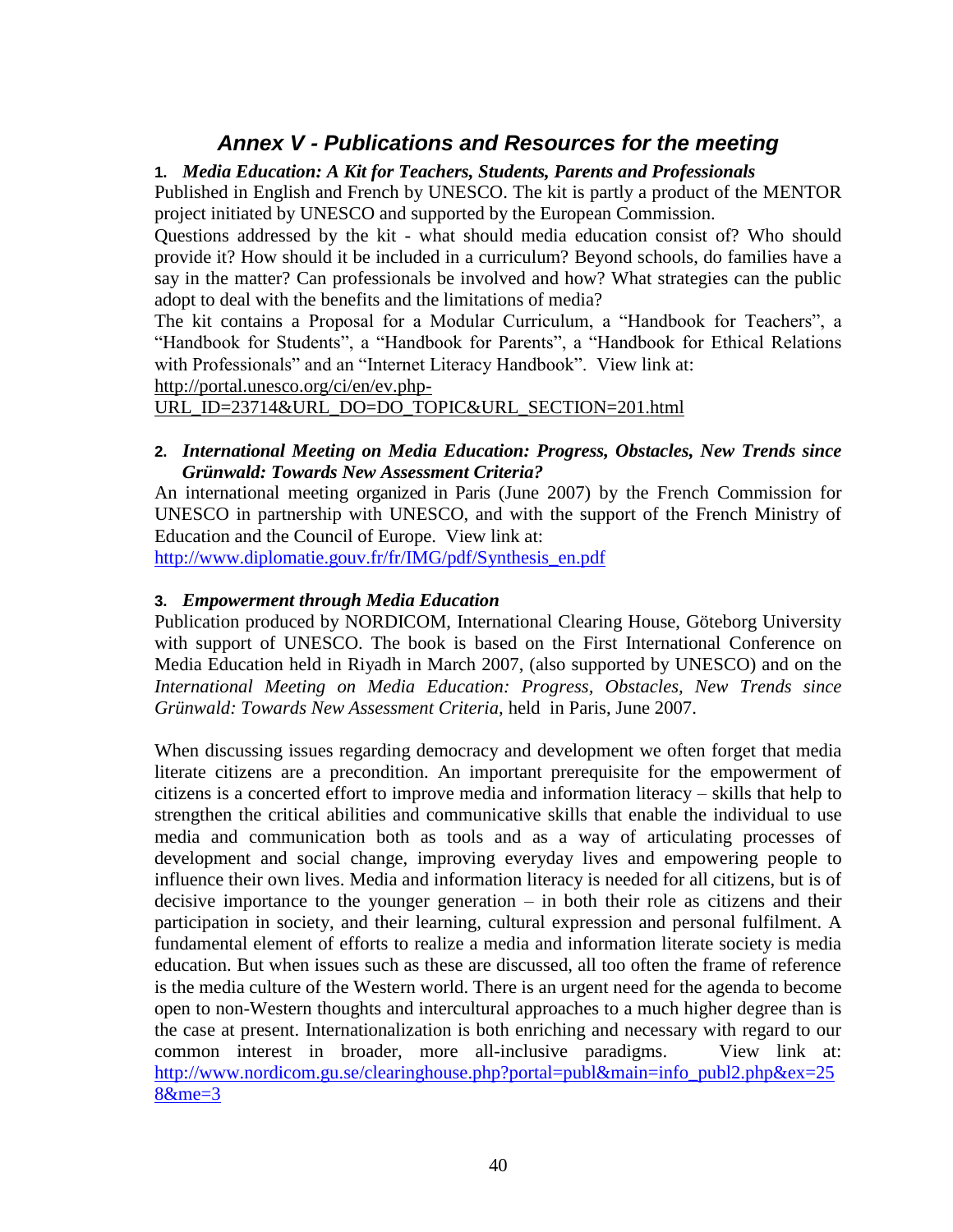## **4.** *Understanding Information Literacy: a Primer*

Through this publication, UNESCO's Information for All Programme (IFAP) defines media literacy in an easy-to-understand and non-technical manner.

The publication targets a very diverse audience, from government officials, intergovernmental civil servants, information professionals and teachers to human resources managers in both profit or not-profit organizations. If you only remember one paragraph from this publication, here is the one we hope it will be:

"Over the course of your life, the more you learn and thereby come to know, but especially the sooner you master and adopt proficient learning skills, habits and attitudes - finding out how, from where, from whom and when to search for and retrieve the information that you need to know, but have not yet learned - the more information literate you thereby become. Your competency in applying and utilizing those skills, habits and attitudes will enable you to make sounder and timelier decisions to cope with your personal and family health and welfare, educational, job-related, citizenship and other challenges."

View link at:

[http://portal.unesco.org/ci/en/ev.php-](http://portal.unesco.org/ci/en/ev.php-URL_ID=25957&URL_DO=DO_TOPIC&URL_SECTION=201.html)[URL\\_ID=25957&URL\\_DO=DO\\_TOPIC&URL\\_SECTION=201.html](http://portal.unesco.org/ci/en/ev.php-URL_ID=25957&URL_DO=DO_TOPIC&URL_SECTION=201.html)

## **5.** *Towards Information Literacy Indicators*

This paper provides a basic conceptual framework for measuring information literacy. The publication includes a definition of information literacy; a model that links information literacy with other adult competences, such as ICT skills; and a description of information literacy standards in education.

Information literacy is part of an integrated set of skills which adults need to be effective in all aspects of their lives. As derived from the Alexandria Proclamation of 2005, information literacy is the capacity of people to:

- recognize their information needs;
- locate and evaluate the quality of information;
- store and retrieve information:
- make effective and ethical use of information, and
- apply information to create and communicate knowledge.

The development of indicators of information literacy through which achievements can be demonstrated and future efforts can be better focused is a priority at both national and international levels. Information literacy underpins many of the Millennium Development Goals, for instance, combating diseases and enhancing employment opportunities. Indicators of information literacy can help countries to identify the effect of policies to foster information literacy development and to know the extent to which their citizens are able to participate in a knowledge society.

View link at

[:http://portal.unesco.org/ci/en/ev.php-](http://portal.unesco.org/ci/en/ev.php-URL_ID=26596&URL_DO=DO_TOPIC&URL_SECTION=201.html)[URL\\_ID=26596&URL\\_DO=DO\\_TOPIC&URL\\_SECTION=201.html](http://portal.unesco.org/ci/en/ev.php-URL_ID=26596&URL_DO=DO_TOPIC&URL_SECTION=201.html)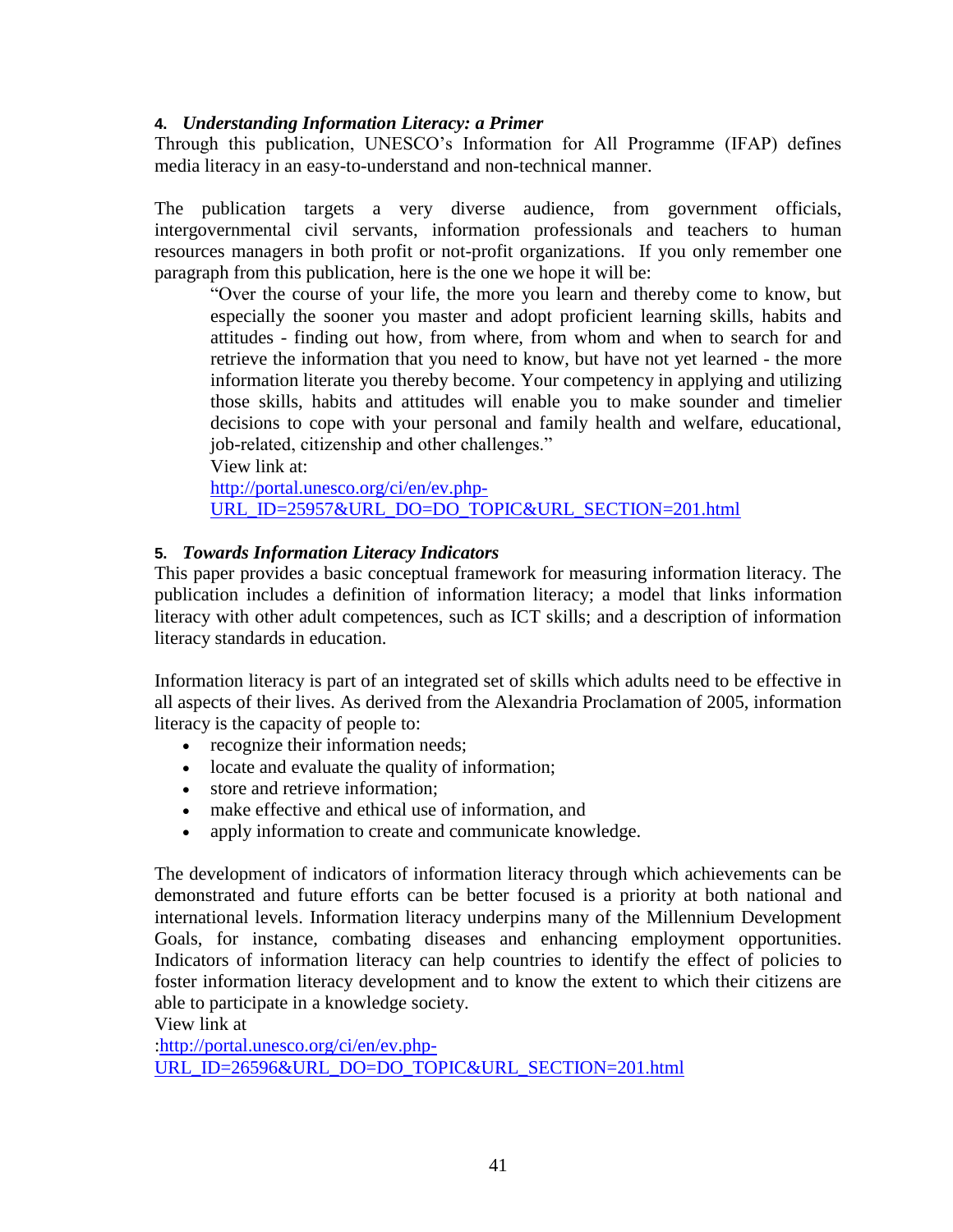## **6.** *ICT Competency Standards for Teachers*

Recognizing the need to provide standards to help the education sector leverage ICT, UNESCO teamed up with Cisco, Intel and Microsoft, as well as the International Society for Technology in Education (ISTE) and the Virginia Polytechnic Institute and State University (Virginia Tech), to set up the 'ICT Competency Standards for Teachers' (CST) project.

The goal of the CST project is to provide guidance on how to improve teachers' practice through ICT and giving a new dimension to their skills, regardless of where the classroom is located - resulting in better education and highly skilled students.

The ICT Competency Standards for Teachers comprise a set of three booklets including:

- 1. A Policy Framework explaining the rationale, structure and approach of the ICT-CST project;
- 2. A Competency Standards Modules' Structure which crosses the components of educational reform with various policy approaches to generate a matrix of skill sets for teachers;
- 3. Implementation Guidelines providing a detailed syllabus of the specific skills to be acquired by teachers within each skill set/module.

Link: [www.unesco.org/en/competency-standards-teachers](http://www.unesco.org/en/competency-standards-teachers)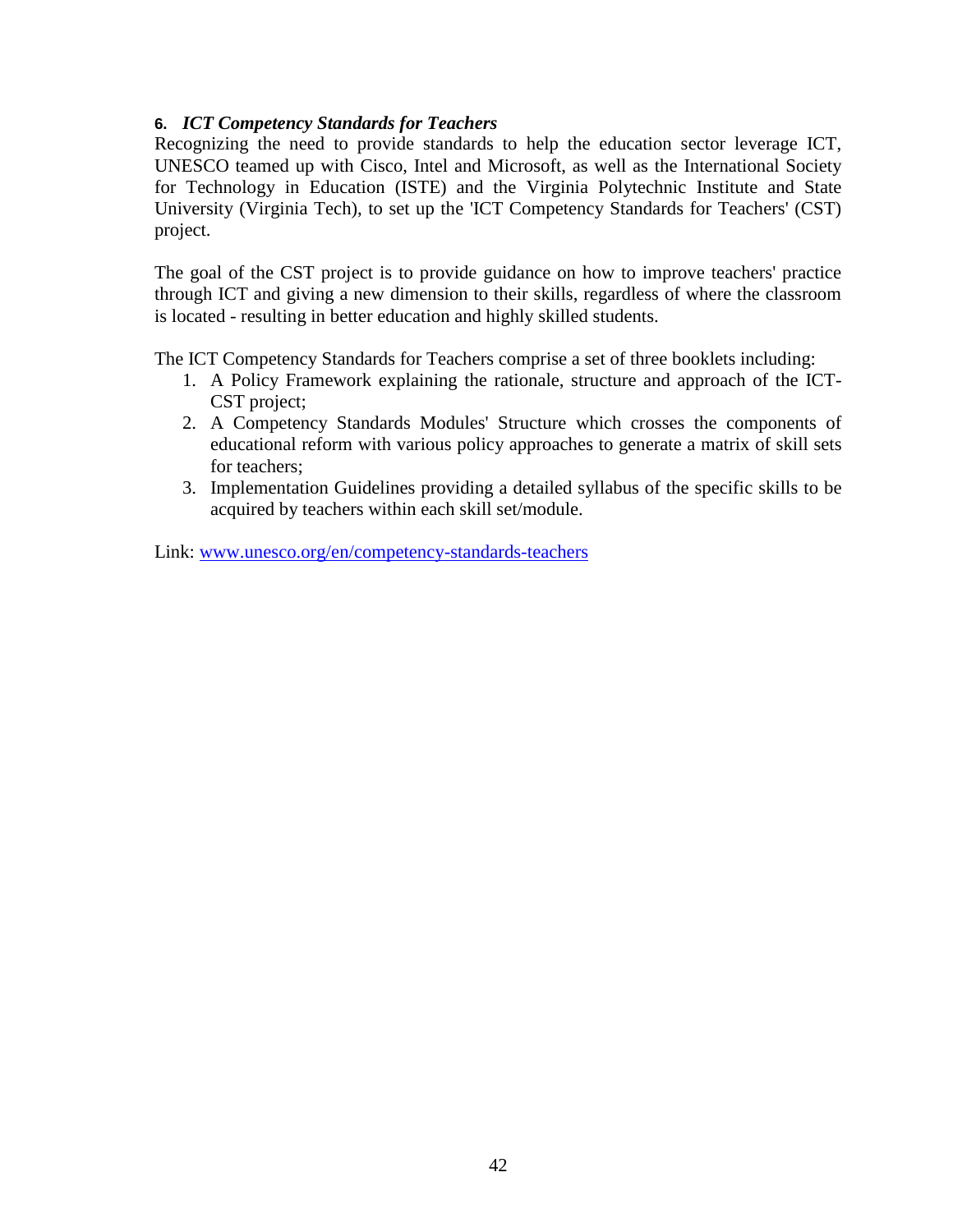# <span id="page-42-0"></span>*Annex VI - Further reading and web-links a sample of those identified during the meeting*

British Library and JISC (2008). *Information behaviour of the researcher of the future: a ciber briefing paper*. University College London. View link at: <http://www.bl.uk/news/pdf/googlegen.pdf>

Media Literacy Education Clearinghouse, Alliance of Civilizations View link at: http://www.aocmedialiteracy.org

Promoting Digital Literacy: Understanding digital literacy. Final report [http://ec.europa.eu/education/archive/elearning/doc/studies/dig\\_lit\\_en.pdf](http://ec.europa.eu/education/archive/elearning/doc/studies/dig_lit_en.pdf)

European Network on Information Literacy <http://www.ceris.cnr.it/Basili/EnIL/gateway/europe/Medialiteracystudy.htm>

UNESCO Curriculum Development Community of Practice Initiative. View link at [http://www.ibe.unesco.org/fileadmin/user\\_upload/COPs/News\\_documents/2007/0712Kingston/C](http://www.ibe.unesco.org/fileadmin/user_upload/COPs/News_documents/2007/0712Kingston/COP_Latin_America_and_Carribean.pdf) OP Latin America and Carribean.pdf

IFLA/UNESCO information literacy resources directory View link at:<http://www.infolitglobal.info/>